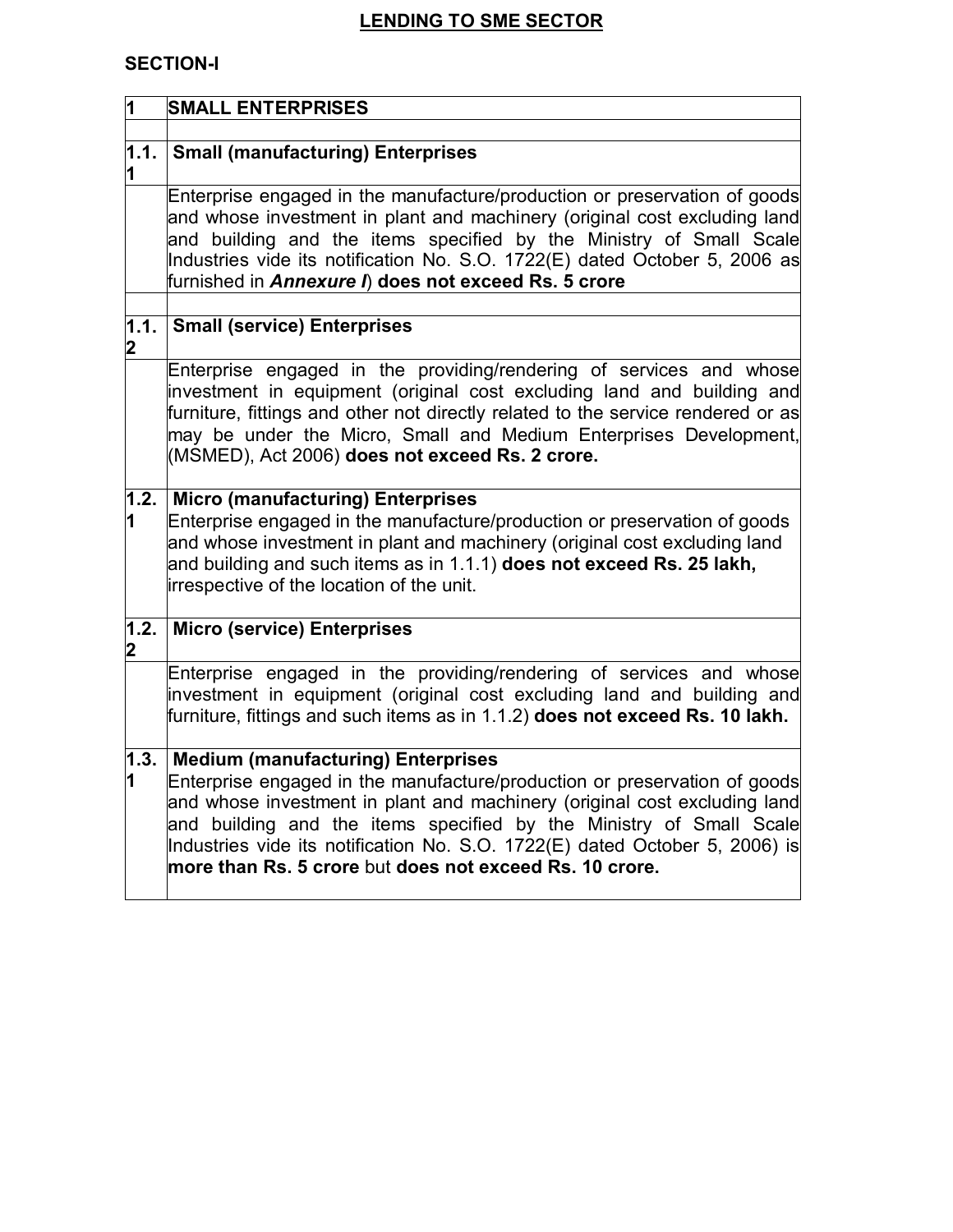#### **1.3. Medium (service) Enterprises**

**2**

Enterprise engaged in the providing/rendering of services and whose investment in equipment (original cost excluding land and building and furniture, fittings and such items as in 1.1.2) is **more than Rs. 2 crore** but **does not exceed Rs. 5 crore.**

The small and micro (service) enterprises shall include small road & water transport operators, small business, professional & self-employed persons and all other service enterprises.

**Bank's lending to medium enterprises will not be included for the purpose of reckoning under priority sector.**

# **1.4 Khadi and Village Industries Sector (KVI)**

All advances granted to units in the KVI sector, irrespective of their size of operations, location and amount of original investment in plant and machinery. Such advances will be eligible for consideration under the subtarget (60 per cent) of the small enterprises segment within the priority sector.

## **1.5 INDIRECT FINANCE**

| 1.5.1 Persons involved in assisting the decentralised sector in the supply of<br>inputs and marketing of outputs of artisans, village and cottage industries.                                                                                                                                                                                                                                                                                                                                                                                                                                                                                      |
|----------------------------------------------------------------------------------------------------------------------------------------------------------------------------------------------------------------------------------------------------------------------------------------------------------------------------------------------------------------------------------------------------------------------------------------------------------------------------------------------------------------------------------------------------------------------------------------------------------------------------------------------------|
| 1.5.2 Advances to cooperatives of producers in the decentralised sector viz.<br>artisans, village and cottage industries.                                                                                                                                                                                                                                                                                                                                                                                                                                                                                                                          |
| 1.5.3 Existing investments as on March 31, 2007, made by banks in special<br>bonds issued by NABARD with the objective of financing exclusively non-<br>farm sector may be classified as indirect finance to Small Enterprises<br>sector till the date of maturity of such bonds or March 2010, whichever is<br>earlier. Investments in such special bonds made subsequent to March 31,<br>2007 will, however, not be eligible for such classification.                                                                                                                                                                                            |
| 1.5.4 Deposits placed with SIDBI by foreign banks, having offices in India, on<br>account of non-achievement of priority sector lending targets/sub-targets<br>and outstanding as on April 30, 2007 would be eligible for classification as<br>indirect finance to Small Enterprises sector till the date of maturity of such<br>deposits or March 31, 2010, whichever is earlier. However, fresh deposits<br>placed by banks' on or after April 30, 2007 with SIDBI on account of non-<br>achievement of priority sector lending targets/sub-targets would not be<br>eligible for classification as indirect finance to Small Enterprises Sector. |
| 1.5.5 Loans granted by banks to NBFCs for on-lending to small and micro<br>enterprises (manufacturing as well as service)                                                                                                                                                                                                                                                                                                                                                                                                                                                                                                                          |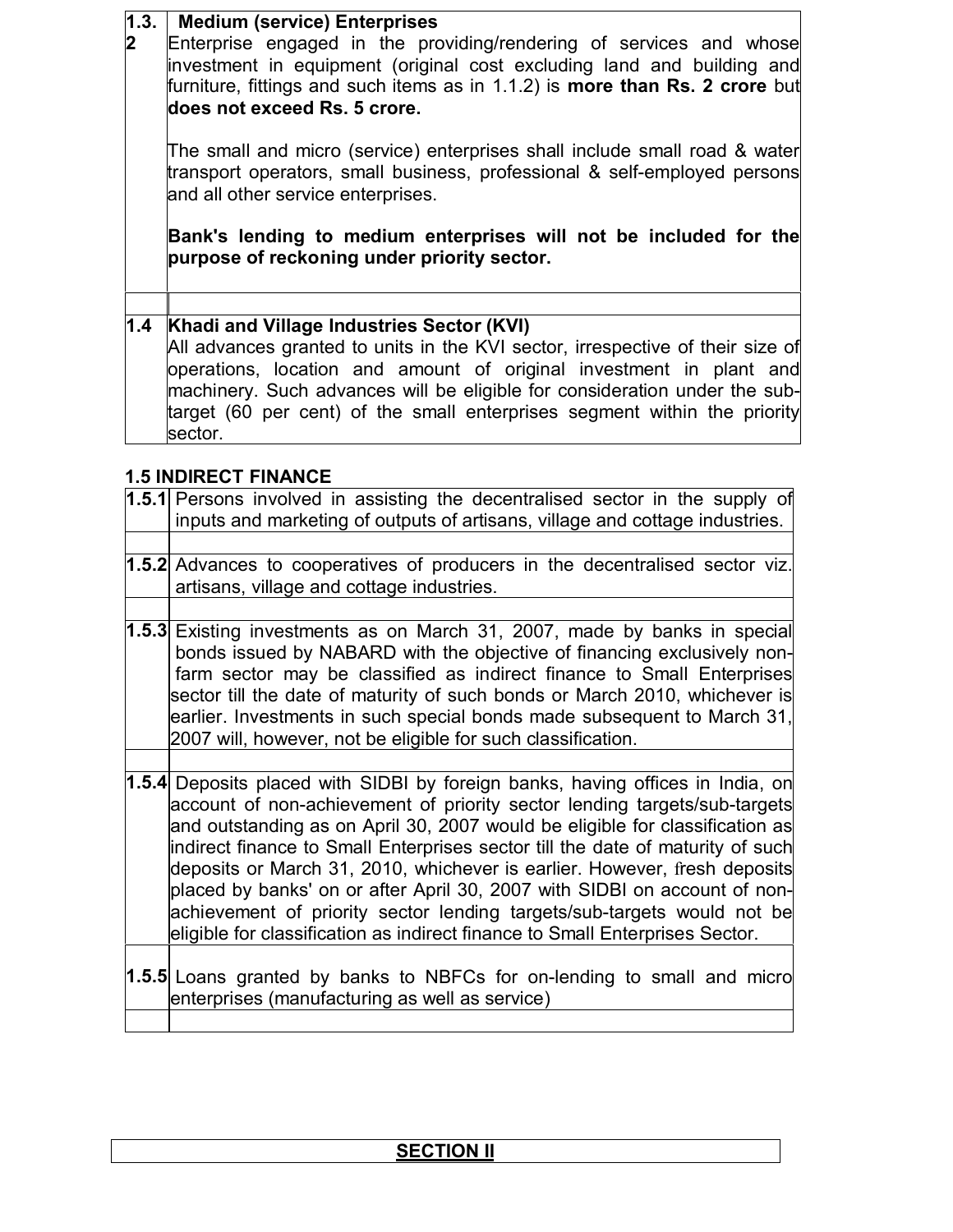#### **CERTAIN TYPES OF FUNDS DEPLOYMENT ELIGIBLE AS PRIORITY SECTOR ADVANCES**

#### **1. INVESTMENTS**

#### **1.1 SECURITIZED ASSETS**

Investments made by banks in securitised assets, representing loans to various categories of priority sector, shall be eligible for classification under respective categories of priority sector (direct or indirect) depending on the underlying assets, provided the securitised assets are originated by banks and financial institutions and fulfil the Reserve Bank of India guidelines on securitisation. This would mean that the bank's investments in the above categories of securitised assets shall be eligible for classification under the respective categories of priority sector only if the securitised advances were eligible to be classified as priority sector advances before their securitisation.

- **1.2** Outright purchases of any loan asset eligible to be categorised under priority sector, shall be eligible for classification under the respective categories of priority sector (direct or indirect), provided the loans purchased are eligible to be categorised under priority sector; the loan assets are purchased (after due diligence and at fair value) from banks and financial institutions, without any recourse to the seller; and the eligible loan assets are not disposed of, other than by way of repayment, within a period of six months from the date of purchase.
- **1.3** Investments by banks in Inter Bank Certificates (IBPCs), on a risk sharing basis, shall be eligible for classification under respective categories of priority sector, provided the underlying assets are eligible to be categorised under the respective categories of priority sector and are held for at least 180 days from the date of investment.

### **2**. **SCHEME OF SMALL ENTERPRISES FINANCIAL CENTRES (SEFCs):**

As per announcement made by the Governor in the Annual Policy Statement 2005-06, a scheme for strategic alliance between branches of banks and SIDBI located in clusters, named as "Small Enterprises Financial Centres" has been formulated in consultation with the Ministry of SSI and Banking Division, Ministry of Finance, Government of India, SIDBI, IBA and select banks and circulated to all scheduled commercial banks on May 20, 2005 for implementation. Initially, SIDBI had decided to start 149 such centres. SIDBI has so far executed MoU with 16 banks so far (Bank of India, UCO Bank, YES Bank, Bank of Baroda, Oriental Bank of Commerce, Punjab National Bank, Dena Bank, Andhra Bank, Indian Bank, Corporation Bank, IDBI Bank, Indian Overseas Bank, Union Bank of India, State Bank of India, State Bank of Saurashtra and Federal Bank). List of SME clusters covered by existing SIDBI branches is furnised in *Annexure II.*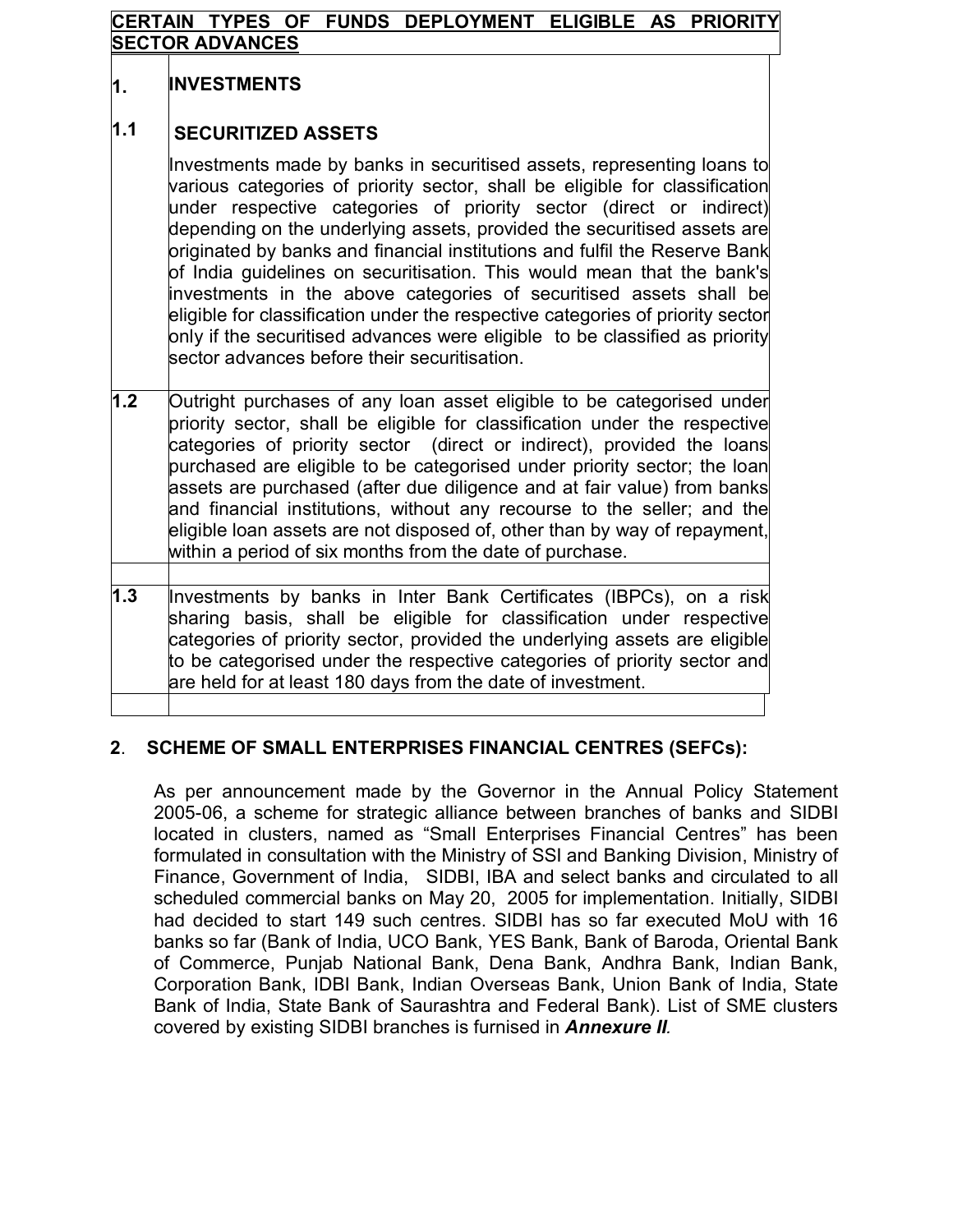# **SECTION III**

|                                                                                                                                                                                                                                                                                                                            | TARGETS FOR PRIORITY SECTOR<br><b>LENDING</b><br><b>DOMESTIC</b><br>BY                                                                                                                                                                                                                                                                                                                                                                                                |  |  |  |  |  |
|----------------------------------------------------------------------------------------------------------------------------------------------------------------------------------------------------------------------------------------------------------------------------------------------------------------------------|-----------------------------------------------------------------------------------------------------------------------------------------------------------------------------------------------------------------------------------------------------------------------------------------------------------------------------------------------------------------------------------------------------------------------------------------------------------------------|--|--|--|--|--|
|                                                                                                                                                                                                                                                                                                                            | <b>COMMERCIAL BANKS (EXCLUDING RRBS)</b>                                                                                                                                                                                                                                                                                                                                                                                                                              |  |  |  |  |  |
| 1.                                                                                                                                                                                                                                                                                                                         | <b>MAIN TARGETS FOR ALL DOMESTIC COMMERCIAL BANKS</b><br><b>EXCLUDING FOREIGN BANKS</b>                                                                                                                                                                                                                                                                                                                                                                               |  |  |  |  |  |
|                                                                                                                                                                                                                                                                                                                            |                                                                                                                                                                                                                                                                                                                                                                                                                                                                       |  |  |  |  |  |
| 1.1                                                                                                                                                                                                                                                                                                                        | The domestic commercial banks are expected to enlarge credit to priority<br>sector and ensure that priority sector advances (which includes the small<br>enterprises sector) constitute 40 per cent of Adjusted Net Bank Credit<br>(ANBC) or credit equivalent amount of Off-Balance Sheet Exposure,<br>whichever is higher.                                                                                                                                          |  |  |  |  |  |
|                                                                                                                                                                                                                                                                                                                            |                                                                                                                                                                                                                                                                                                                                                                                                                                                                       |  |  |  |  |  |
| 1.2                                                                                                                                                                                                                                                                                                                        | While there is no sub-target fixed for lending to small enterprises sector,<br>as per the policy package announced by the Government of India for<br>stepping up credit to SME sector, banks may fix self set target for growth in<br>advances to SME sector in order to achieve a minimum 20% year on year<br>growth in credit to SMEs with the objective to double the flow of credit to<br>the SME sector within a period of 5 years i.e. from 2005-06 to 2009-10. |  |  |  |  |  |
| 1.3                                                                                                                                                                                                                                                                                                                        | In order to ensure that credit is available to all segments of the Small                                                                                                                                                                                                                                                                                                                                                                                              |  |  |  |  |  |
| Enterprises sector, banks should ensure that :-<br>(a) $ 40$ per cent of the total advances to small enterprises sector should go<br>to micro (manufacturing) enterprises having investment in plant and<br>machinery up to Rs. 5 lakh and micro (service) enterprises having<br>investment in equipment up to Rs. 2 lakh; |                                                                                                                                                                                                                                                                                                                                                                                                                                                                       |  |  |  |  |  |
|                                                                                                                                                                                                                                                                                                                            | 20 per cent of the total advances to small enterprises sector should go<br>(b)<br>to micro (manufacturing) enterprises with investment in plant and<br>machinery above Rs. 5 lakh and up to Rs. 25 lakh, and micro<br>(service) enterprises with investment in equipment above Rs. 2 lakh<br>and up to Rs. 10 lakh. (Thus 60 per cent of small enterprises<br>advances should go to the micro enterprises)                                                            |  |  |  |  |  |
| 2.                                                                                                                                                                                                                                                                                                                         | <b>TARGETS FOR FOREIGN BANKS</b>                                                                                                                                                                                                                                                                                                                                                                                                                                      |  |  |  |  |  |
|                                                                                                                                                                                                                                                                                                                            |                                                                                                                                                                                                                                                                                                                                                                                                                                                                       |  |  |  |  |  |
|                                                                                                                                                                                                                                                                                                                            | 2.1.1 Foreign banks are expected to enlarge credit to priority sector and ensure<br>that priority sector advances (which includes the Small Enterprises sector)<br>constitute 32 per cent of Adjusted Net Bank Credit (ANBC) or credit<br>equivalent amount of Off-Balance Sheet Exposure, whichever is higher.                                                                                                                                                       |  |  |  |  |  |
|                                                                                                                                                                                                                                                                                                                            | <b>2.1.2</b> Within the overall target of 32 per cent to be achieved by foreign banks,<br>the advances to small enterprises sector should not be 10 per cent of the<br>adjusted net bank credit (ANBC) or credit equivalent amount of Off-<br>Balance Sheet Exposure, whichever is higher.                                                                                                                                                                            |  |  |  |  |  |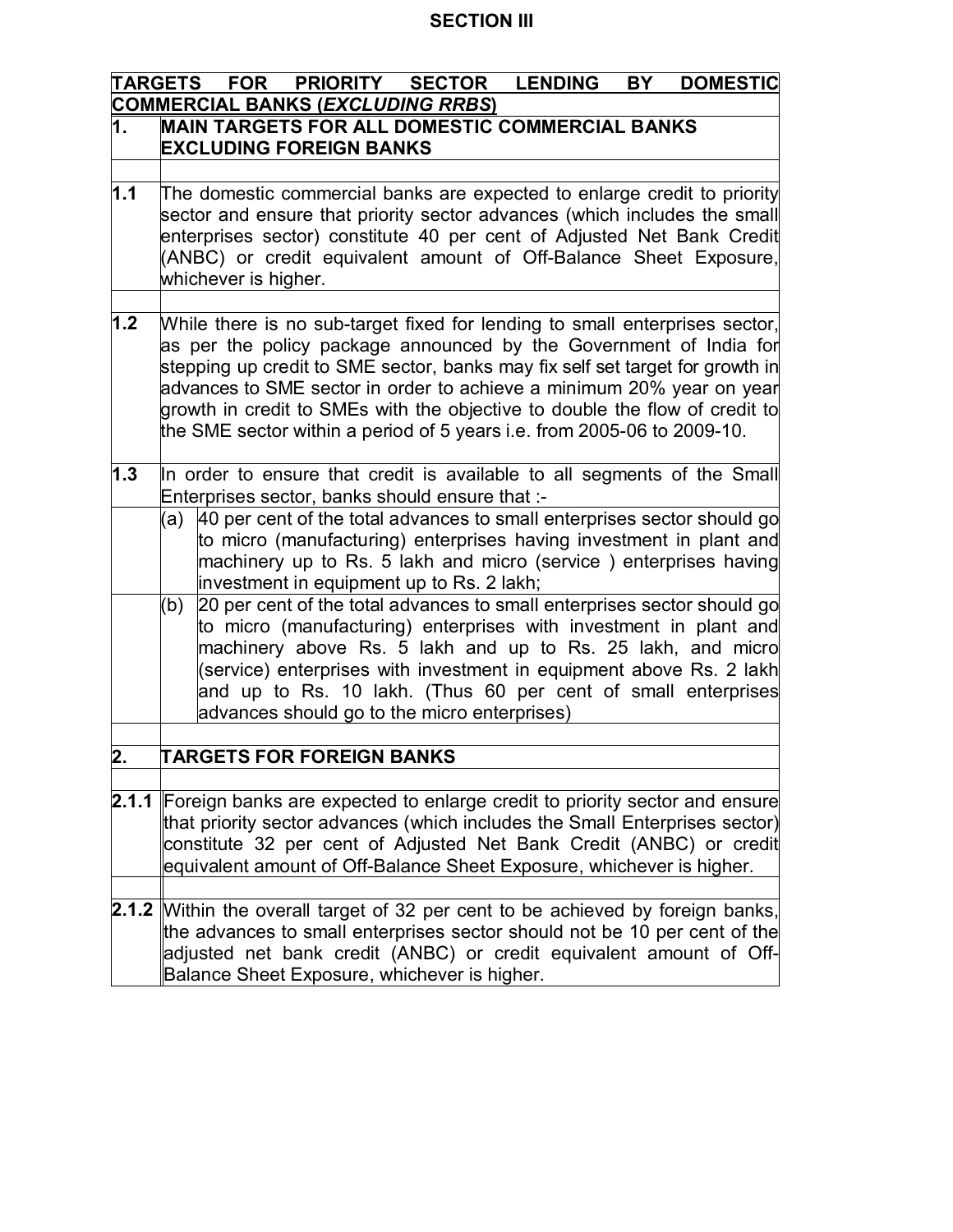| 2.1.3 | In order to ensure that credit is available to all segments of the Small<br>Enterprises sector, banks should ensure that :-                                                                                                                                                                                                                                                                                                                                                                                                                                                                                                                                                                                                                                                                                                                                   |
|-------|---------------------------------------------------------------------------------------------------------------------------------------------------------------------------------------------------------------------------------------------------------------------------------------------------------------------------------------------------------------------------------------------------------------------------------------------------------------------------------------------------------------------------------------------------------------------------------------------------------------------------------------------------------------------------------------------------------------------------------------------------------------------------------------------------------------------------------------------------------------|
|       | (a) 40 per cent of the total advances to small enterprises sector should<br>go to micro (manufacturing) enterprises having investment in plant<br>and machinery up to Rs. 5 lakh and micro (service) enterprises<br>having investment in equipment up to Rs. 2 lakh;                                                                                                                                                                                                                                                                                                                                                                                                                                                                                                                                                                                          |
|       | (b) 20 per cent of the total advances to small enterprises sector should<br>go to micro (manufacturing) enterprises with investment in plant<br>and machinery above Rs. 5 lakh and up to Rs. 25 lakh, and micro<br>(service) enterprises with investment in equipment above Rs. 2<br>lakh and up to Rs. 10 lakh. (Thus 60 per cent of small enterprises<br>advances should go to the micro enterprises)                                                                                                                                                                                                                                                                                                                                                                                                                                                       |
|       | The net bank credit should tally with the figures reported in the fortnightly<br>return submitted under section 42(2) of the Reserve Bank of India Act,<br>1934. Outstanding deposits under the FCNR (B) and NRNR Schemes are<br>excluded from net bank credit for computation of priority sector lending<br>target/ sub-targets. However, as the NRNR scheme has been<br>discontinued, the existing accounts under NRNR account scheme may be<br>continued only up to the date of maturity as advised vide circular DBOD.<br>DIR. BC. 93/13.01.09/2001-02 dated April 29, 2002.]                                                                                                                                                                                                                                                                             |
| 3.    | DEPOSIT BY FOREIGN BANKS WITH SIDBI TOWARDS SHORTFALL<br>IN PRIORITY SECTOR LENDING                                                                                                                                                                                                                                                                                                                                                                                                                                                                                                                                                                                                                                                                                                                                                                           |
| 3.1   | The foreign banks having shortfall in lending to stipulated priority sector<br>targets /sub-targets will be required to contribute to Small Enterprises<br>Development Fund (SEDF) to be set up by Small Industries Development<br>Bank of India (SIDBI), or for such other purpose as may be stipulated by<br>Reserve bank of India.                                                                                                                                                                                                                                                                                                                                                                                                                                                                                                                         |
| 3.2   | For the purpose of such allocation, the achievement level of priority sector<br>lending as on the last reporting Friday of March of the immediately<br>preceding financial year will be taken into account.                                                                                                                                                                                                                                                                                                                                                                                                                                                                                                                                                                                                                                                   |
| 3.3   | The corpus of SEDF shall be decided by Reserve Bank of India on a year-<br>to-year basis. The tenor of the deposits shall be for a period of three years<br>or as decided by Reserve Bank from time to time. Fifty percent of the<br>corpus shall be contributed by foreign banks having shortfall in lending to<br>priority sector target of 32 per cent of ANBC or credit equivalent amount of<br>Off-Balance Sheet Exposure, whichever is higher, on a pro-rata basis. The<br>balance fifty per cent of the corpus shall be contributed by foreign banks<br>having aggregate shortfall in lending to Small Enterprises sector and<br>export sector of 10 per cent and 12 per cent respectively, of ANBC or<br>credit equivalent amount of Off-Balance Sheet Exposure, whichever is<br>higher, on a pro-rata basis. The contribution required to be made by |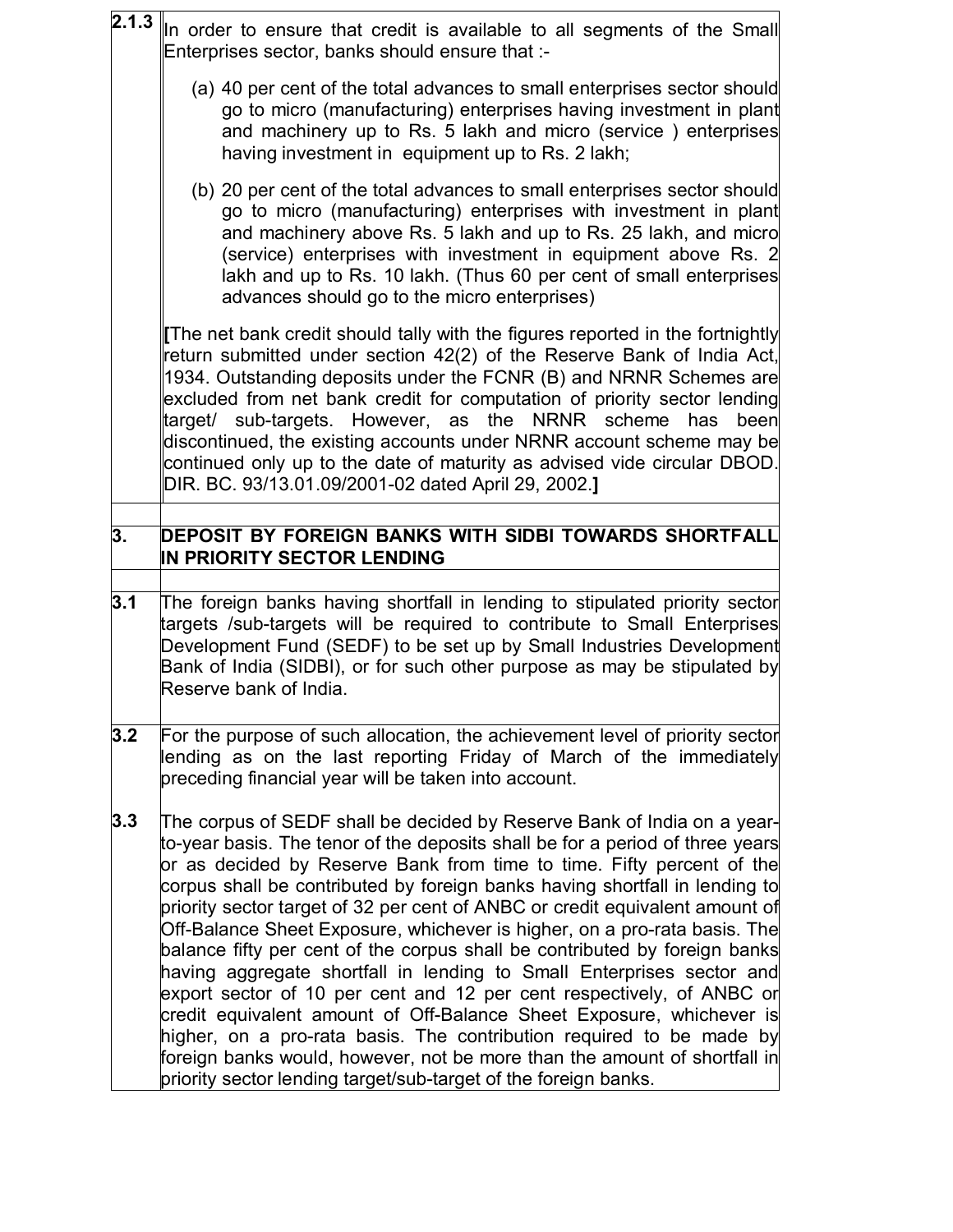| 3.4 | The concerned foreign banks will be called upon by SIDBI/or such other<br>institution as may be decided by Reserve Bank, as and when funds are<br>required by them, after giving one month's notice. |
|-----|------------------------------------------------------------------------------------------------------------------------------------------------------------------------------------------------------|
| 3.5 | The interest rates on foreign banks' contribution, period of deposits, etc.<br>shall be fixed by Reserve Bank of India from time to time.                                                            |
|     |                                                                                                                                                                                                      |
| 4.  | Non-achievement of priority sector targets and sub-targets will be taken<br>into account while granting regulatory clearances/approvals for various<br>purposes.                                     |

*[ANBC or credit equivalent of Off-Balance Sheet Exposures (as defined by Department of Banking Operations and Development of Reserve Bank of India from time to time) will be computed with reference to the outstanding as on March 31 of the previous year. For this purpose, outstanding FCNR (B) and NRNR deposits balances will no longer be deducted for computation of ANBC for priority sector lending purposes. For the purpose of priority sector lending, ANBC denotes NBC plus investments made by banks in non-SLR bonds held in HTM category. Investments made by banks in the Recapitalisation Bonds floated by Government of India will not be taken into account for the purpose of calculation of ANBC. Existing investments, as on the date of circular RPCD.No.Plan. BC.84/04.09.01/2006-07 dated April 30, 2007, made by banks in non-SLR bonds held in HTM category will not be taken into account for calculation of ANBC, up to March 31, 2010. However, fresh investments by banks in non-SLR bonds held in HTM category will be taken into account for the purpose. Deposits placed with NABARD/SIDBI, as the case may be, in lieu of non-achievement of priority sector lending targets/sub-targets, though shown under Schedule 8 –'Investments' in the Balance Sheet at item I (vi)- 'Others', will not be treated as investment in non-SLR bonds held under HTM category. For the purpose of calculation of credit equivalent of offbalance sheet exposures, banks may use current exposure method. Interbank exposures will not be taken into account for the purpose of priority sector lending targets/sub-targets.]*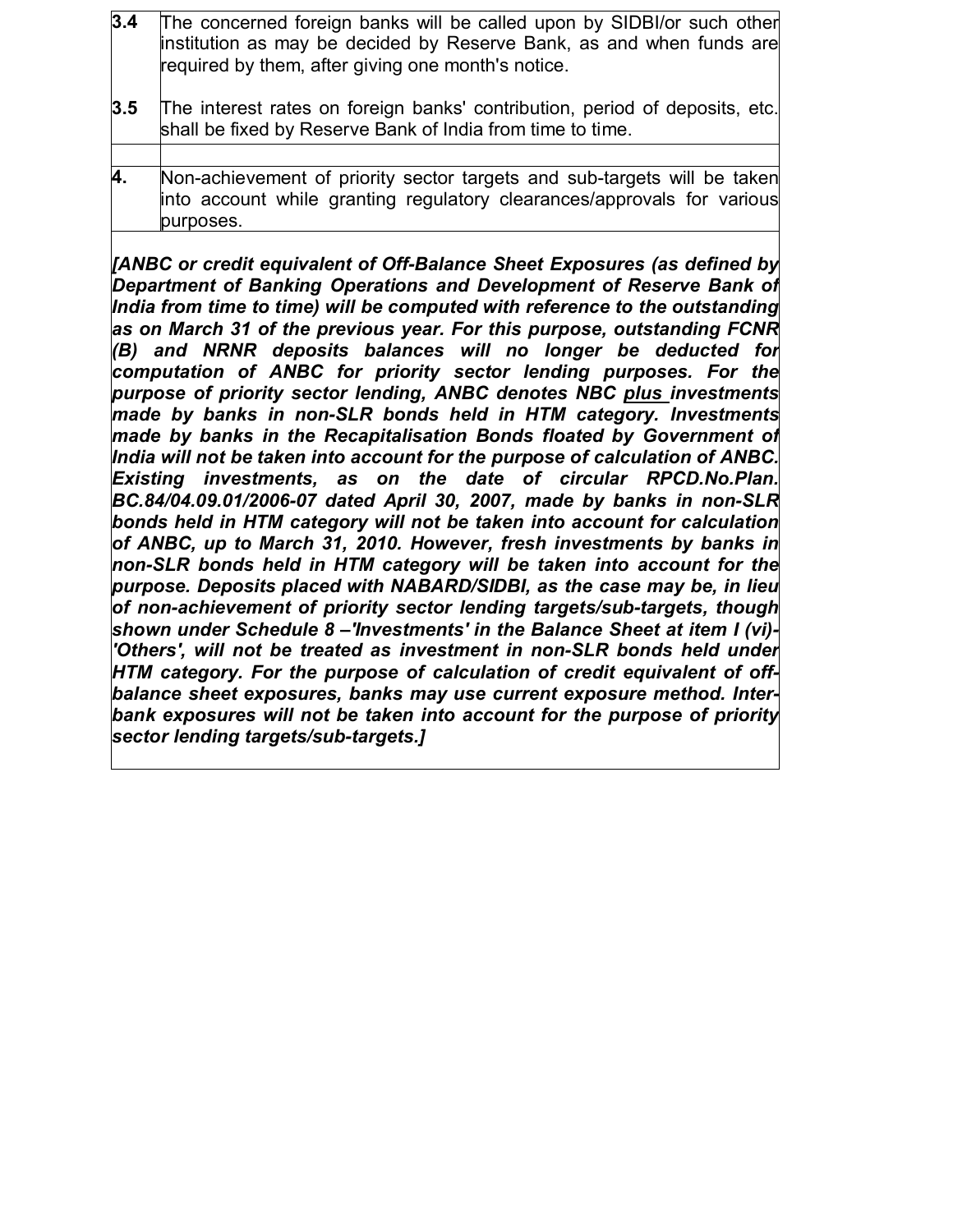#### **SECTION IV**

### **COMMON GUIDELINES/INSTRUCTIONS FOR LENDING TO SMALL ENTERPTRISES SECTOR**

### **1. Disposal of Applications**

All loan applications for SSI up to a credit limit of Rs. 25,000/- should be disposed of within 2 weeks and those up to Rs. 5 lakh within 4 weeks provided the loan applications are complete in all respects and accompanied by a 'check list'.

#### **2 Collaterals**

The limit for all SSI borrowal accounts for obtention of collateral security is Rs 5 lakh. Banks may on the basis of good track record and financial position of the SSI units, increase the limit of dispensation of collateral requirement for loans up to Rs.25 lakh (with the approval of the appropriate authority).

#### **3. Composite loan**

A composite loan limit of Rs.1crore can be sanctioned by banks to enable the SSI entrepreneurs to avail of their working capital and term loan requirement through Single Window.

#### **4. Specialised SSI/SME branches**

Public sector banks have been advised to open at least one Specialised branch in each district. Further banks have been permitted to categories their SSIgeneral banking branches having 60% or more of their advances to SSI sector as Public sector banks have been advised to open at least one Specialised SSI specialised SSI branches in order to encourage them to open more specialised SSI branches for providing better service to this sector as a whole. As per the policy package announced by the Government of India for stepping up credit to SME sector, the public sector banks will ensure specialized SME branches in identified clusters/centres with preponderance of small enterprises to enable the entrepreneurs to have easy access to the bank credit and to equip bank personnel to develop requisite expertise. The existing specialised SSI branches may be also be redesignated as SME branches. Though their core competence will be utilized for extending finance and other services to SME sector, they will have operational flexibility to extend finance/render other services to other sectors/borrowers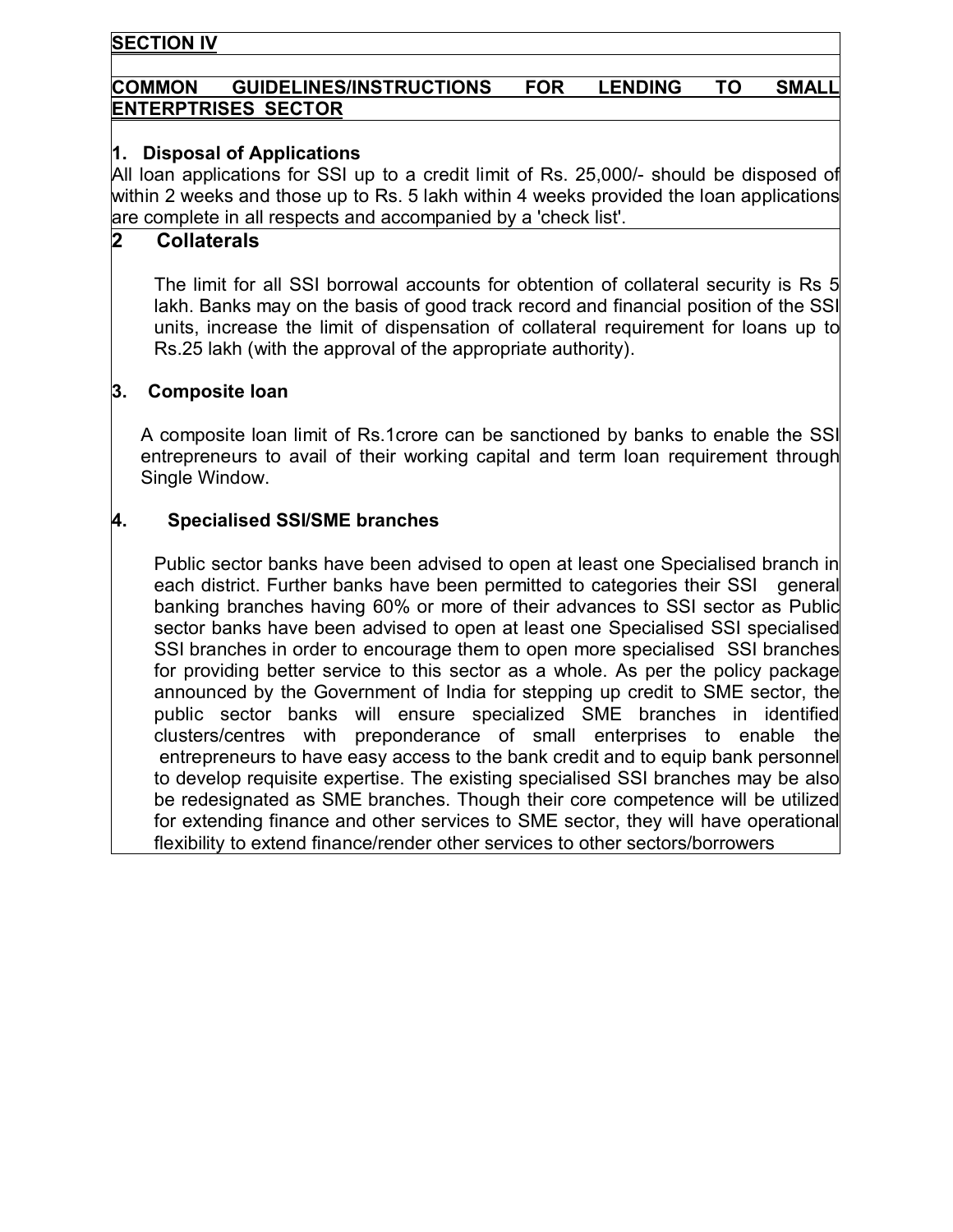# **5. Delayed Payment**

Under the Amendment Act, 1998 of Interest on Delayed Payment to Small Scale and Ancillary Industrial Undertakings, penal provisions have been incorporated to take care of delayed payments to SSI units which inter-alia stipulates a) agreement between seller and buyer shall not exceed more than 120 days b) payment of interest by the buyers at the rate of one and a half times the prime lending rate (PLR) of SBI for any delay beyond the agreed period not exceeding 120 days. Further, banks have been advised to fix sub-limits within the overall working capital limits to the large borrowers specifically for meeting the payment obligation in respect of purchases from SSI.

After the enactment of the Micro, Small and Medium Enterprises Development (MSMED), Act 2006, the existing provisions of the Interest on Delayed Payment Act, 1998 to Small Scale and Ancillary Industrial Undertakings, have been strengthened as under:

(i)The buyer to make payment on or before the date agreed on between him and the supplier in writing or, in case of no agreement before the appointed day. The agreement between seller and buyer shall not exceed more than 45 days.

(ii)The buyer fails to make payment of the amount to the supplier, he shall be liable to pay compound interest with monthly rests to the supplier on the amount from the appointed day or, on the date agreed on, at three times of the Bank Rate notified by Reserve Bank.

(iii)For any goods supplied or services rendered by the supplier, the buyer shall be liable to pay the interest as advised at (ii) above.

(iv)In case of dispute with regard to any amount due, a reference shall be made to the Micro and Small Enterprises Facilitation Council, constituted by the respective State Government.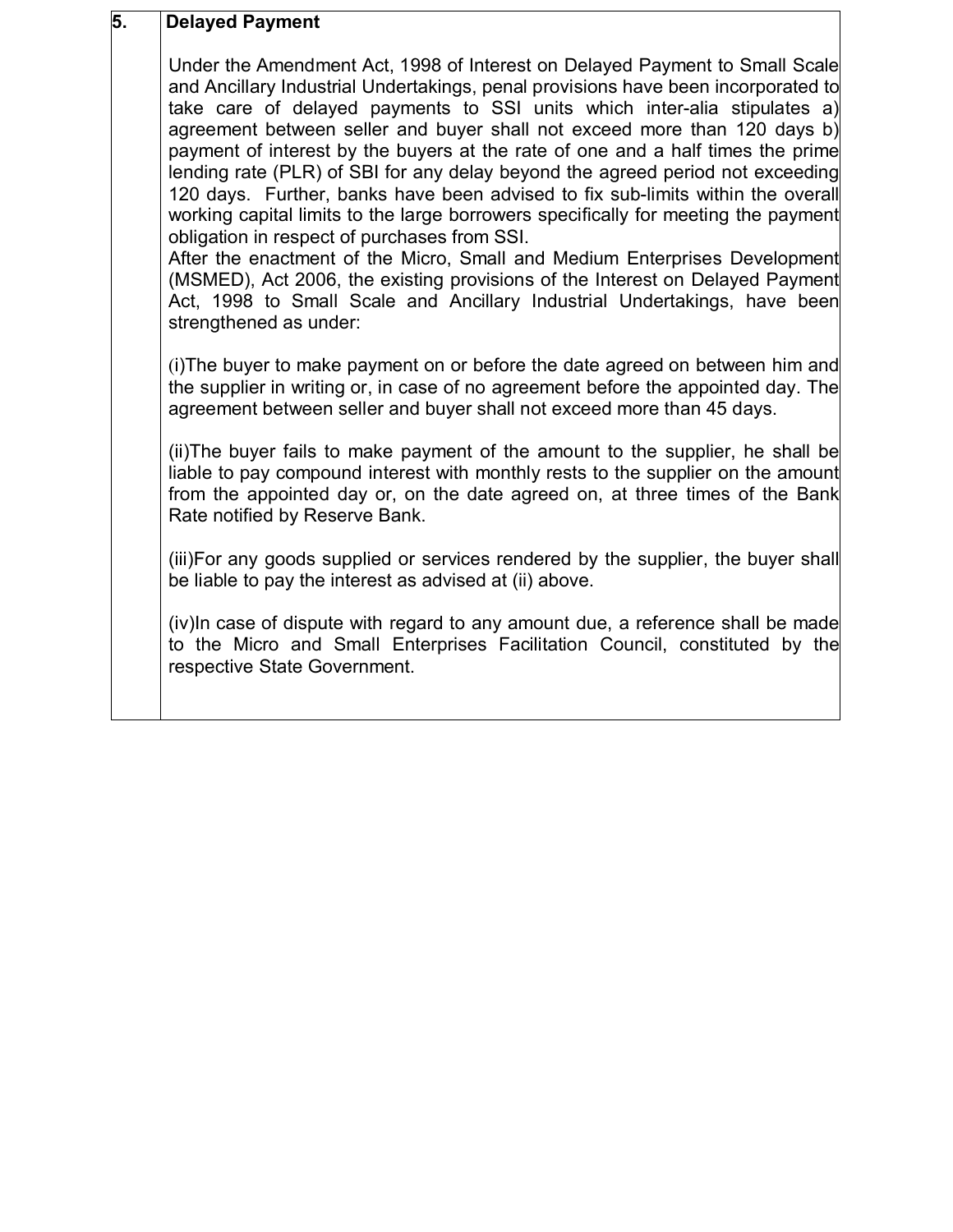| 6. | Guidelines on rehabilitation of sick SSI units (based on Kohli Working                                                                                        |  |  |  |  |  |
|----|---------------------------------------------------------------------------------------------------------------------------------------------------------------|--|--|--|--|--|
|    | <b>Group recommendations)</b>                                                                                                                                 |  |  |  |  |  |
|    | As per the definition, a unit is considered as sick when any of the borrowal<br>account of the unit remains substandard for more than 6 months or there is    |  |  |  |  |  |
|    | erosion in the net worth due to accumulated cash losses to the extent of 50% of                                                                               |  |  |  |  |  |
|    | its net worth during the previous accounting year and the unit has been in                                                                                    |  |  |  |  |  |
|    | commercial production for at least two years. The criteria will enable banks to                                                                               |  |  |  |  |  |
|    | detect sickness at an early stage and facilitate corrective action for revival of the                                                                         |  |  |  |  |  |
|    | As per the guidelines, the rehabilitation package should be fully<br>unit.<br>implemented within six months from the date the unit is declared as potentially |  |  |  |  |  |
|    | viable/viable. During this six months period of identifying and implementing                                                                                  |  |  |  |  |  |
|    | rehabilitation package banks/FIs are required to do "holding operation" which will                                                                            |  |  |  |  |  |
|    | allow the sick unit to draw funds from the cash credit account at least to the extent                                                                         |  |  |  |  |  |
|    | of deposit of sale proceeds                                                                                                                                   |  |  |  |  |  |
|    | Following are broad parameters for grant of relief and concessions for revival of                                                                             |  |  |  |  |  |
|    | potentially viable sick SSI units:                                                                                                                            |  |  |  |  |  |
|    | (i) Interest on Working Capital<br>Interest 1.5% below the prevailing fixed / prime                                                                           |  |  |  |  |  |
|    | lending rate, wherever applicable                                                                                                                             |  |  |  |  |  |
|    |                                                                                                                                                               |  |  |  |  |  |
|    | (ii) Funded Interest Term Loan<br><b>Interest Free</b>                                                                                                        |  |  |  |  |  |
|    | (iii) Working Capital Term Loan Interest to be charged<br>1.5% below<br>the                                                                                   |  |  |  |  |  |
|    | prevailing fixed / prime lending rate, wherever applicable                                                                                                    |  |  |  |  |  |
|    | Concessions in the interest to be given not more than 2 % (not<br>(iv) Term Loan                                                                              |  |  |  |  |  |
|    | more than 3 % in the case of tiny / decentralised sector units)                                                                                               |  |  |  |  |  |
|    | document rate.<br>below the<br>$(v)$ Contingency Loan Assistance The Concessional rate allowed for<br>Working                                                 |  |  |  |  |  |
|    | <b>Capital Assistance</b>                                                                                                                                     |  |  |  |  |  |
| 7. | <b>State Level Inter Institutional Committee</b>                                                                                                              |  |  |  |  |  |
|    | In order to deal with the problems of co-ordination for rehabilitation of sick small                                                                          |  |  |  |  |  |
|    | scale units, State Level Inter-Institutional Committees (SLIICs) have been set up                                                                             |  |  |  |  |  |
|    | in all the States. The meetings of these Committees are convened by Regional                                                                                  |  |  |  |  |  |
|    | Offices of RBI and presided over by the Secretary, Industry of the concerned<br>State Government. It provides a useful forum for adequate interfacing between |  |  |  |  |  |
|    | the State Government Officials and State Level Institutions on the one side and                                                                               |  |  |  |  |  |
|    | the term lending institutions and banks on the other. It closely monitors timely                                                                              |  |  |  |  |  |
|    | sanction of working capital to units which have been provided term loans by                                                                                   |  |  |  |  |  |
|    | SFCs, implementation of special schemes such as Margin Money Scheme of                                                                                        |  |  |  |  |  |
|    | State Government, National Equity Fund Scheme of SIDBI, and reviews general<br>problems faced by industries and sickness in SSI sector based on the data      |  |  |  |  |  |
|    | furnished by banks. Among others, the representatives of the local state level SSI                                                                            |  |  |  |  |  |
|    | associations are invited to the meetings of SLIIC which are held quarterly. A sub-                                                                            |  |  |  |  |  |
|    | committee of SLIIC looks into the problems of individual sick SSI unit and submits                                                                            |  |  |  |  |  |
|    | its recommendations to the forum of SLIIC for consideration.                                                                                                  |  |  |  |  |  |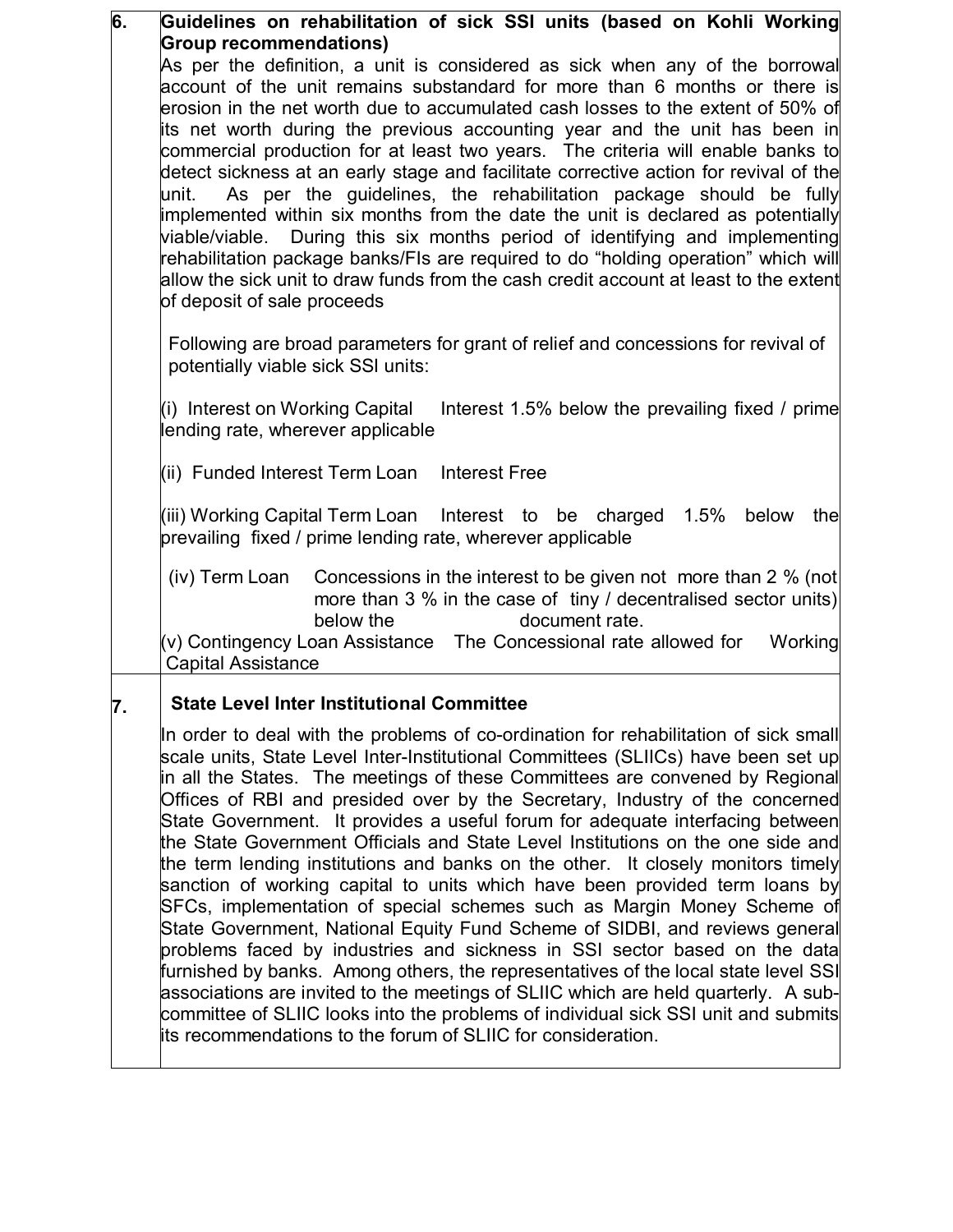| 8.  | <b>Empowered Committee on SMEs</b>                                                                                                                                                                                                                                                                                                                                                                                                                                                                                                                                                                                                                     |                                                                                                                                                                                                                                                                                                                                                                                                                                                                                                                                                                                                                                                                                                                                                                                                                                                                                                                                                                                                              |  |  |  |
|-----|--------------------------------------------------------------------------------------------------------------------------------------------------------------------------------------------------------------------------------------------------------------------------------------------------------------------------------------------------------------------------------------------------------------------------------------------------------------------------------------------------------------------------------------------------------------------------------------------------------------------------------------------------------|--------------------------------------------------------------------------------------------------------------------------------------------------------------------------------------------------------------------------------------------------------------------------------------------------------------------------------------------------------------------------------------------------------------------------------------------------------------------------------------------------------------------------------------------------------------------------------------------------------------------------------------------------------------------------------------------------------------------------------------------------------------------------------------------------------------------------------------------------------------------------------------------------------------------------------------------------------------------------------------------------------------|--|--|--|
|     | cluster/district levels.                                                                                                                                                                                                                                                                                                                                                                                                                                                                                                                                                                                                                               | As part of the announcement made by the Union Finance Minister,<br>at the<br>Regional Offices of Reserve Bank of India, Empowered Committees on SMEs<br>have been constituted under the Chairmanship of the Regional Directors with the<br>representatives of SLBC Convenor, senior level officers from two banks having<br>predominant share in SME financing in the state, representative of SIDBI<br>Regional Office, the Director of Industries of the State Government, one or two<br>senior level representatives from the SME/SSI Associations in the state, and a<br>senior level officer from SFC/SIDC as members. The Committee will meet<br>periodically and review the progress in SME financing as also rehabilitation of sick<br>SSI/ME units. It will also coordinate with other banks/financial institutions and the<br>state government in removing bottlenecks, if any, to ensure smooth flow of credit<br>to the sector. The committees may decide the need to have similar committees at |  |  |  |
| 9.  |                                                                                                                                                                                                                                                                                                                                                                                                                                                                                                                                                                                                                                                        | <b>Debt Restructuring Mechanism for SMEs</b>                                                                                                                                                                                                                                                                                                                                                                                                                                                                                                                                                                                                                                                                                                                                                                                                                                                                                                                                                                 |  |  |  |
|     | As part of announcement made by the Hon'ble Finance Minister for stepping<br>up credit to small and medium enterprises, a debt restructuring mechanism for<br>units in SME sector has been formulated by Department of Banking<br>Operations & Development of Reserve Bank of India and advised all<br>commercial banks vide circular DBOD. BP. BC. No. 34 / 21.04.132/ 2005-<br>06 dated September 8, 2005. These detailed guidelines have been issued to<br>ensure restructuring of debt of all eligible small and medium enterprises.<br>These guidelines would be applicable to the following entities, which are<br>viable or potentially viable: |                                                                                                                                                                                                                                                                                                                                                                                                                                                                                                                                                                                                                                                                                                                                                                                                                                                                                                                                                                                                              |  |  |  |
|     |                                                                                                                                                                                                                                                                                                                                                                                                                                                                                                                                                                                                                                                        |                                                                                                                                                                                                                                                                                                                                                                                                                                                                                                                                                                                                                                                                                                                                                                                                                                                                                                                                                                                                              |  |  |  |
|     | All non-corporate SMEs irrespective of the level of dues to<br>a)<br>banks.                                                                                                                                                                                                                                                                                                                                                                                                                                                                                                                                                                            |                                                                                                                                                                                                                                                                                                                                                                                                                                                                                                                                                                                                                                                                                                                                                                                                                                                                                                                                                                                                              |  |  |  |
|     | b)                                                                                                                                                                                                                                                                                                                                                                                                                                                                                                                                                                                                                                                     | All corporate SMEs, which are enjoying banking facilities from a<br>single bank, irrespective of the level of dues to the bank.                                                                                                                                                                                                                                                                                                                                                                                                                                                                                                                                                                                                                                                                                                                                                                                                                                                                              |  |  |  |
|     | $\mathsf{c})$                                                                                                                                                                                                                                                                                                                                                                                                                                                                                                                                                                                                                                          | All corporate SMEs, which have funded and non-funded<br>outstanding up to Rs.10 crore under multiple/ consortium<br>banking arrangement.                                                                                                                                                                                                                                                                                                                                                                                                                                                                                                                                                                                                                                                                                                                                                                                                                                                                     |  |  |  |
|     | Accounts involving wilful default, fraud and malfeasance will not<br>(d)<br>be eligible for restructuring under these guidelines.                                                                                                                                                                                                                                                                                                                                                                                                                                                                                                                      |                                                                                                                                                                                                                                                                                                                                                                                                                                                                                                                                                                                                                                                                                                                                                                                                                                                                                                                                                                                                              |  |  |  |
|     | (e)                                                                                                                                                                                                                                                                                                                                                                                                                                                                                                                                                                                                                                                    | Accounts classified by banks as "Loss Assets" will not be<br>eligible for restructuring.                                                                                                                                                                                                                                                                                                                                                                                                                                                                                                                                                                                                                                                                                                                                                                                                                                                                                                                     |  |  |  |
|     | dated November 10, 2005.                                                                                                                                                                                                                                                                                                                                                                                                                                                                                                                                                                                                                               | For all corporate SMEs, which have funded and non-funded outstanding of Rs.10<br>crore and above, Department of Banking Operations & Development has issued<br>separate guidelines vide circular DBOD. No.BP. BC.45/ 21.04. 132/2005-06                                                                                                                                                                                                                                                                                                                                                                                                                                                                                                                                                                                                                                                                                                                                                                      |  |  |  |
| 10. | <b>Cluster Approach</b>                                                                                                                                                                                                                                                                                                                                                                                                                                                                                                                                                                                                                                |                                                                                                                                                                                                                                                                                                                                                                                                                                                                                                                                                                                                                                                                                                                                                                                                                                                                                                                                                                                                              |  |  |  |
|     |                                                                                                                                                                                                                                                                                                                                                                                                                                                                                                                                                                                                                                                        | 60 clusters have been identified by the Ministry of SSI, Government of India for<br>focused development of Small Enterprises sector. All SLBC Convenor banks<br>have been advised to incorporate in their Annual Credit Plans, the credit                                                                                                                                                                                                                                                                                                                                                                                                                                                                                                                                                                                                                                                                                                                                                                    |  |  |  |

requirement in the clusters identified by the Ministry of SSI, Government of India. As per Ganguly Committee recommendations banks have been advised that a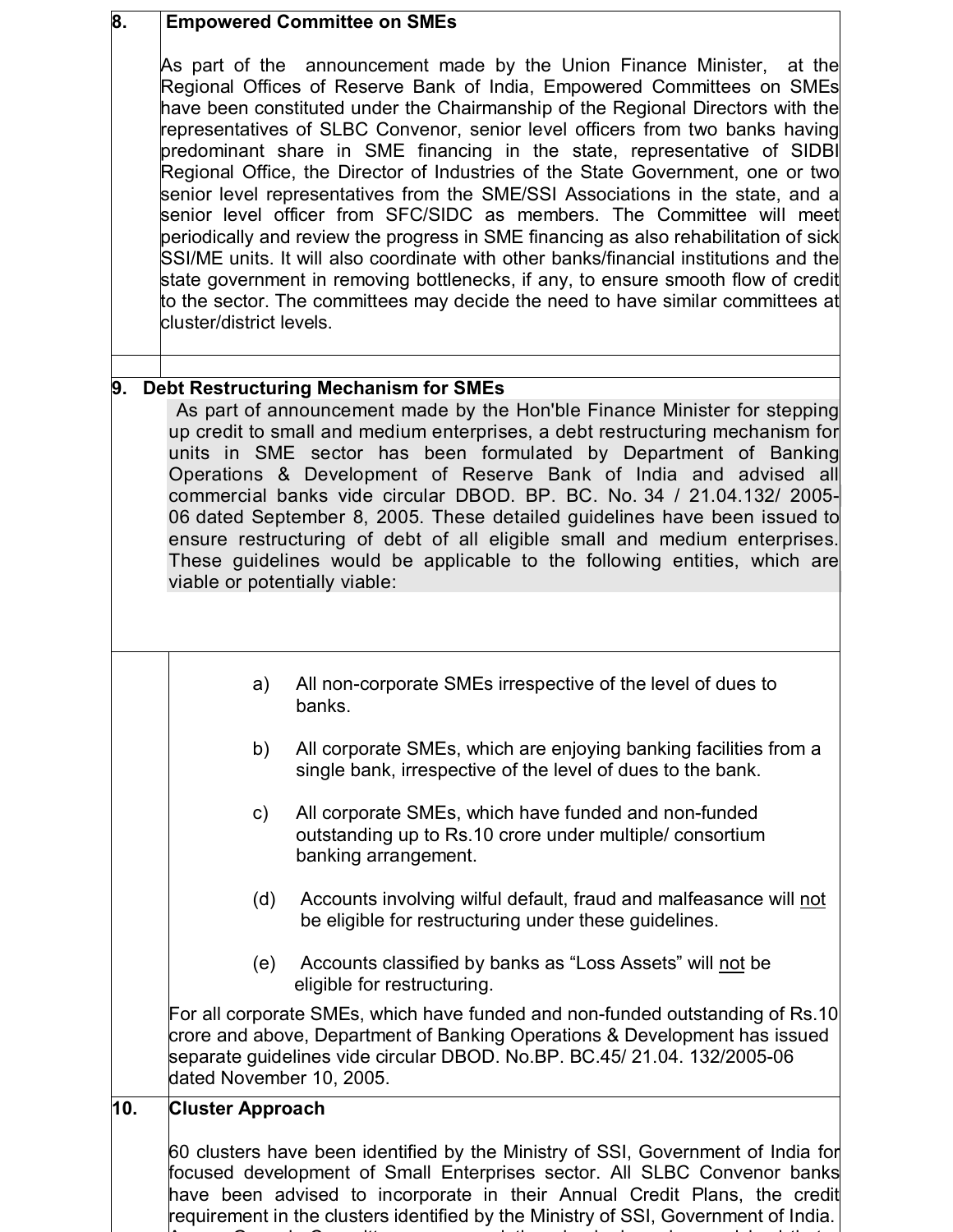#### **11. Committees on flow of Credit to SSI/SME sector**

#### **11.1Report of the Committee to Examine the Adequacy of Institutional Credit to SSI Sector and Related Aspects (Nayak Committee)**

The Committee was constituted by Reserve Bank of India in December 1991 under the Chairmanship of Shri P. R. Nayak, the then Deputy Governor to examine the issues confronting SSIs in the matter of obtaining finance. The Committee submitted its report in 1992. All the major recommendations of the Committee have been accepted and the banks have been inter-alia advised to:

i) give preference to village industries, tiny industries and other small scale units in that order, while meeting the credit requirements of the small scale sector;

ii) grant working capital credit limits to SSI units computed on the basis of minimum 20% of their estimated annual turnover whose credit limit in individual cases is upto Rs.2 crore [ since raised to Rs.5 crore ];

iii) prepare annual credit budget on the `bottom-up' basis to ensure that the legitimate requirements of SSI sector are met in full;

iv) extend 'Single Window Scheme' of SIDBI to all districts to meet the financial requirements (both working capital and term loan) of SSIs;

v) ensure that there should not be any delay in sanctioning and disbursal of credit. In case of rejection/curtailment of credit limit of the loan proposal, a reference to higher authorities should be made;

vi) not to insist on compulsory deposit as a `quid pro-quo' for sanctioning the credit;

vii) open specialised SSI bank branches or convert those branches which have a fairly large number of SSI borrowal accounts, into specialised SSI branches;

 viii) identify sick SSI units and take urgent action to put them on nursing programmes;

ix) standardise loan application forms for SSI borrowers; and

x) impart training to staff working at specialised branches to bring about attitudinal change in them.

### **11.2 Report of the High Level Committee on Credit to SSI (Kapur Committee)**

Reserve Bank of India had appointed a one-man High Level Committee headed by Shri S.L. Kapur, (IAS, Retd.), Former Secretary, Government of India, Ministry of Industry to suggest measures for improving the delivery system and simplification of procedures for credit to SSI sector.The Committee made 126 recommendations covering wide range of areas pertaining to financing of SSI sector. These recommendations have been examined by the RBI and it has been decided to accept 88 recommendations which include the following important recommendations:

i) Delegation of more powers to branch managers to grant ad-hoc limits;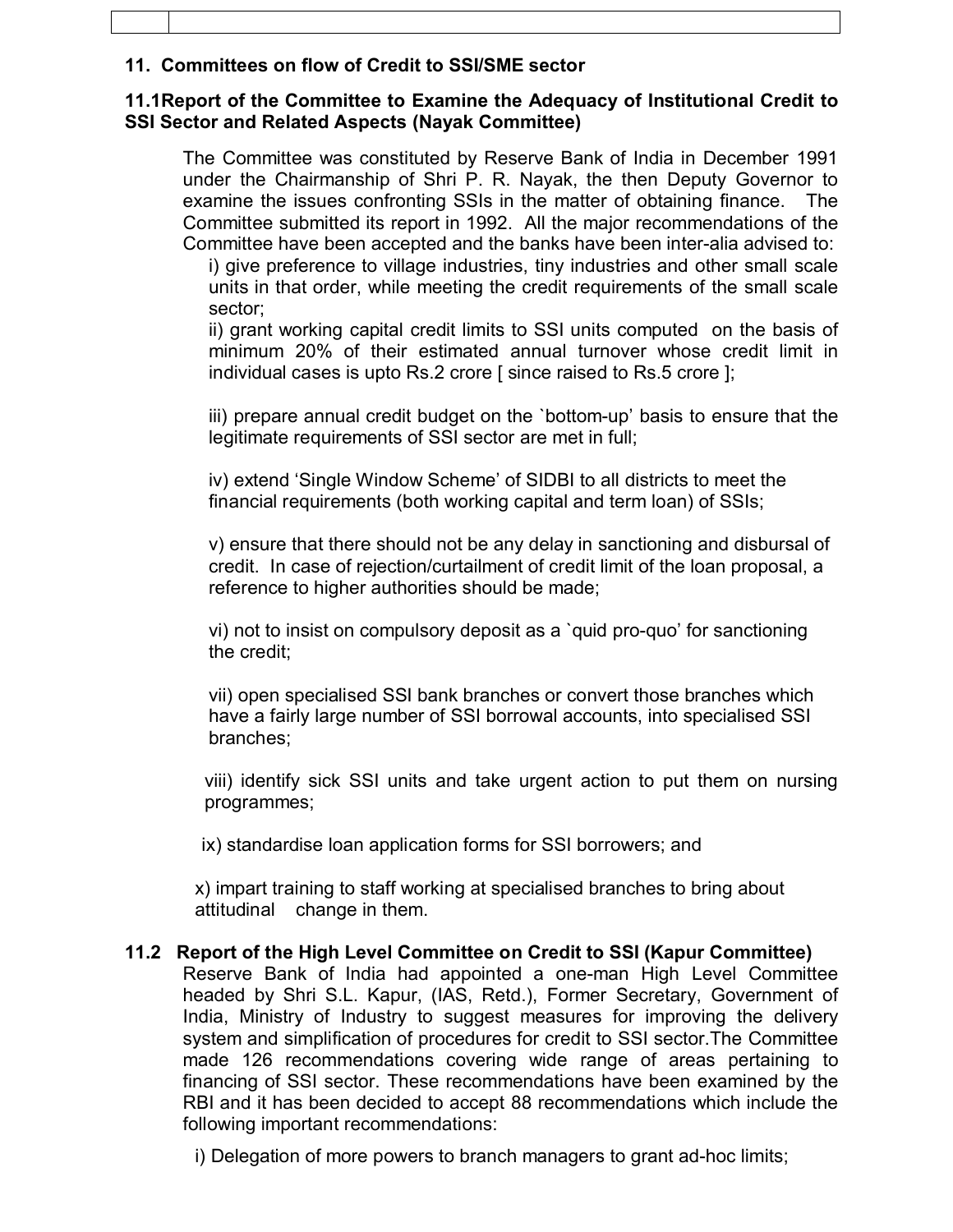ii) Simplification of application forms;

iii) Freedom to banks to decide their own norms for assessment of credit requirements;

iv) Opening of more specialised SSI branches;

v) Enhancement in the limit for composite loans to Rs. 5 lakh.(*since enhanced to Rs.1 crore);*

vi) Strengthening the recovery mechanism;

vi) Banks to pay more attention to the backward states;

viii) Special programmes for training branch managers for appraising small projects;

ix) Banks to make customers grievance machinery more transparent and simplify the procedures for handling complaints and monitoring thereof.

#### **11.3 Report of the Working Group on Flow of Credit to SSI Sector (Ganguly Committee)**

As per the announcement made by the Governor, Reserve Bank of India, in the Mid-Term Review of the Monetary and Credit Policy 2003-2004, a "Working Group on Flow of Credit to SSI sector" was constituted under the Chairmanship of Dr.A.S.Ganguly

The Committee made 31 recommendations covering wide range of areas pertaining to financing of SSI sector. The recommendations pertaining to RBI and banks have been examined and has accepted 8 recommendations so far and commended to banks for implementation which are as under:

i) adoption of cluster based approach for financing SME sector;

ii) sponsoring specific projects as well as widely publicising successful working models of NGOs by Lead Banks which service small and tiny industries and individual entrepreneurs;

iii) sanctioning of higher working capital limits by banks operating in the North East region to SSIs, based on their commercial judgement due to the peculiar situation of hilly terrain and frequent floods causing hindrance in the transportation system;

iv) exploring new instruments by banks for promoting rural industry and to improve the flow of credit to rural artisans, rural industries and rural entrepreneurs, and

v) revision of tenure as also interest rate structure of deposits kept by foreign banks with SIDBI for their shortfall in priority sector lending.

### **11.4 Internal Group to Review Guidelines on Credit Flow to SME Sector**

An Internal Group was constituted under the Chairmanship of Shri C.S.Murthy, CGM-in-Charge, RPCD, Central Office, Reserve Bank of India, to inter-alia review all circulars and guidelines issued by Reserve Bank in the past regarding financing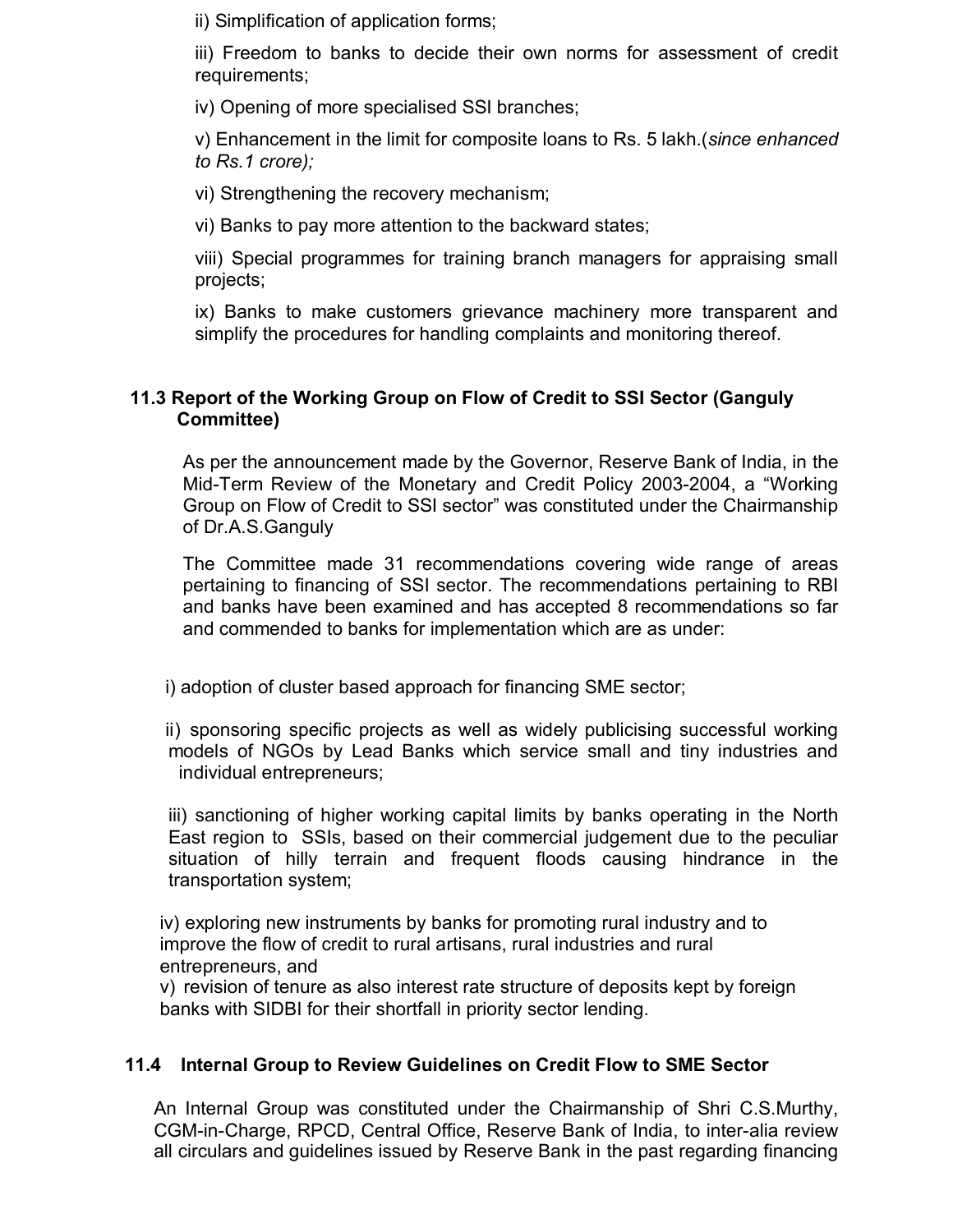of SSIs, to suggest appropriate terms for restructuring of the borrowal accounts of SSI/Medium Enterprises and also to examine the guidelines issued by Reserve Bank for nursing sick SSIs and suggest suitable relaxation and liberalization of these norms.The Group has submitted its report on June 6, 2005

- The internal group has recommended:
- (i) Constitution of empowered committees at the regional office of Reserve Bank to periodically review the progress in SSI and Medium Enterprises financing and also to coordinate with other banks/financial institutions and the state government in removing bottlenecks, if any, to ensure smooth flow of credit to the sector.
- (ii) Opening of specialised SME branches in identified clusters/centres with preponderance of SSI and ME units to enable the entrepreneurs to have easy access to the bank credit and to equip bank personnel to develop the requisite expertise.
- (iii) The group has proposed to empower the boards of banks to formulate policies relating to restructuring of accounts of SME units subject to certain guidelines. Restructuring of accounts of corporate SSI/ME borrowers having credit limits aggregating Rs.10 crore or more under multiple banking arrangements will be covered under the revised CDR mechanism.
- (iv) While recommending continuation of the extant guidelines on definition of a sick SSI unit, the group has recommended that all other instructions relating to viability and parameters for relief and concessions to be provided to sick SSI units, as prescribed by the Reserve Bank be withdrawn and banks be given freedom to lay down their own guidelines with the approval of their Board of Directors.

Majority of the recommendations of the Group have been accepted by the Government of India and incorporated as part of policy package announced by the Union Finance Minister for stepping up credit to SME sector.

#### **12. Policy Package for Stepping up Credit to Small and Medium Enterprises-Announced by the Union Finance Minister**

Based on the policy package announced by the Union Finance Minister for stepping up credit to small and medium enterprises, two circulars have been issued separately to public sector banks (RPCD.PLNFS. BC.No.31/ 06.02.31/200506 dated August 19, 2005) and private, foreign banks and RRBs (RPCD.PLNFS. BC.No.35/ 06.02.31 / 2005 -06 dated August 25, 2005) for implementation. Some of the salient features of the policy package are:

- Definition of Small and Medium Enterprises (SMEs)
- Fixing of self-targets for financing to SME sector by banks
- Measures to rationalize the cost of loans to SME sector
- Measures to increase the outreach of formal credit to the SME sector
- Cluster based approach for financing SME sector
- Constitution of Empowered Committees for SMEs in the Regional Offices of Reserve Bank
- Steps to rationalize the cost of loans to SME sector by adopting a transparent rating system with cost of credit being linked to the credit rating of enterprise.
- Banks to consider taking advantage of Credit Appraisal & Rating Tool (CART), Risk Assessment Model (RAM) and the comprehensive rating model for risk assessment of SME proposals, developed by SIDBI for reduction of their transaction costs.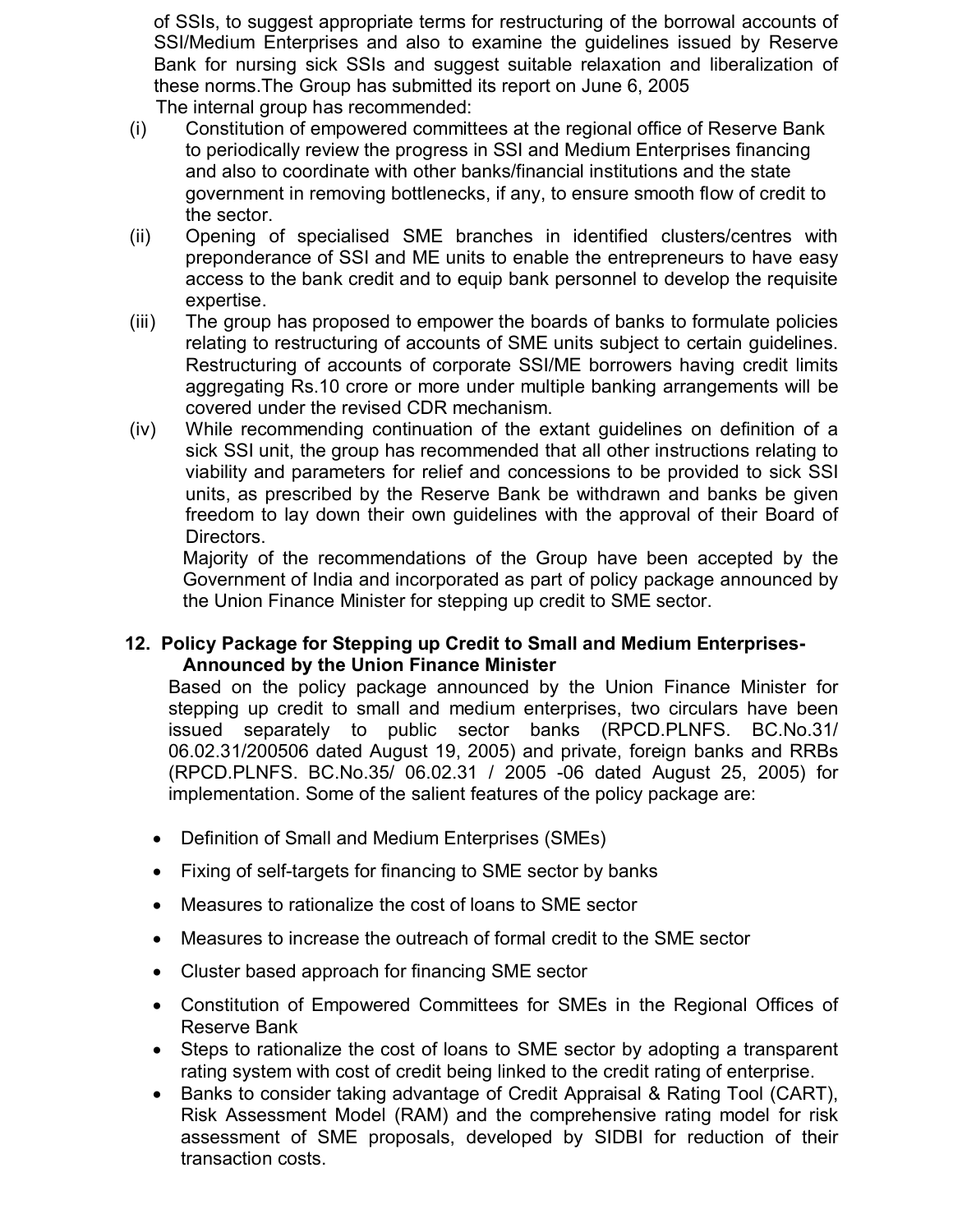- Banks to consider the ratings of SSI units carried out through reputed credit rating agencies under the Credit Rating Scheme introduced by National Small Industries Corporation.
- Wider dissemination and easy accessibility of the policy guidelines formulated by Boards of banks as well as instructions/guidelines issued by Reserve Bank by displaying them on the respective banks' web sites as well as web site of SIDBI and also prominently displaying them at the bank branches.

A copy of the "Policy Package for stepping up Credit to SME Sector", announced by the Union Finance Minister in the Parliament on August 10, 2005 is furnished in *Annexure IV.*

#### **13. Micro, Small & Medium Enterprises Development (MSMED) Act, 2006**

The Government of India has enacted the Micro, Small and Medium Enterprises Development (MSMED) Act, 2006 on June 16, 2006 which was notified on October 2, 2006. Consistent with the notification of the Micro, Small and Medium Enterprises Development (MSMED) Act 2006, the definition of micro, small and medium enterprises engaged in manufacturing or production and providing or rendering of services has been modified and is required to be implemented by the banks alongwith other policy measures with immediate effect as advised vide circular RPCD.PLNFS.BC.No.63/06.02.31/2006-07 dated April 4, 2007.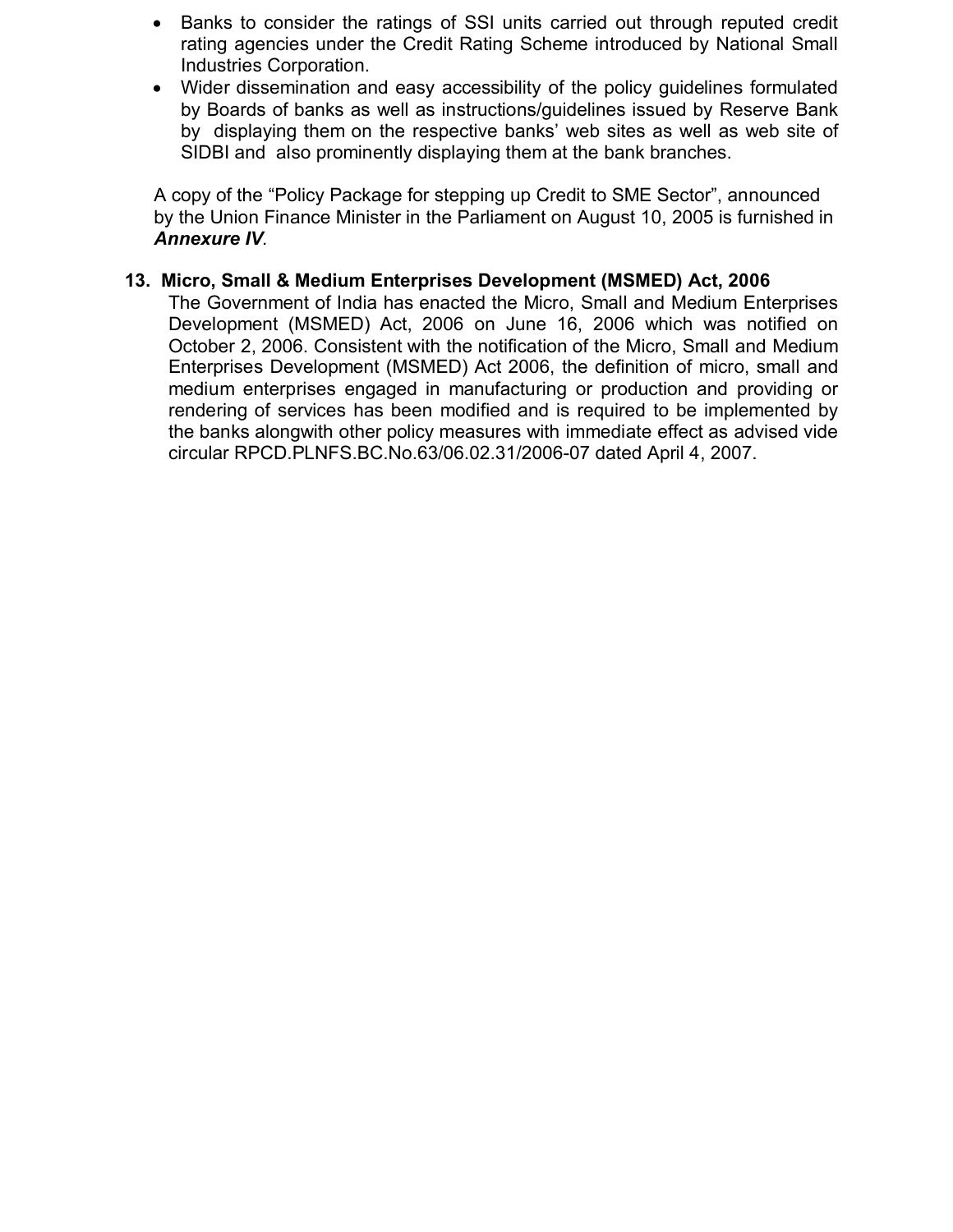**Annexure I**

#### **MINISTRY OF SMALL SCALE INDUSTRIES**

#### **NOTIFICATION**

#### **New Delhi, the 5th October, 2006**

S.O. 1722(E) – In exercise of the powers conferred by sub-section (1) of 2006) herein referred to as the said Act, the Central Government specifies the following items, the cost of which shall be excluded while calculating the investment in plant and machinery in the case of the enterprises mentioned in Section  $7(1)(a)$  of the said Act, namely:

- (i) equipment such as tools, jigs, dyes, moulds and spare parts for maintenance and the cost of consumables stores;
- (ii) installation of plant and machinery;
- (iii) research and development equipment and pollution controlled equipment
- (iv) power generation set and extra transformer installed by the enterprise as per regulations of the State Electricity Board;
- (v) bank charges and service charges paid to the National Small Industries Corporation or the State Small Industries Corporation;
- (vi) procurement or installation of cables, wiring, bus bars, electrical control panels (not mounded on individual machines), oil circuit breakers or miniature circuit breakers which are necessarily to be used for providing electrical power to the plant and machinery or for safety measures;
- (vii) gas producers plants;
- (viii) transportation charges ( excluding sales-tax or value added tax and excise duty) for indigenous machinery from the place of the manufacture to the site of the enterprise;
- (ix) charges paid for technical know-how for erection of plant and machinery;
- (x) such storage tanks which store raw material and finished produces and are not linked with the manufacturing process; and
- (xi) fire fighting equipment.

2. While calculating the investment in plant and machinery refer to paragraph 1, the original price thereof, irrespective of whether the plant and machinery are new or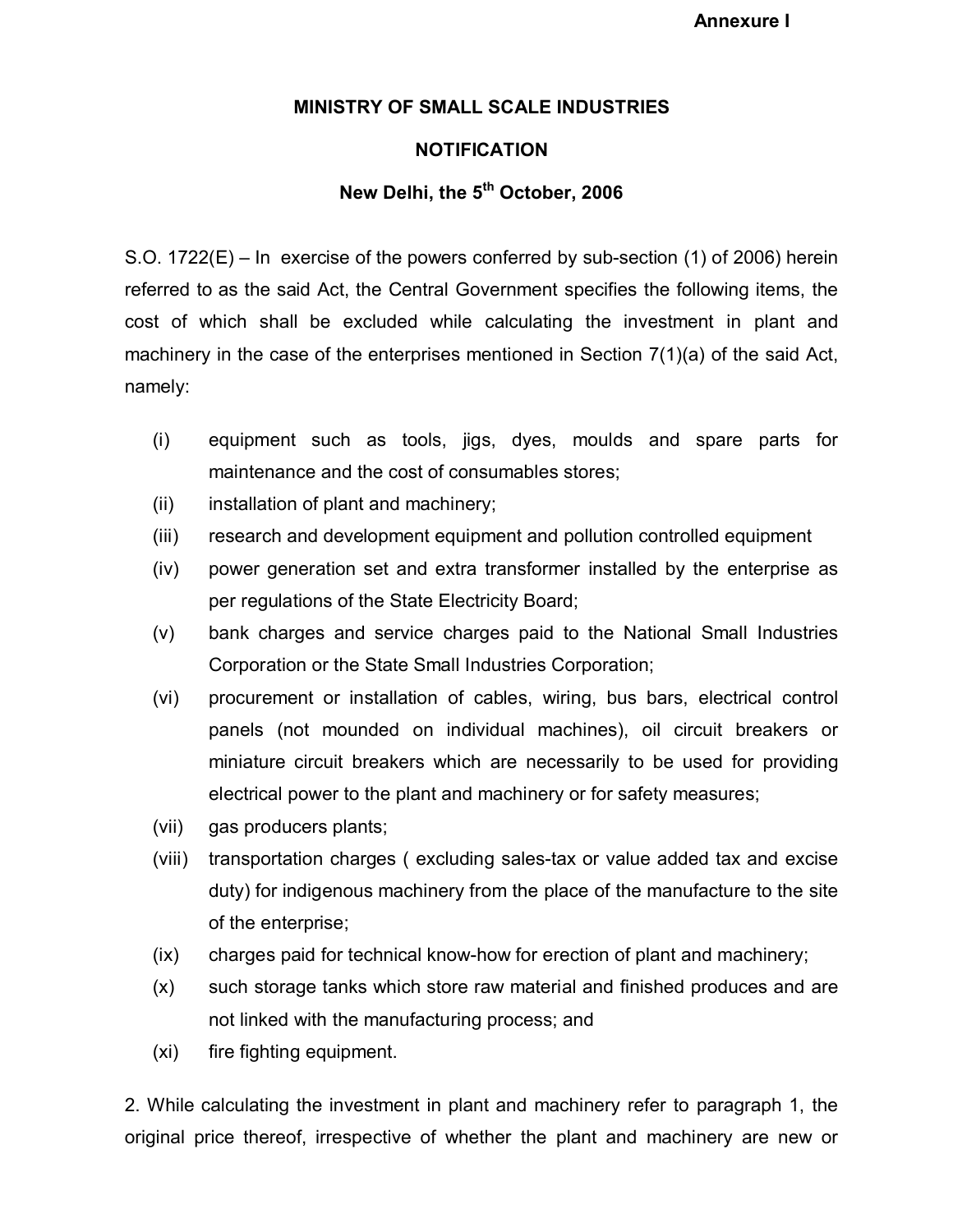second handed, shall be taken into account provided that in the case of imported machinery, the following shall be included in calculating the value, namely;

- (i) Import duty (excluding miscellaneous expenses such as transportation from the port to the site of the factory, demurrage paid at the port);
- (ii) Shipping charges;
- (iii) Customs clearance charges; and
- (iv) Sales tax or value added tax.

(F.No.4(1)/2006-MSME- Policy) JAWHAR SIRCAR, Addl. Secy.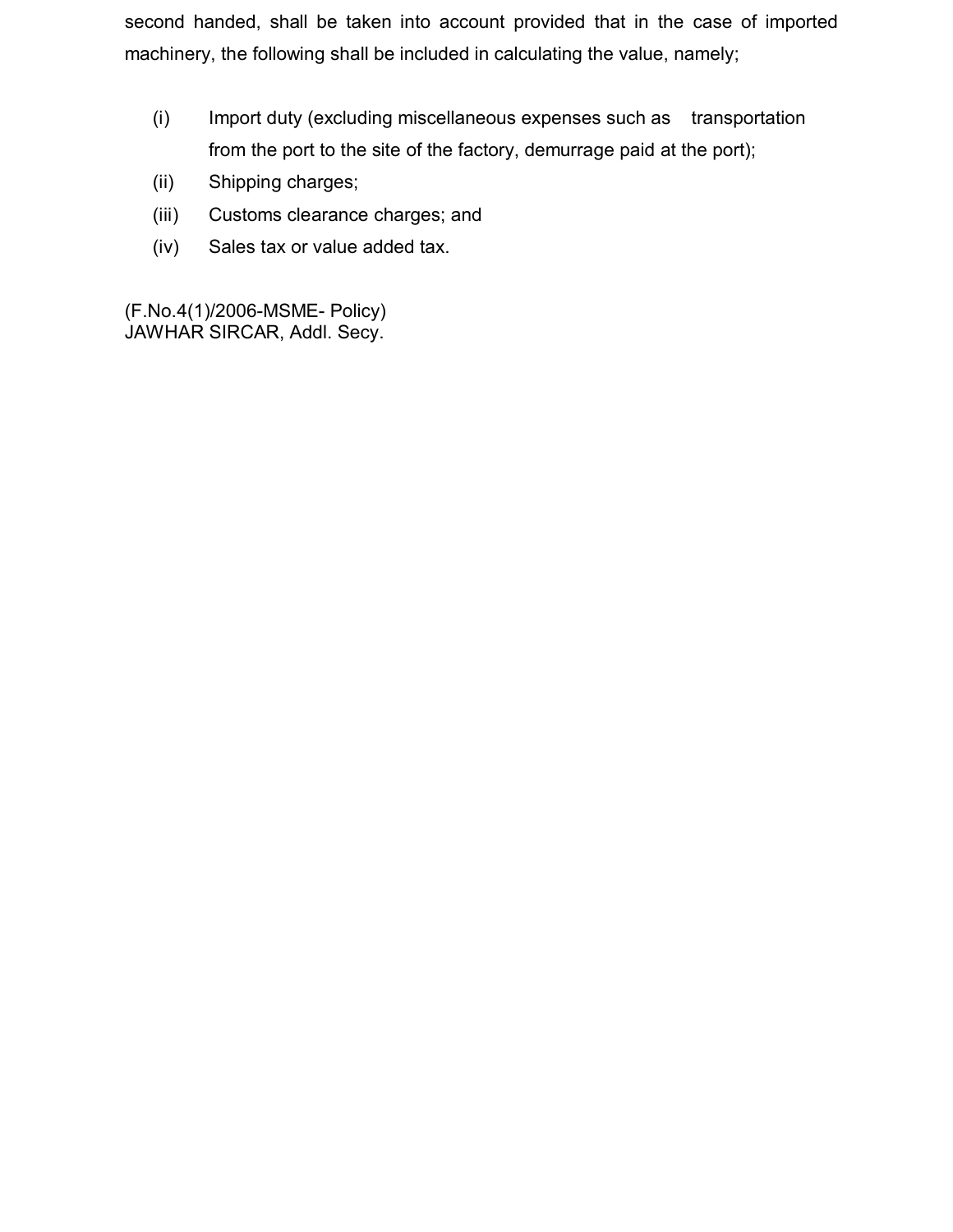### **LIST OF SME CLUSTERS COVERED BY EXISTING SIDBI BRANCHES**

| Sr.<br>No.              | <b>Branch Offices</b> | <b>No.of SSI</b><br>clusters | <b>Product</b>                                                                                                                                                                                                                                                                                                                                                                          |
|-------------------------|-----------------------|------------------------------|-----------------------------------------------------------------------------------------------------------------------------------------------------------------------------------------------------------------------------------------------------------------------------------------------------------------------------------------------------------------------------------------|
| 1                       | Hyderabad             | 5                            | Ceiling Fan, Electronic Goods,<br>Pharmaceuticals- Bulk Drugs, Hand Pump sets<br>& Foundry                                                                                                                                                                                                                                                                                              |
| $\overline{2}$          | Patna                 | 1                            | <b>Brass and German Utensils</b>                                                                                                                                                                                                                                                                                                                                                        |
| 3                       | Delhi                 | 19                           | Stainless Steel Utensils & Cutlery, Chemicals,<br>Electrical Engineering Equipment, Electronic<br>Goods, Food Products, Leather Products,<br><b>Mechanical Engineering Equipment,</b><br>Packaging Material, Paper Products, Plastic<br>Products, Wire Drawing, Metal Fabrication,<br>Furniture, Electro Plating, Auto Components,<br>Hosiery, Readymade Garments, Sanitary<br>Fittings |
| $\overline{\mathbf{4}}$ | Ahmedabad             | 17                           | Pharmaceuticals, Dyes & Intermediates,<br>Moulded Plastic Products, Readymade<br>Garments, Textile Machinery Parts, Diamond<br>Processing, Machine Tools, Castings &<br>Forging, Steel Utensils, Wood Product &<br>Furniture, Paper Products, Leather Footwear,<br>Washing Powder & Soap, Marble Slabs, Power<br>Driven Pumps, Electronic Goods, Auto Parts                             |
| 5                       | Surat                 | 4                            | Diamond Processing, Powerloom, Wood<br>Product & Furniture, Textile Machinery                                                                                                                                                                                                                                                                                                           |
| 6                       | Baroda                | 3                            | Pharmaceutical- Bulk drugs, Plastic processing<br>& Wood product & furniture                                                                                                                                                                                                                                                                                                            |
| $\overline{7}$          | Goa                   | 1                            | Pharmaceutical                                                                                                                                                                                                                                                                                                                                                                          |
| 8                       | Faridabad             | 3                            | Auto components, Engineering Cluster, Stone<br>Crushing                                                                                                                                                                                                                                                                                                                                 |
| 9                       | Gurgaon               | 5                            | Auto Components, Electronic Goods, Electrical<br><b>Engineering Equipment, Readymade</b><br>Garments, Mechanical Engineering Equipment                                                                                                                                                                                                                                                  |
| 10                      | Parwanoo(Baddi)       | 1                            | <b>Engineering Equipment</b>                                                                                                                                                                                                                                                                                                                                                            |
| 11                      | Jammu                 | 3                            | Steel Re-rolling, Oil mills, Rice Mills                                                                                                                                                                                                                                                                                                                                                 |
| 12                      | <b>Jamshedpur</b>     | 1                            | <b>Engineering &amp; Fabrication</b>                                                                                                                                                                                                                                                                                                                                                    |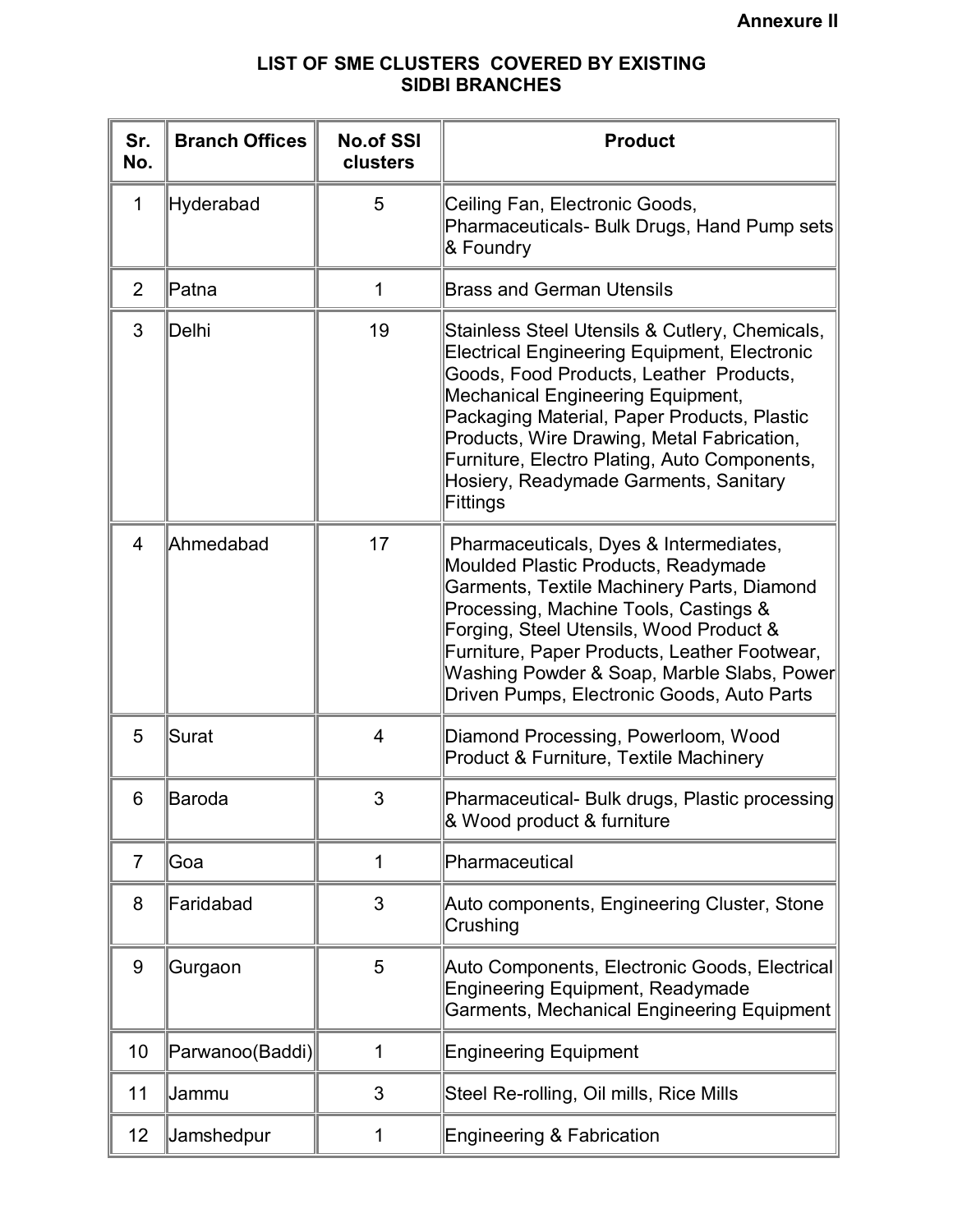| 13 | <b>Bangalore</b> | 6              | Powerloom, Electronic goods, Readymade<br>garments, Light engineering, Leather products                                                                                                                  |  |
|----|------------------|----------------|----------------------------------------------------------------------------------------------------------------------------------------------------------------------------------------------------------|--|
| 14 | Kochi/Ernakulam  | 3              | Rubber products, Powerlooms & Sea Food<br>processing                                                                                                                                                     |  |
| 15 | Aurangabad       | $\overline{2}$ | Auto components & Pharmaceuticals- Bulk<br>drugs                                                                                                                                                         |  |
| 16 | Mumbai           | 11             | Electronic Goods, Pharmaceutical-Basic<br>drugs, Toys (plastic), Ready made garments,<br>Hosiery, Machine Tools, Engineering<br>equipment, Chemicals, Packaging material,<br>Handtools, Plastic products |  |
| 17 | Nagpur           | 6              | Powerlooms, Engineering & Fabrication, Steel<br>furniture, Ready made garments, Handtools,<br>Food processing                                                                                            |  |
| 18 | Pune             | 6              | Auto components, Electronic goods, Food<br>products, Ready made Garments,<br>Pharmaceuticals - Bulk Drugs, Fibre glass                                                                                   |  |
| 19 | Thane            | $\overline{2}$ | Pharmaceuticals - Bulk Drugs & Sea food                                                                                                                                                                  |  |
| 20 | <b>Bhopal</b>    | 1              | <b>Engineering equipment</b>                                                                                                                                                                             |  |
| 21 | Indore           | 4              | Pharmaceuticals- Bulk drugs, Readymade<br>garments, food processing, Auto components                                                                                                                     |  |
| 22 | Ludhana          | 9              | Auto Components, Bicycle Parts, Hosiery,<br>Sewing M/C Components, Industrial Fastners,<br>Handtools, Machine tools, Forging,<br>Electroplating                                                          |  |
| 23 | <b>Jaipur</b>    | $\overline{7}$ | Gems & Jewellery, Ball Bearing, Electrical<br>Engineering Equipment, Food Products,<br>Garments, Lime, Mechanical Engineering<br>Equipment                                                               |  |
| 24 | Chennai          | 3              | Auto components, Leather products,<br>Electroplating                                                                                                                                                     |  |
| 25 | Coimbatore       | 6              | Diesel Engines, Agricultural Implements,<br>Machine Tools, Castings & Forging,<br>Powerloom, Wet Grinding Machines                                                                                       |  |
| 26 | Tirupur          | 1              | <b>Hosiery</b>                                                                                                                                                                                           |  |
| 27 | Noida/Gaziabad   | 10             | Electronic goods, Toys, Chemicals, Electrical<br>engineering equipment, Garments, Mechanical<br>engineering equipment, Packaging material,<br>Plastic products, Chemicals                                |  |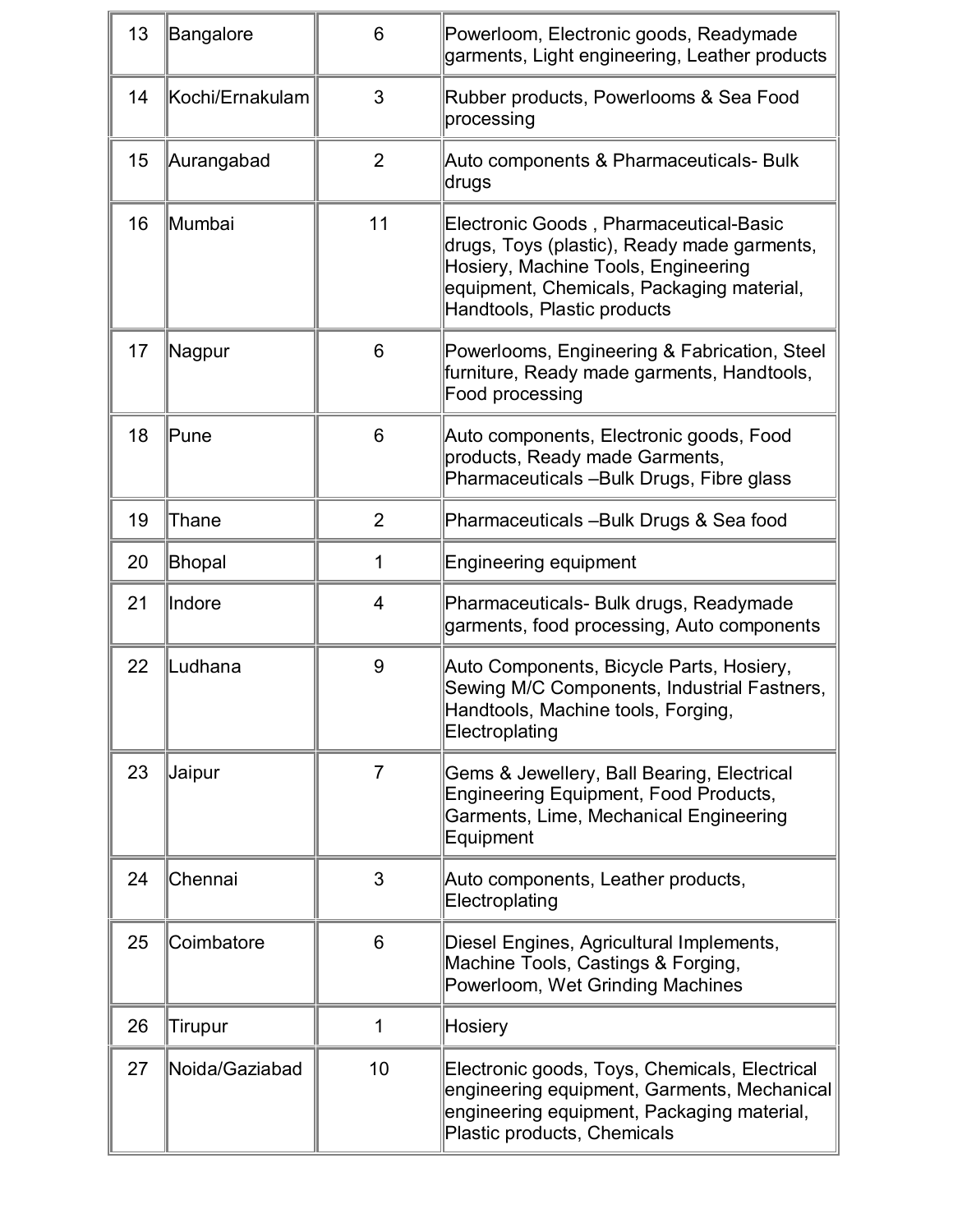| 28 | Kanpur                           |     | Saddlery, Cotton hosiery, Leather products                                 |
|----|----------------------------------|-----|----------------------------------------------------------------------------|
| 29 | Varanasi                         |     | Sheetwork (Globe Lamp), Powerloom,<br>Agriculture implements, Electric fan |
| 30 | Dehradun                         |     | Miniature Vacuum bulb                                                      |
| 31 | Nashik (shortly to<br>be opened) |     | Steel furniture                                                            |
|    | Total                            | 149 |                                                                            |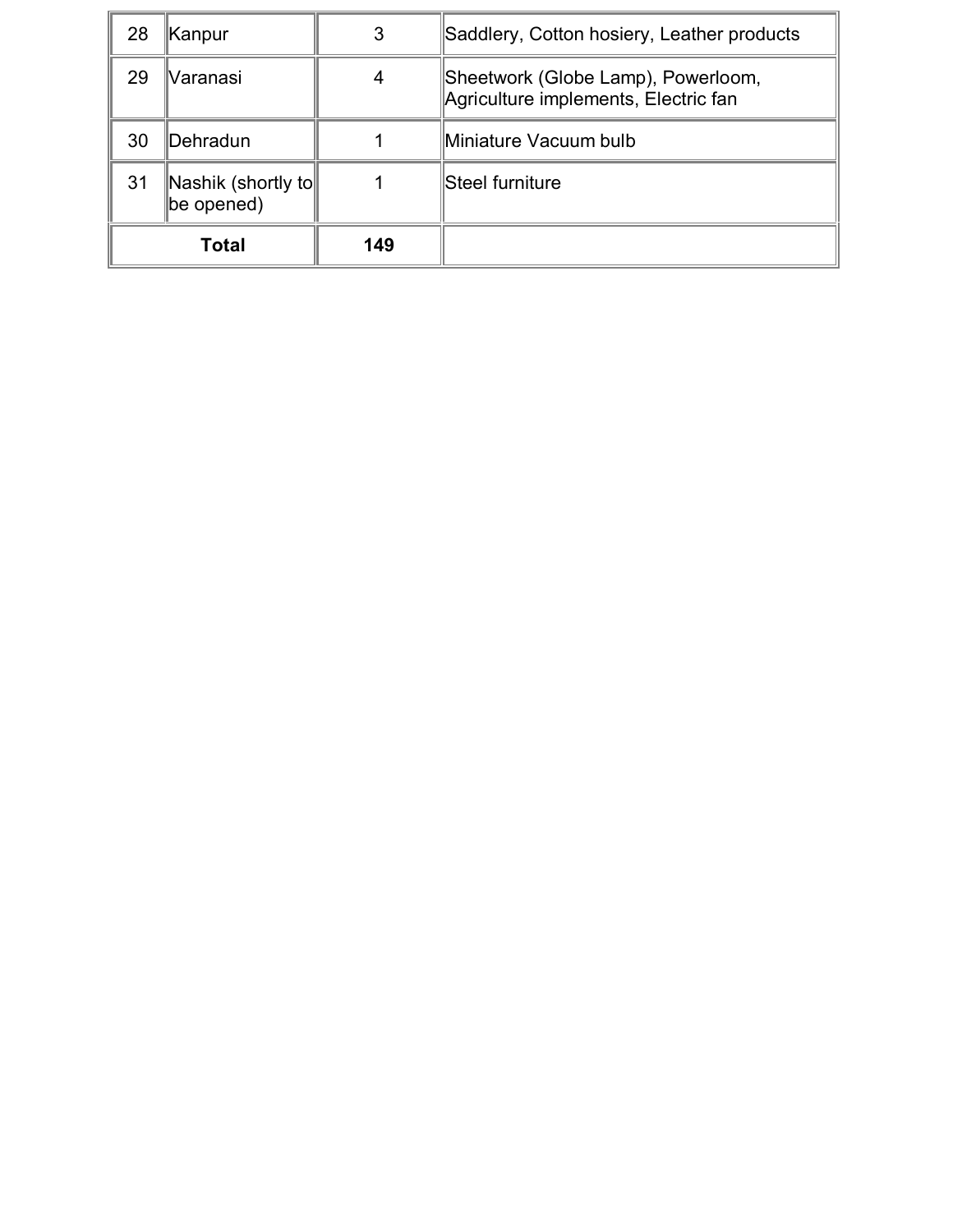<u> 1980 - Johann Barbara, martx</u>

 $\rightarrow$ 

| List of SME Clusters in India (identified by UNIDO) |                      |                                  |                                   |                                |  |
|-----------------------------------------------------|----------------------|----------------------------------|-----------------------------------|--------------------------------|--|
| No.                                                 | S. State             | <b>District</b>                  | Location                          | Product                        |  |
| 1                                                   | Andhra<br>Pradesh    | Anantpur                         | Rayadurg                          | Readymade Garments             |  |
| 2                                                   | Andhra<br>Pradesh    | Anantpur                         | Chitradurg                        | Jeans Garments                 |  |
| 3                                                   | Andhra<br>Pradesh    | Chittoor                         | Nagari                            | Powerloom                      |  |
| 4                                                   | Andhra<br>Pradesh    | Chittoor                         | Ventimalta, Srikalahasti, Chundur | <b>Brass Utensils</b>          |  |
| 5                                                   | Andhra<br>Pradesh    | East Godavari                    | East Godavari                     | <b>Rice Mills</b>              |  |
| 6                                                   | Andhra<br>Pradesh    | East Godavari                    | Rajahmundry                       | <b>Graphite Crucibles</b>      |  |
| 7                                                   | Andhra<br>Pradesh    | East Godavari                    | East Godavari                     | Coir & Coir Products           |  |
| 8                                                   | Andhra<br>Pradesh    | East Godavari                    | Rajahmundry                       | Aluminium Utensils             |  |
| 9                                                   | Andhra<br>Pradesh    | East Godavari &<br>West Godavari | East Godavari(EG) & West Godavari | Refractory Products            |  |
|                                                     | 10 Andhra<br>Pradesh | Guntur                           | Guntur                            | Powerloom                      |  |
|                                                     | 11 Andhra<br>Pradesh | Guntur                           | Guntur                            | Lime Calcination               |  |
|                                                     | 12 Andhra<br>Pradesh | Guntur                           | Macherla                          | Wooden Furniture               |  |
|                                                     | 13 Andhra<br>Pradesh | Hyderabad                        | Hyderabad                         | Ceilling Fan                   |  |
|                                                     | 14 Andhra<br>Pradesh | Hyderabad                        | Hyderabad                         | Electronic Goods               |  |
|                                                     | 15 Andhra<br>Pradesh | Hyderabad                        | Hyderabad                         | Pharmaceuticals- Bulk<br>Drugs |  |
|                                                     | 16 Andhra<br>Pradesh | Hyderabad                        | Musheerabad                       | Leather Tanning                |  |
|                                                     | 17 Andhra<br>Pradesh | Hyderabad                        | Hyderabad                         | Hand Pumpsets                  |  |
|                                                     | 18 Andhra            | Hyderabad                        | Hyderabad                         | Foundry                        |  |

<u> 1989 - Andrea Stadt Britain, amerikansk politik (\* 1958)</u>

 $\equiv$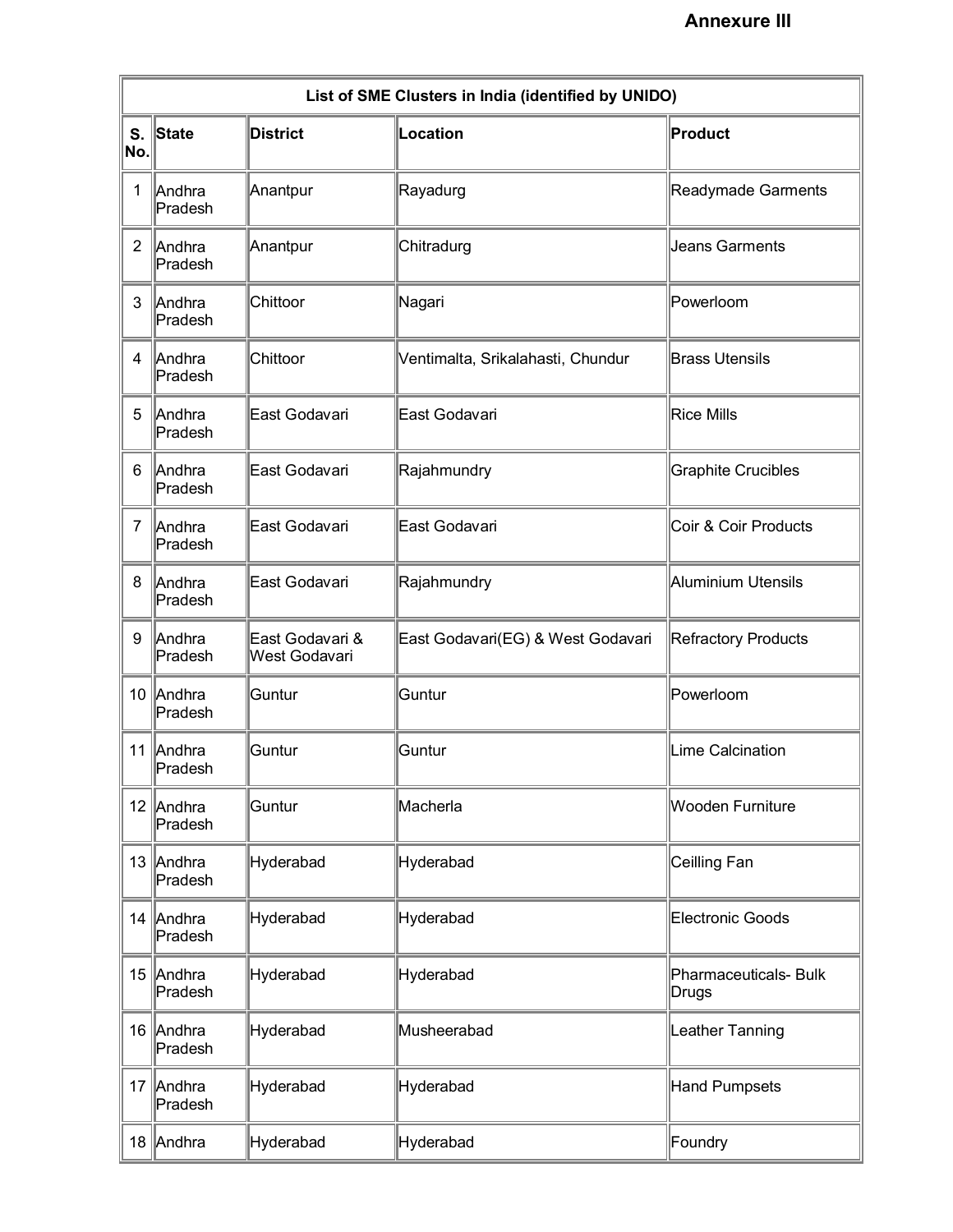|    | Pradesh                   |                                           |                                                                |                                                   |
|----|---------------------------|-------------------------------------------|----------------------------------------------------------------|---------------------------------------------------|
|    | 19 Andhra<br>Pradesh      | Karimnagar                                | Sirsilla                                                       | Powerloom                                         |
|    | 20 Andhra<br>Pradesh      | lKrishna                                  | Machilipatnam                                                  | Gold Plating & Imitation<br>Jewellery             |
|    | 21 Andhra<br>Pradesh      | Krishna                                   | Vijayawada                                                     | <b>Rice Mills</b>                                 |
|    | 22 Andhra<br>Pradesh      | lKrishna                                  | Chundur, Kavadiguda,<br>Charminar, Vijayawada                  | <b>Steel Furniture</b>                            |
|    | 23 Andhra<br>Pradesh      | Kurnool                                   | Adoni                                                          | Oil Mills                                         |
|    | 24 Andhra<br>Pradesh      | Kurnool                                   | Kurnool                                                        | Artificial Diamonds                               |
|    | 25 Andhra<br>Pradesh      | Kurnool, Cuddapah                         | Kurnool(Banaganapalle,<br>Bethamcheria, Kolimigundla) Cuddapah | Polished Slabs                                    |
|    | 26 Andhra<br>Pradesh      | Prakasam                                  | Markapuram                                                     | Stone Slate                                       |
|    | 27 Andhra<br>Pradesh      | Ranga Reddy                               | Balanagar, Jeedimetla & Kukatpally                             | Machine Tools                                     |
|    | 28 Andhra<br>Pradesh      | Srikakulam                                | Palasa                                                         | Cashew Processing                                 |
|    | 29 Andhra<br>Pradesh      | Godavari                                  | Visakhapatnam,East  Visakhapatnam, Kakinada                    | Marine Foods                                      |
|    | 30 Andhra<br>Pradesh      | Warangal                                  | Warangal                                                       | Powerloom                                         |
|    | 31 Andhra<br>Pradesh      | Warangal                                  | Warangal                                                       | Brassware                                         |
|    | 32 Andhra<br>Pradesh      | West Godavari                             | West Godavari                                                  | <b>Rice Mills</b>                                 |
|    | 33 Bihar                  | Begusarai                                 | Barauni                                                        | Engineering & Fabrication                         |
| 34 | Bihar                     | Muzzafarpur                               | Muzzafarpur                                                    | Food Products                                     |
| 35 | Bihar                     | Patna                                     | Patna                                                          | <b>Brass and German Silver</b><br><b>Utensils</b> |
| 36 |                           | Chhattisgarh Durg, Rajnandgaon,<br>Raipur | Durg, Rajnandgaon, Raipur                                      | Steel Re-rolling                                  |
| 37 | Chhattisgarh Durg, Raipur |                                           | Durg, Raipur                                                   | Castings & Metal<br>Fabrication                   |
| 38 | Delhi                     | North West Delhi                          | Wazirpur, Badli                                                | Stainless Steel Utensils &<br>Cutlery             |
|    | 39 Delhi                  | South & West Delhi                        | Okhla, Mayapuri                                                | Chemicals                                         |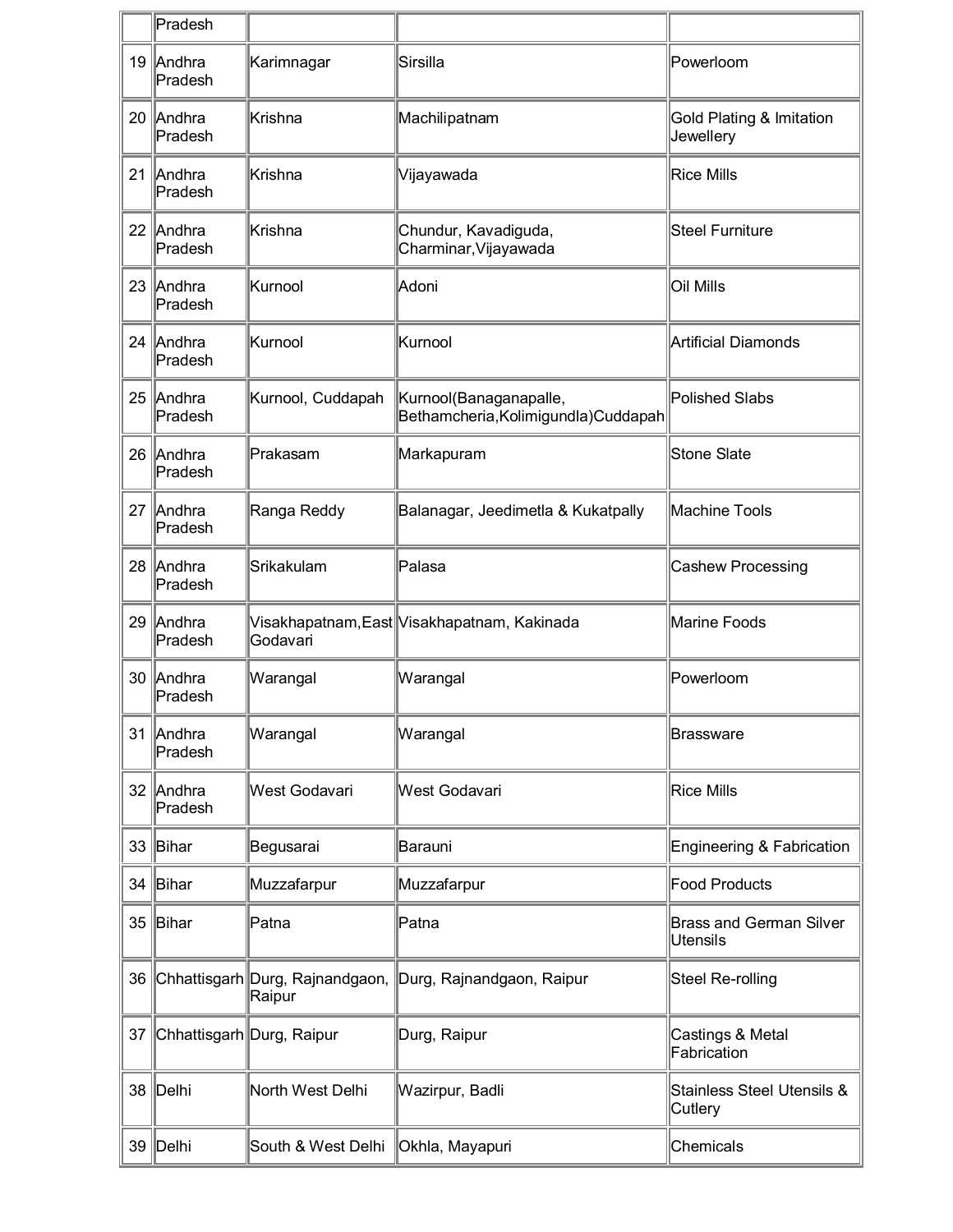| 40 | Delhi      | West & South                            | Naraina & Okhla                                                 | <b>Electrical Engineering</b><br>Equipment |
|----|------------|-----------------------------------------|-----------------------------------------------------------------|--------------------------------------------|
| 41 | Delhi      | West & South                            | Naraina & Okhla                                                 | Electronic Goods                           |
| 42 | Delhi      | North Delhi                             | Lawrence Road                                                   | Food Products                              |
| 43 | Delhi      | South Delhi                             | Okhla, Wazirpur Flatted Factories<br>Complex                    | Leather Products                           |
| 44 | Delhi      | South, West Delhi                       | Okhla, Mayapuri, Anand Parbat                                   | Mechanical Engineering<br>Equipment        |
| 45 | Delhi      | West, South, East<br>Delhi              | Naraina, Okhla, Patparganj                                      | Packaging Material                         |
| 46 | Delhi      | West & South                            | Naraina & Okhla                                                 | Paper Products                             |
| 47 | Delhi      | West & South                            | Naraina Udyog Nagar & Okhla                                     | <b>Plastic Products</b>                    |
| 48 | Delhi      | West, South, North<br>West              | Naraina, Okhla, Shivaji Marg, Najafgarh Rubber Products<br>Road |                                            |
| 49 | Delhi      | North East Delhi                        | Shahadara & Vishwasnagar                                        | Wire Drawing                               |
| 50 | Delhi      | West & North West                       | Mayapuri & Wazirpur                                             | Metal Fabrication                          |
| 51 | Delhi      | West & North East                       | Kirtinagar & Tilak Nagar                                        | Furniture                                  |
| 52 | Delhi      | North West Delhi                        | Wazirpur                                                        | Electro Plating                            |
| 53 | Delhi      | South, West, North<br>West & North West | Okhla, Mayapuri, Naraina, Wazirpur<br>Badli & G.T. Karnal Road  | Auto Components                            |
| 54 | Delhi      | North East Delhi,<br>East Delhi & South | Shahdara, Gandhinagar, Okhla &<br>Maidangari                    | Hosiery                                    |
| 55 | $\ $ Delhi | South & North East                      | Okhla & Shahdara                                                | Readymade Garments                         |
| 56 | Delhi      | South Delhi                             | Okhla                                                           | Sanitary Fittings                          |
| 57 | Gujarat    | Ahmedabad                               | Ahmedabad                                                       | Pharmaceuticals                            |
| 58 | Gujarat    | Ahmedabad                               | Ahmedabad                                                       | Dyes & Intermediates                       |
| 59 | Gujarat    | Ahmedabad                               | Ahmedabad                                                       | Moulded Plastic Products                   |
| 60 | Gujarat    | Ahmedabad                               | Ahmedabad                                                       | Readymade Garments                         |
| 61 | Gujarat    | Ahmedabad                               | Ahmedabad                                                       | <b>Textile Machinery Parts</b>             |
| 62 | Gujarat    | Ahmedabad                               | Ahmedabad, Dhanduka                                             | Diamond Processing                         |
| 63 | Gujarat    | Ahmedabad                               | Ahmedabad                                                       | Machine Tools                              |
| 64 | Gujarat    | Ahmedabad                               | Ahmedabad                                                       | Castings & Forging                         |
| 65 | Gujarat    | Ahmedabad                               | Ahmedabad                                                       | <b>Steel Utensils</b>                      |
| 66 | Gujarat    | Ahmedabad                               | Ahmedabad                                                       | <b>Wood Product &amp; Furniture</b>        |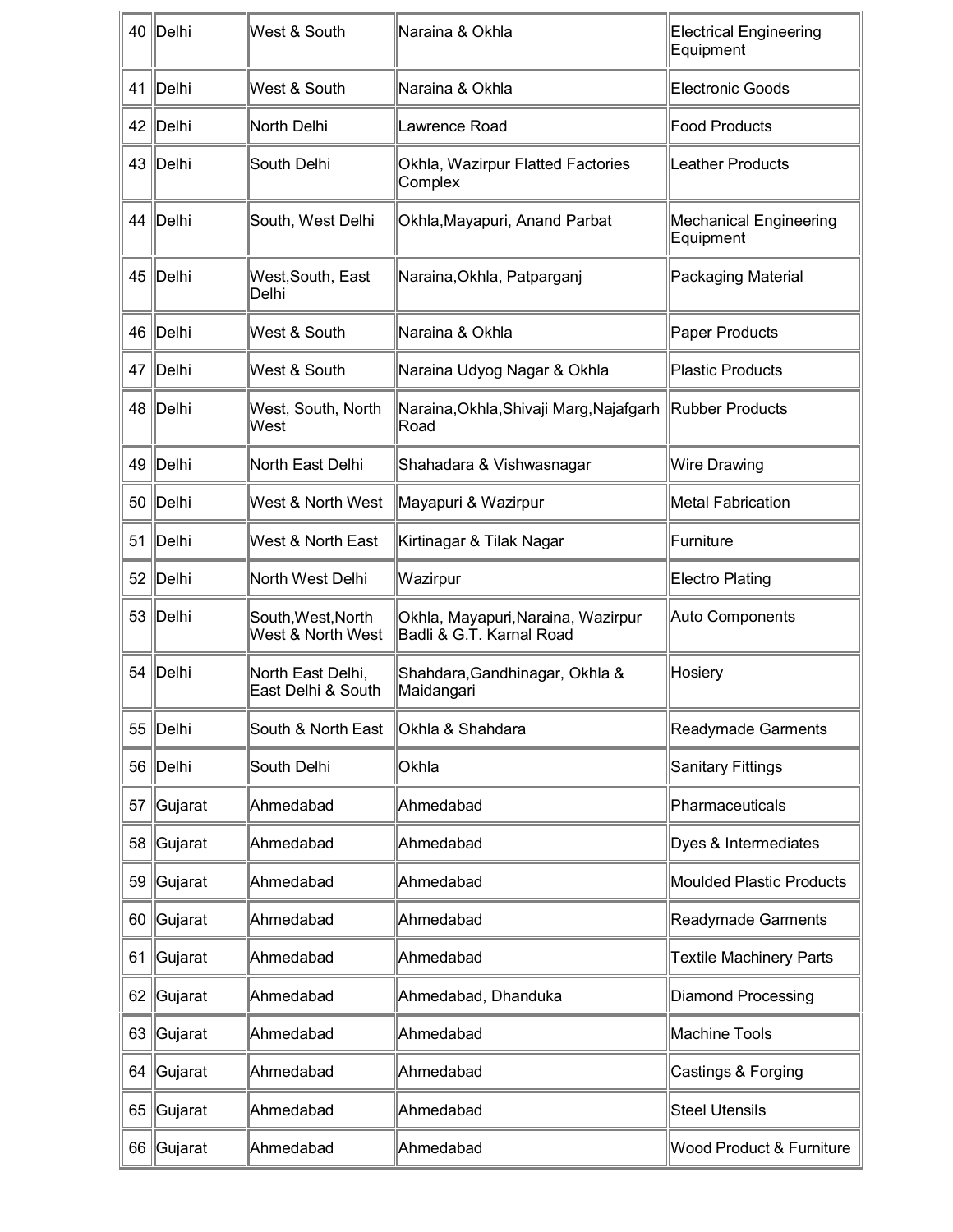| 67 | Gujarat    | Ahmedabad                     | Ahmedabad                     | Paper Products                |
|----|------------|-------------------------------|-------------------------------|-------------------------------|
|    | 68 Gujarat | Ahmedabad                     | Ahmedabad                     | Leather Footware              |
|    | 69 Gujarat | Ahmedabad                     | Ahmedabad                     | Washing Powder & Soap         |
|    | 70 Gujarat | Ahmedabad                     | Ahmedabad                     | Marble Slabs                  |
| 71 | ∥Gujarat   | Ahmedabad                     | Ahmedabad                     | Power Driven Pumps            |
|    | 72 Gujarat | Ahmedabad                     | Ahmedabad                     | Electronic Goods              |
| 73 | ∥Gujarat   | Ahmedabad                     | Ahmedabad                     | Auto Parts                    |
| 74 | ∥Gujarat   | Amreli                        | Savarkundla                   | <b>Weights &amp; Measures</b> |
| 75 | Gujarat    | Amrelli, Juna Garh,<br>Rajkot | Amrelli Juna Garh Rajkot belt | Oil Mills Machinery           |
| 76 | ∥Gujarat   | Bhavnagar                     | Alang                         | Ship Breaking                 |
| 77 | ∥Gujarat   | Bhavnagar                     | Bhavnagar                     | Steel Re-rolling              |
| 78 | ∥Gujarat   | Bhavnagar                     | Bhavnagar                     | Machine Tools                 |
| 79 | ∥Gujarat   | Bhavnagar                     | Bhavnagar                     | <b>Plastic Processing</b>     |
| 80 | ∥Gujarat   | Bhavnagar                     | Bhavnagar                     | <b>Diamond Processing</b>     |
| 81 | ∥Gujarat   | Gandhinagar                   | Kalol                         | Powerloom                     |
| 82 | Gujarat    | Jamnagar                      | Jamnagar                      | <b>Brass Parts</b>            |
| 83 | ∥Gujarat   | Jamnagar                      | Jamnagar                      | Wood Product & Furniture      |
|    | 84 Gujarat | Mahesana                      | ∣Vijapur                      | Cotton Cloth Weaving          |
|    | 85 Gujarat | Rajkot                        | Dhoraji, Gondal, Rajkot       | Oil Mills                     |
|    | 86 Gujarat | Rajkot                        | Jetpur                        | <b>Textile Printing</b>       |
|    | 87 Gujarat | Rajkot                        | Morvi & Wankaner              | Flooring Tiles(Clay)          |
|    | 88 Gujarat | Rajkot                        | Morvi                         | Wall Clocks                   |
|    | 89 Gujarat | Rajkot                        | Rajkot                        | <b>Diesel Engines</b>         |
|    | 90 Gujarat | Rajkot                        | Rajkot                        | Electric Motors               |
|    | 91 Gujarat | Rajkot                        | Rajkot                        | Castings & Forging            |
|    | 92 Gujarat | Rajkot                        | Rajkot                        | Machine Tools                 |
|    | 93 Gujarat | Rajkot                        | Rajkot                        | <b>Diamond Processing</b>     |
|    | 94 Gujarat | Surat                         | Surat, Choryasi               | Diamond Processing            |
|    | 95 Gujarat | Surat                         | Surat                         | Powerloom                     |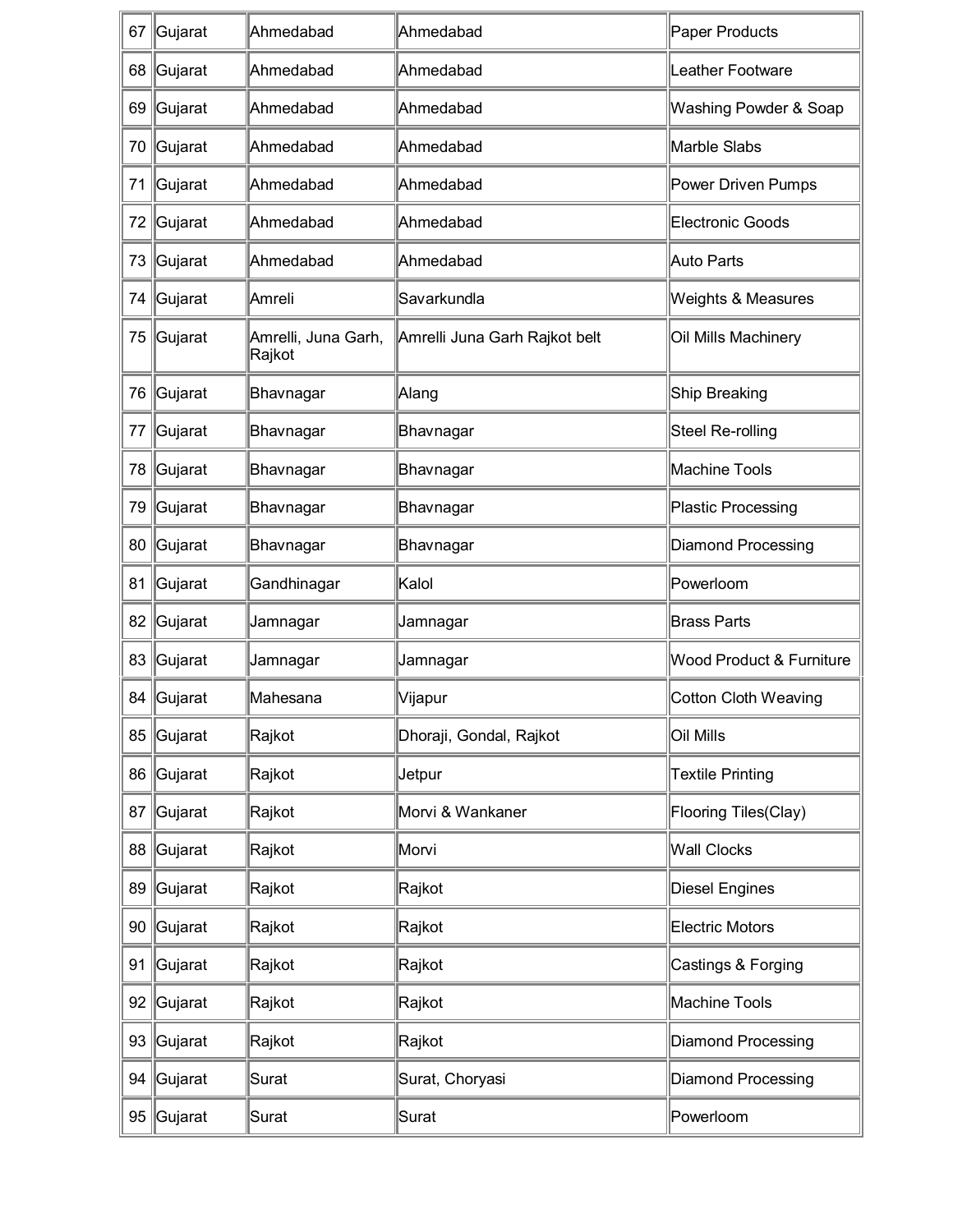| 96 | Gujarat     | Surat                           | Surat                        | <b>Wood Product &amp; Furniture</b>        |
|----|-------------|---------------------------------|------------------------------|--------------------------------------------|
| 97 | Gujarat     | Surat                           | Surat                        | Textile Machinery                          |
| 98 | Gujarat     | Surendranagar                   | Surendranagar & Thangadh     | Ceramics                                   |
| 99 | Gujarat     | Surendranagar                   | Chotila                      | Sanitary Fittings                          |
|    | 100 Gujarat | Vadodara                        | Vadodara                     | Pharmaceuticals- Bulk<br>Drugs             |
|    | 101 Gujarat | Vadodara                        | Vadodara                     | Plastic Processing                         |
|    | 102 Gujarat | Vadodara                        | Vadodara                     | Wood Product & Furniture                   |
|    | 103 Gujarat | Valsad                          | Pardi                        | Dyes & Intermediates                       |
|    | 104 Gujarat | Valsad/Bharuch                  | Vapi/Ankleshwar              | Chemicals                                  |
|    | 105 Gujarat | Valsad/Bharuch                  | Vapi/Ankleshwar              | Pharmaceuticals- Bulk<br>Drugs             |
|    | 106 Goa     | South Goa                       | Margao                       | Pharmaceutical                             |
|    | 107 Haryana | Ambala                          | Ambala                       | Mixies & Grinders                          |
|    | 108 Haryana | Ambala                          | Ambala                       | Scientific Instruments                     |
|    | 109 Haryana | Bhiwani                         | Bhiwani                      | Powerloom                                  |
|    | 110 Haryana | Bhiwani                         | Bhiwani                      | Stone Crushing                             |
|    | 111 Haryana | Faridabad                       | Faridabad                    | Auto Components                            |
|    | 112 Haryana | Faridabad                       | Faridabad                    | <b>Engineering Cluster</b>                 |
|    | 113∥Haryana | Faridabad                       | Faridabad                    | Stone Crushing                             |
|    | 114 Haryana | Gurgaon                         | Gurgaon                      | Auto Components                            |
|    | 115 Haryana | Gurgaon                         | Gurgaon                      | Electronic Goods                           |
|    | 116 Haryana | Gurgaon                         | Gurgaon                      | <b>Electrical Engineering</b><br>Equipment |
|    | 117 Haryana | Gurgaon                         | Gurgaon                      | Readymade Garments                         |
|    | 118 Haryana | Gurgaon                         | Gurgaon                      | Mechanical Engineering<br>Equipment        |
|    | 119 Haryana | Kaithal                         | Kaithal                      | <b>Rice Mills</b>                          |
|    | 120 Haryana | Karnal                          | Karnal                       | Agricultural Implements                    |
|    | 121 Haryana | Karnal,<br>Kurukshetra, Panipat | Karnal, Kurukshetra, Panipat | Rice Mills                                 |
|    | 122 Haryana | Panchkula                       | Pinjore                      | Engineering Equipment                      |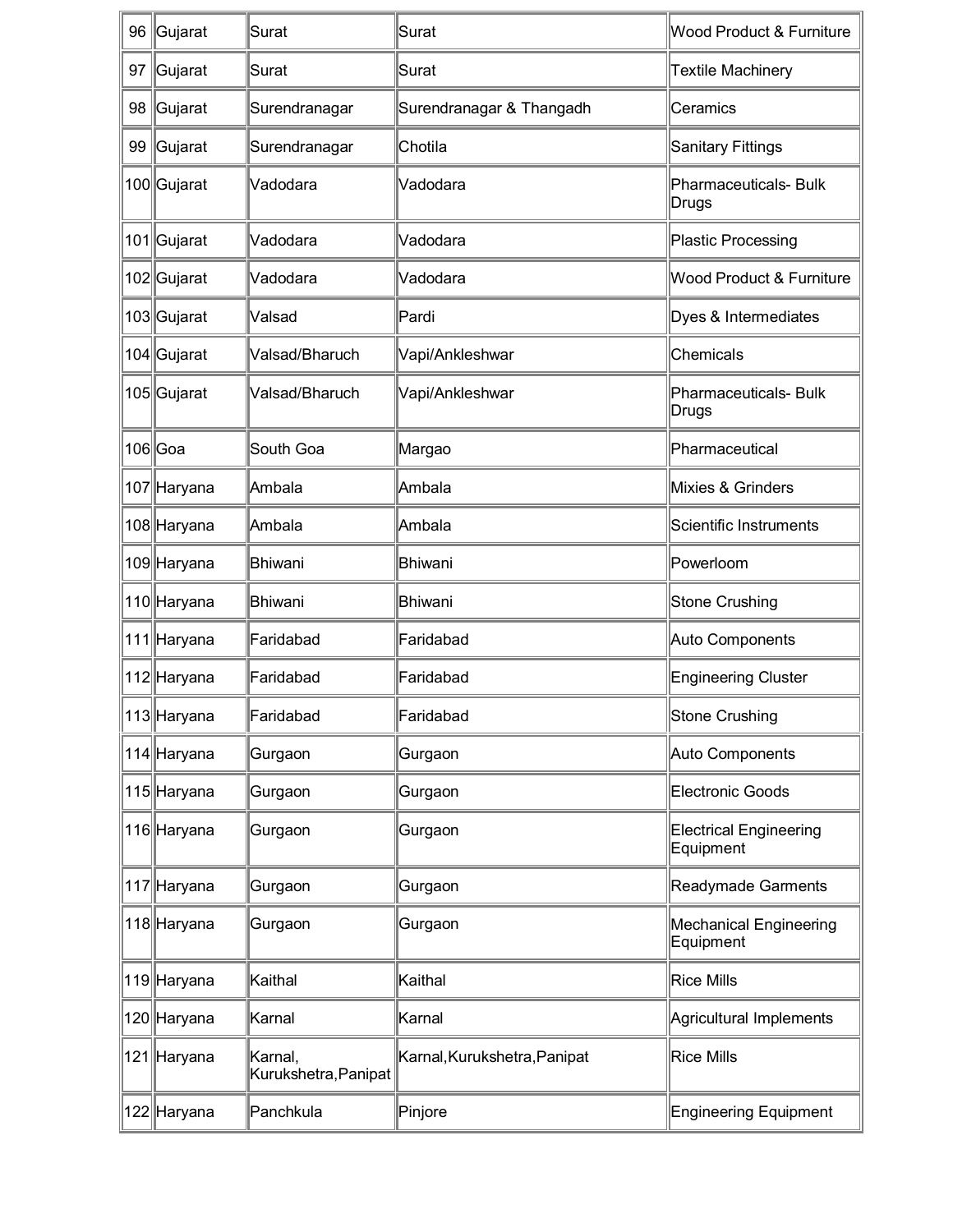| 123 Haryana             | Panchkula                      | Panchkula       | Stone Crushing               |
|-------------------------|--------------------------------|-----------------|------------------------------|
| 124 Haryana             | Panipat                        | Panipat         | Powerloom                    |
| 125 Haryana             | Panipat                        | Panipat         | Shoddy Yarn                  |
| 126 Haryana             | Panipat                        | Samalkha        | Foundry                      |
| 127 Haryana             | Panipat                        | Panipat         | Cotton Spinning              |
| 128 Haryana             | Rohtak                         | Rohtak          | Nuts/ Bolts                  |
| 129 Haryana             | Yamuna Nagar                   | Yamuna Nagar    | Plywood/Board/Blackboard     |
| 130 Haryana             | Yamunanagar                    | Jagadhri        | Utensils                     |
| 131 Himachal<br>Pradesh | Kullu & Sirmaur                | Kullu & Sirmaur | Food Processing              |
| 132 Himachal<br>Pradesh | Kangra                         | Damtal          | Stone Crushing               |
| 133 Himachal<br>Pradesh | Solan                          | Parwanoo        | <b>Engineering Equipment</b> |
| 134 Jammu &<br>Kashmir  | Anantnag                       | Anantnag        | <b>Cricket Bat</b>           |
| 135 Jammu &<br>Kashmir  | Jammu                          | Jammu           | Steel Re-rolling             |
| 136 Jammu &<br>Kashmir  | Jammu/ Kathua                  | Jammu/ Kathua   | Oil Mills                    |
| 137 Jammu &<br>Kashmir  | Jammu/ Kathua                  | Jammu/ Kathua   | <b>Rice Mills</b>            |
| 138 Jammu &<br>Kashmir  | Srinagar                       | Srinagar        | Timber Joinery/ Furniture    |
| 139 Jharkhand           | Sarikela-Kharsawan   Adityapur |                 | Auto Components              |
| 140 Jharkhand           | East Singhbhum                 | Jamshedpur      | Engineering & Fabrication    |
| 141 Jharkhand           | Bokaro                         | Bokaro          | Engineering & Fabrication    |
| 142 Karnataka           | Bangalore                      | Bangalore       | Machine Tools                |
| 143 Karnataka           | Bangalore                      | Bangalore       | Powerloom                    |
| 144 Karnataka           | Bangalore                      | Bangalore       | <b>Electronic Goods</b>      |
| 145 Karnataka           | Bangalore                      | Bangalore       | Readymade Garments           |
| 146 Karnataka           | Bangalore                      | Bangalore       | Light Engineering            |
| 147 Karnataka           | Bangalore                      | Bangalore       | Leather Products             |
| 148 Karnataka           | Belgaum                        | Belgaum         | Foundry                      |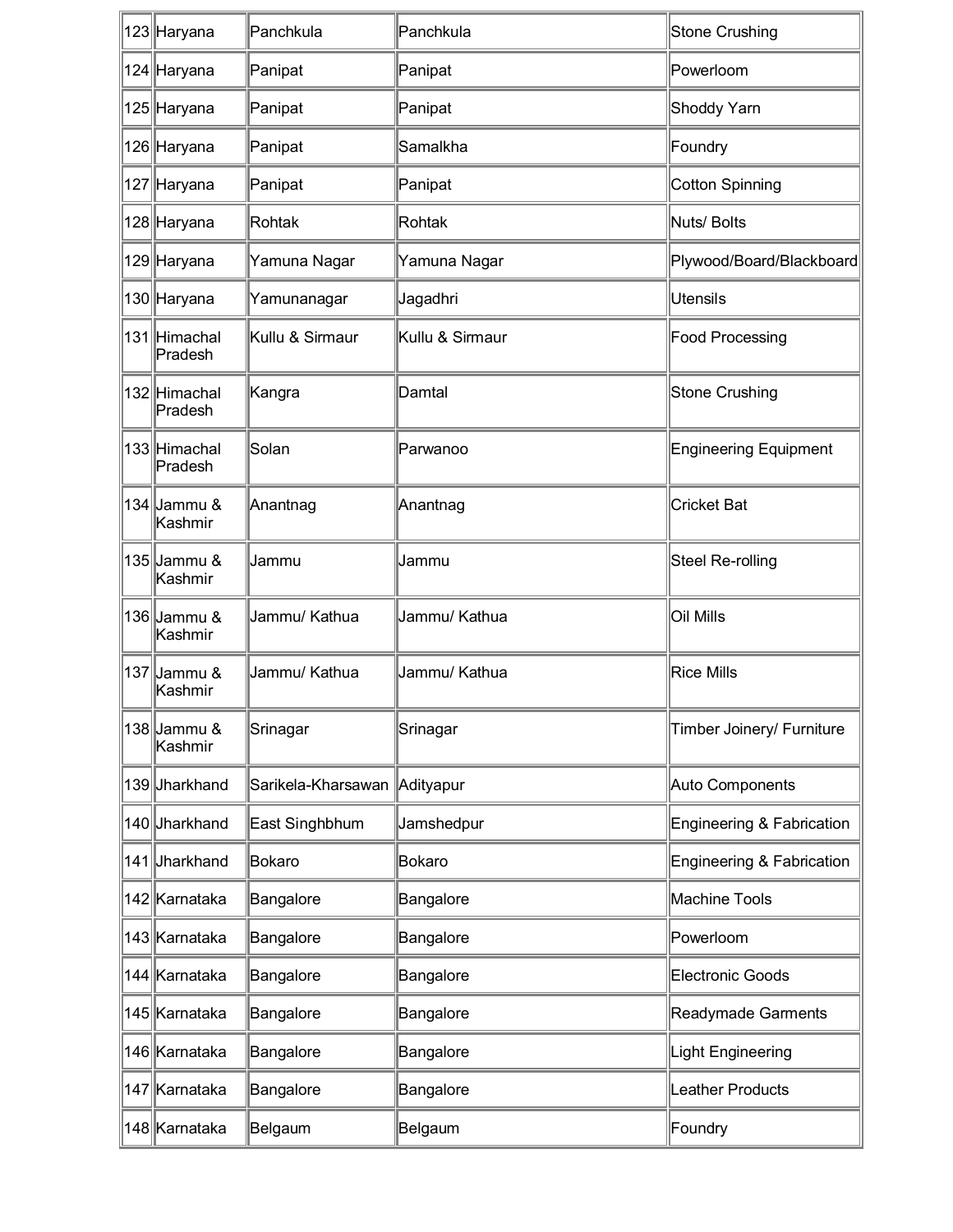| 149 Karnataka              | Belgaum                    | Belgaum              | Powerloom                                     |
|----------------------------|----------------------------|----------------------|-----------------------------------------------|
| 150 Karnataka              | Bellary                    | <b>Bellary</b>       | Jeans Garments                                |
| 151 Karnataka              | Bijapur                    | Bijapur              | Oil Mills                                     |
| 152 Karnataka              | Dharwad                    | Hubli, Dharwad       | Agriculture Implements<br>and Tractor Trailer |
| 153 Karnataka              | Gadag                      | Gadag Betgeri        | Powerloom                                     |
| 154 Karnataka              | Gulburga                   | Gulburga Gadagh belt | Dal Mills                                     |
| 155 Karnataka              | Hassan                     | Arasikara            | Coir & Coir Products                          |
| 156 Karnataka              | Mysore                     | <b>Mysore</b>        | Food Products                                 |
| 157 Karnataka              | Mysore                     | Mysore               | $\mathsf{Siik}$                               |
| 158 Karnataka              | Raichur                    | Raichur              | Leather Products                              |
| 159 Karnataka              | Shimoga                    | Shimoga              | <b>Rice Mills</b>                             |
| 160 Karnataka              | South Kannada              | Mangalore            | <b>Food Products</b>                          |
| 161 Kerala                 | Alappuzha                  | Alappuzha            | Coir & Coir Products                          |
| 162 Kerala                 | Ernakulam                  | Ernakulam            | <b>Rubber Products</b>                        |
| 163 Kerala                 | Ernakulam                  | Ernakulam            | Powerloom                                     |
| 164 Kerala                 | Ernakulam                  | Kochi                | Sea Food Processing                           |
| 165 Kerala                 | Kannur                     | Kannur               | Powerloom                                     |
| 166 Kerala                 | Kollam                     | Kollam               | Coir & Coir Products                          |
| 167 Kerala                 | Kottayam                   | Kottayam             | Rubber Products                               |
| 168 Kerala                 | Mallappuram                | Mallappuram          | Powerloom                                     |
| 169 Kerala                 | Palakkad                   | Palakkad             | Powerloom                                     |
| 170 Kerala                 |                            | Faizlure             | Powerloom                                     |
|                            | 171 Maharashtra Ahmednagar | Ahmednagar           | Auto Components                               |
| 172 Maharashtra Akola      |                            | Akola                | Oil Mills (Cotton seed)                       |
| 173 Maharashtra Akola      |                            | Akola                | Dal Mills                                     |
| 174 Maharashtra Aurangabad |                            | Aurangabad           | Auto Components                               |
| 175 Maharashtra Aurangabad |                            | Aurangabad           | Pharmaceuticals- Bulk<br>Drugs                |
| 176 Maharashtra Bhandara   |                            | <b>Bhandara</b>      | <b>Rice Mills</b>                             |
| 177 Maharashtra Chandrapur |                            | Chandrapur           | Roofing Tiles                                 |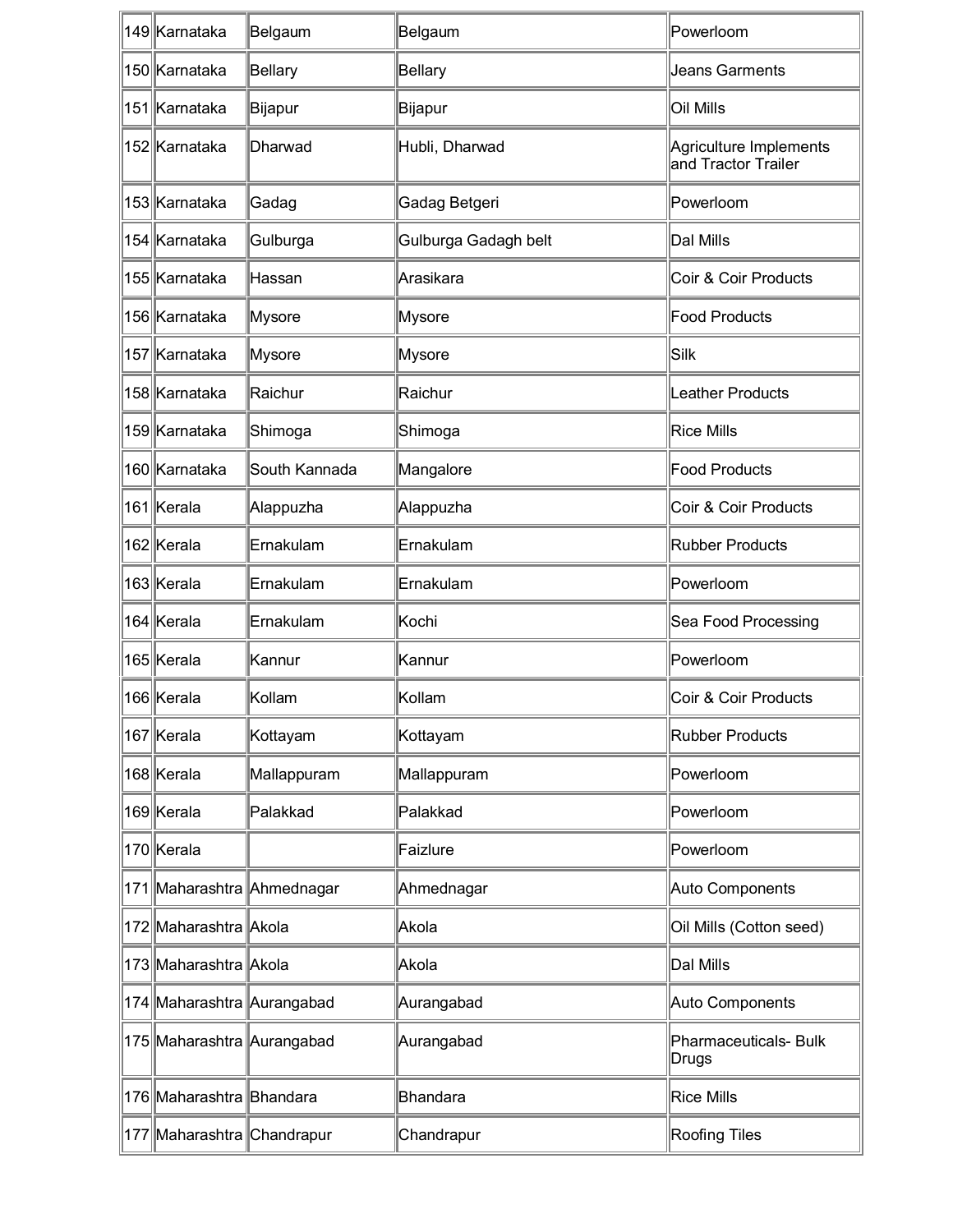| 178 Maharashtra Chandrapur | Chandrapur       | <b>Rice Mills</b>               |
|----------------------------|------------------|---------------------------------|
| 179 Maharashtra Dhule      | Dhule            | Chilly Powder                   |
| 180 Maharashtra Gadchiroli | Gadchiroli       | Castings & Forging              |
| 181 Maharashtra Gadchiroli | Gadchiroli       | <b>Rice Mills</b>               |
| 182 Maharashtra Gondia     | Gondiya          | Rice Mills                      |
| 183 Maharashtra Jalgaon    | Jalgaon          | Dal Mills                       |
| 184 Maharashtra Jalgaon    | Jalgaon          | Agriculture Implements          |
| 185 Maharashtra Jalna      | Jalna            | Engineering Equipment           |
| 186 Maharashtra Kolhapur   | Kolhapur         | Diesel Engines                  |
| 187 Maharashtra Kolhapur   | Kolhapur         | Foundry                         |
| 188 Maharashtra Kolhapur   | Ichalkaranji     | Powerloom                       |
| 189 Maharashtra Mumbai     | Mumbai           | Electronic Goods                |
| 190 Maharashtra Mumbai     | Mumbai           | Pharmaceutical - Basic<br>Drugs |
| 191 Maharashtra Mumbai     | Mumbai           | Toys (Plastic)                  |
| 192 Maharashtra Mumbai     | Mumbai           | Readymade Garments              |
| 193 Maharashtra Mumbai     | Mumbai           | Hosiery                         |
| 194 Maharashtra Mumbai     | Mumbai           | Machine Tools                   |
| ∥195 Maharashtra Mumbai    | Mumbai           | Engineering Equipment           |
| 196 Maharashtra Mumbai     | Mumbai           | Chemicals                       |
| 197 Maharashtra Mumbai     | Mumbai           | Packaging Material              |
| 198 Maharashtra Mumbai     | Mumbai           | Handtools                       |
| 199 Maharashtra Mumbai     | Mumbai           | Plastic Products                |
| 200 Maharashtra Nagpur     | Nagpur           | Powerloom                       |
| 201 Maharashtra Nagpur     | Nagpur           | Engineering & Fabrication       |
| 202 Maharashtra Nagpur     | Nagpur           | <b>Steel Furniture</b>          |
| 203 Maharashtra Nagpur     | Nagpur(Butibori) | Readymade Garments              |
| 204 Maharashtra Nagpur     | Nagpur           | Handtools                       |
| 205 Maharashtra Nagpur     | Nagpur           | Food Processing                 |
| 206 Maharashtra Nanded     | Nanded           | Dal Mills                       |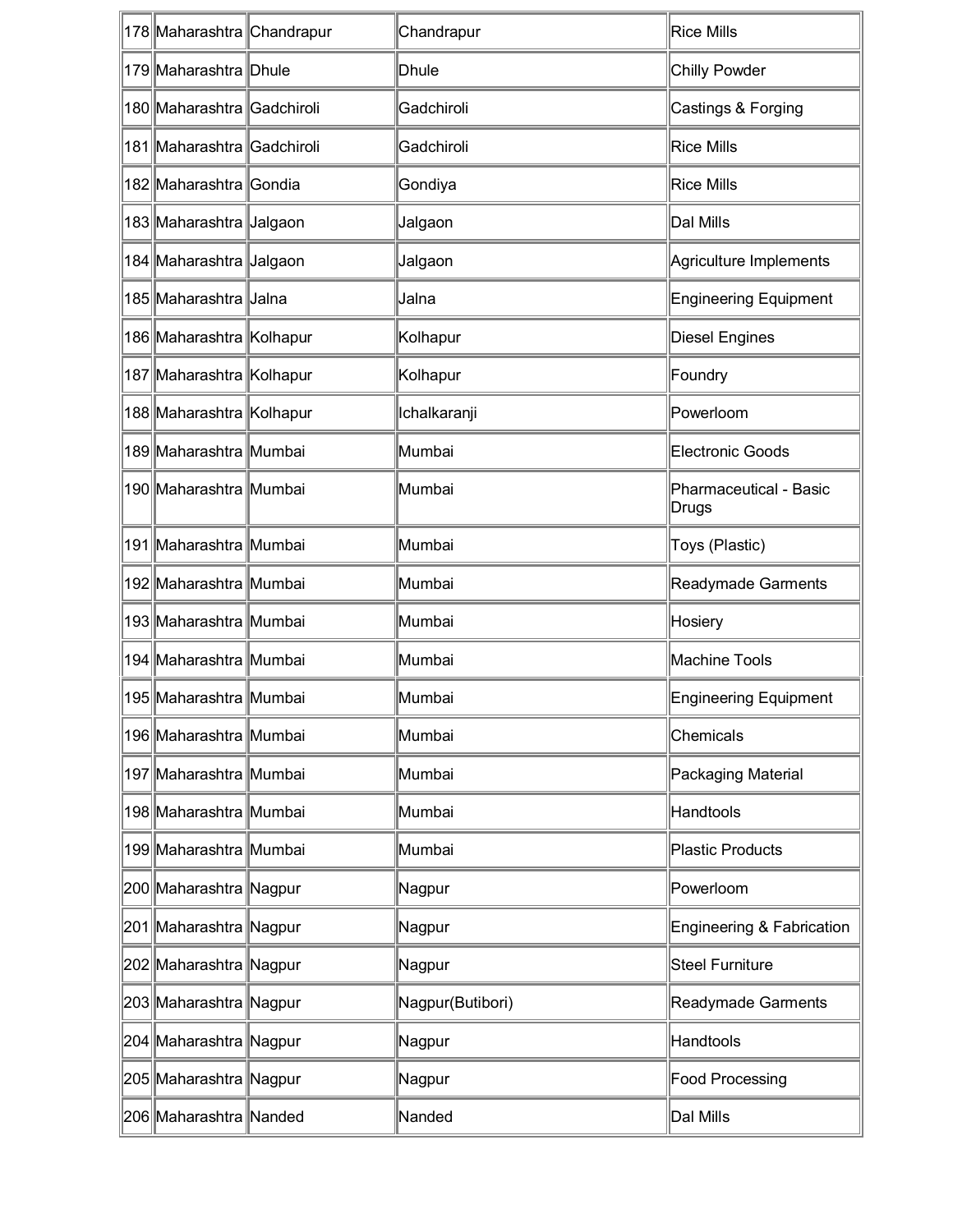| 207 Maharashtra Nashik     |            | Malegaon               | Powerloom                      |
|----------------------------|------------|------------------------|--------------------------------|
| 208 Maharashtra Nashik     |            | Nashik                 | Steel Furniture                |
| 209 Maharashtra Pune       |            | Pune                   | Auto Components                |
| 210 Maharashtra Pune       |            | Pune                   | Electronic Goods               |
| 211 Maharashtra Pune       |            | Pune                   | Food Products                  |
| 212 Maharashtra Pune       |            | Pune                   | Readymade Garments             |
| 213 Maharashtra Pune       |            | Pune                   | Pharmaceuticals- Bulk<br>Drugs |
| 214 Maharashtra Pune       |            | Pune                   | <b>Fibre Glass</b>             |
| 215 Maharashtra Ratnagiri  |            | Ratnagiri              | Canned & Processed Fish        |
| 216 Maharashtra Sangli     |            | Sangli                 | M S Rods                       |
| 217 Maharashtra Sangli     |            | Madhavanagar           | Powerloom                      |
| 218 Maharashtra Satara     |            | Satara                 | Leather Tanning                |
| 219 Maharashtra Sholapur   |            | Sholapur               | Powerloom                      |
| 220 Maharashtra Sindhudurg |            | Sindhudurg             | Cashew Processing              |
| 221 Maharashtra Sindhudurg |            | Sindhudurg             | Copper Coated Wires            |
| 222 Maharashtra Thane      |            | Bhiwandi               | Powerloom                      |
| 223 Maharashtra Thane      |            | Kalyan                 | Confectionery                  |
| 224 Maharashtra Thane      |            | Vashind                | Chemicals                      |
| 225 Maharashtra Thane      |            | Tarapur, Thane-Belapur | Pharmaceuticals- Bulk<br>Drugs |
| 226 Maharashtra Thane      |            | Thane                  | Sea Food                       |
| 227 Maharashtra Wardha     |            | Wardha                 | Solvent Oil                    |
| 228 Maharashtra Yavatmal   |            | Yavatmal               | Dal Mills                      |
| 229 Madhya<br>Pradesh      | Bhopal     | Bhopal                 | <b>Engineering Equipment</b>   |
| 230 Madhya<br>Pradesh      | Dewas      | Dewas                  | <b>Electrical Goods</b>        |
| 231 Madhya<br>Pradesh      | East Nimar | Burhanpur              | Powerloom                      |
| 232 Madhya<br>Pradesh      | Indore     | Indore                 | Pharmaceuticals-Bulk<br>Drugs  |
| 233 Madhya<br>Pradesh      | Indore     | Indore                 | Readymade Garments             |
|                            |            |                        |                                |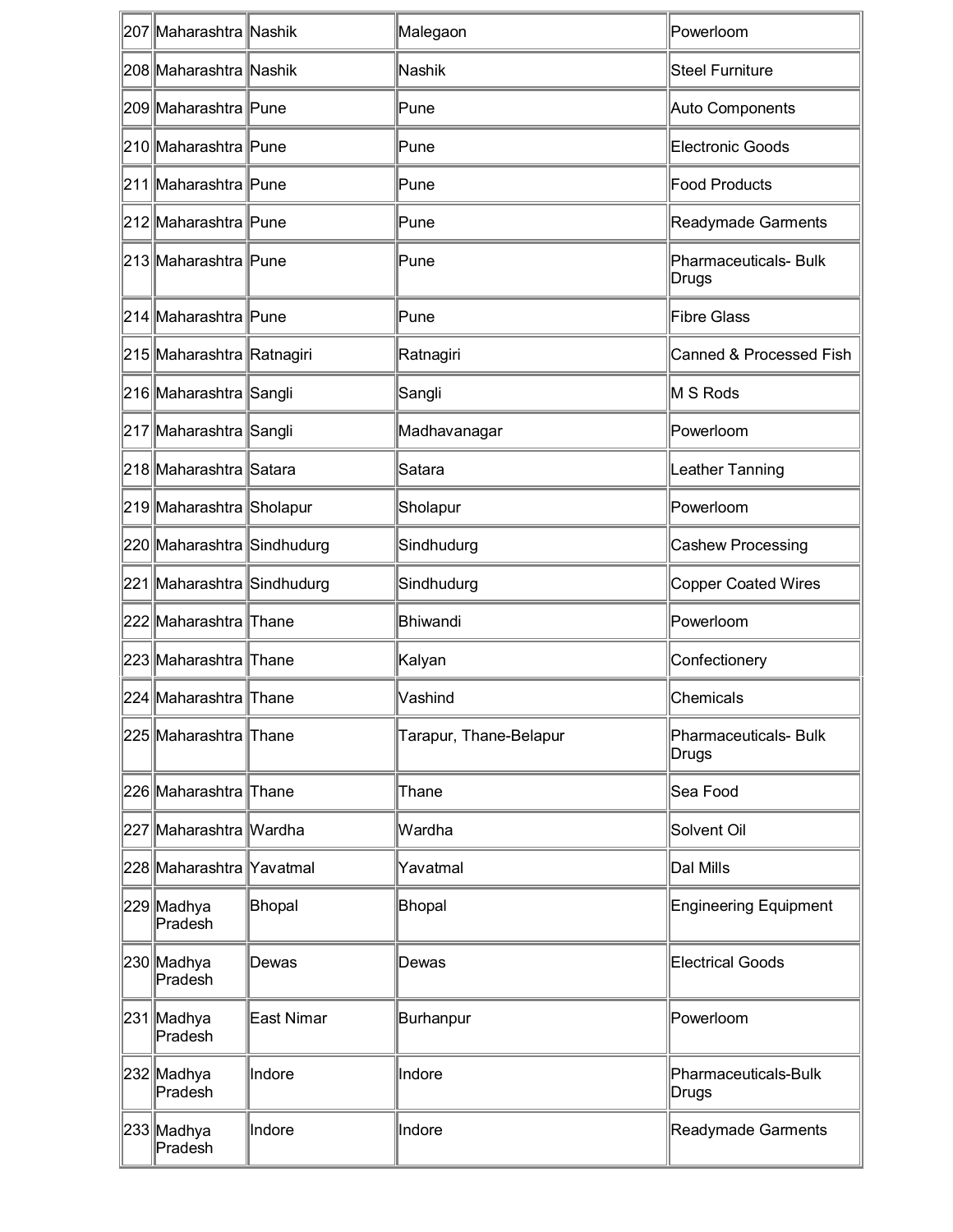| 234 Madhya<br>Pradesh | Indore          | Indore            | Food Processing                |
|-----------------------|-----------------|-------------------|--------------------------------|
| 235 Madhya<br>Pradesh | Indore          | Pithampur         | Auto Components                |
| 236 Madhya<br>Pradesh | Jabalpur        | Jabalpur          | Readymade Garments             |
| 237 Madhya<br>Pradesh | Jabalpur        | Jabalpur          | Powerloom                      |
| 238 Madhya<br>Pradesh | Ujjain          | Ujjain            | Powerloom                      |
| 239 Orissa            | Balangir        | Balangir          | Rice Mills                     |
| 240 Orissa            | Balasore        | <b>Balasore</b>   | Rice Mills                     |
| 241 Orissa            | Balasore        | Balasore          | Powerloom                      |
| 242 Orissa            | Cuttack         | Cuttack           | Rice Mills                     |
| 243 Orissa            | Cuttack         | Cuttack           | Chemicals &<br>Pharmaceuticals |
| 244 Orissa            | Cuttack         | Cuttack(Jagatpur) | Engineering & Fabrication      |
| 245 Orissa            | Cuttack         | Cuttack           | Spices                         |
| 246 Orissa            | Dhenkanal       | Dhenkanal         | Powerloom                      |
| 247 Orissa            | Ganjam          | Ganjam            | Powerloom                      |
| 248 Orissa            | Ganjam          | Ganjam            | <b>Rice Mills</b>              |
| 249 Orissa            | Koraput         | Koraput           | Rice Mills                     |
| 250 Orissa            | Puri            | Puri              | Rice Mills                     |
| 251 Orissa            | Sambhalpur      | Sambhalpur        | Rice Mills                     |
| 252 Punjab            | Amritsar        | Amritsar          | Rice Mills                     |
| 253 Punjab            | Amritsar        | Amritsar          | Shoddy Yarn                    |
| 254 Punjab            | Amritsar        | Amritsar          | Powerloom                      |
| 255 Punjab            | Fatehgarh Sahib | Mandi Govindgarh  | Steel Re-rolling               |
| 256 Punjab            | Gurdaspur       | <b>Batala</b>     | Machine Tools                  |
| 257 Punjab            | Gurdaspur       | Batala, Gurdaspur | Rice Mills                     |
| 258 Punjab            | Gurdaspur       | <b>Batala</b>     | Castings & Forging             |
| 259 Punjab            | Jalandhar       | Jalandhar         | Sports Goods                   |
| 260 Punjab            | Jalandhar       | Jalandhar         | Agricultural Implements        |
|                       |                 |                   |                                |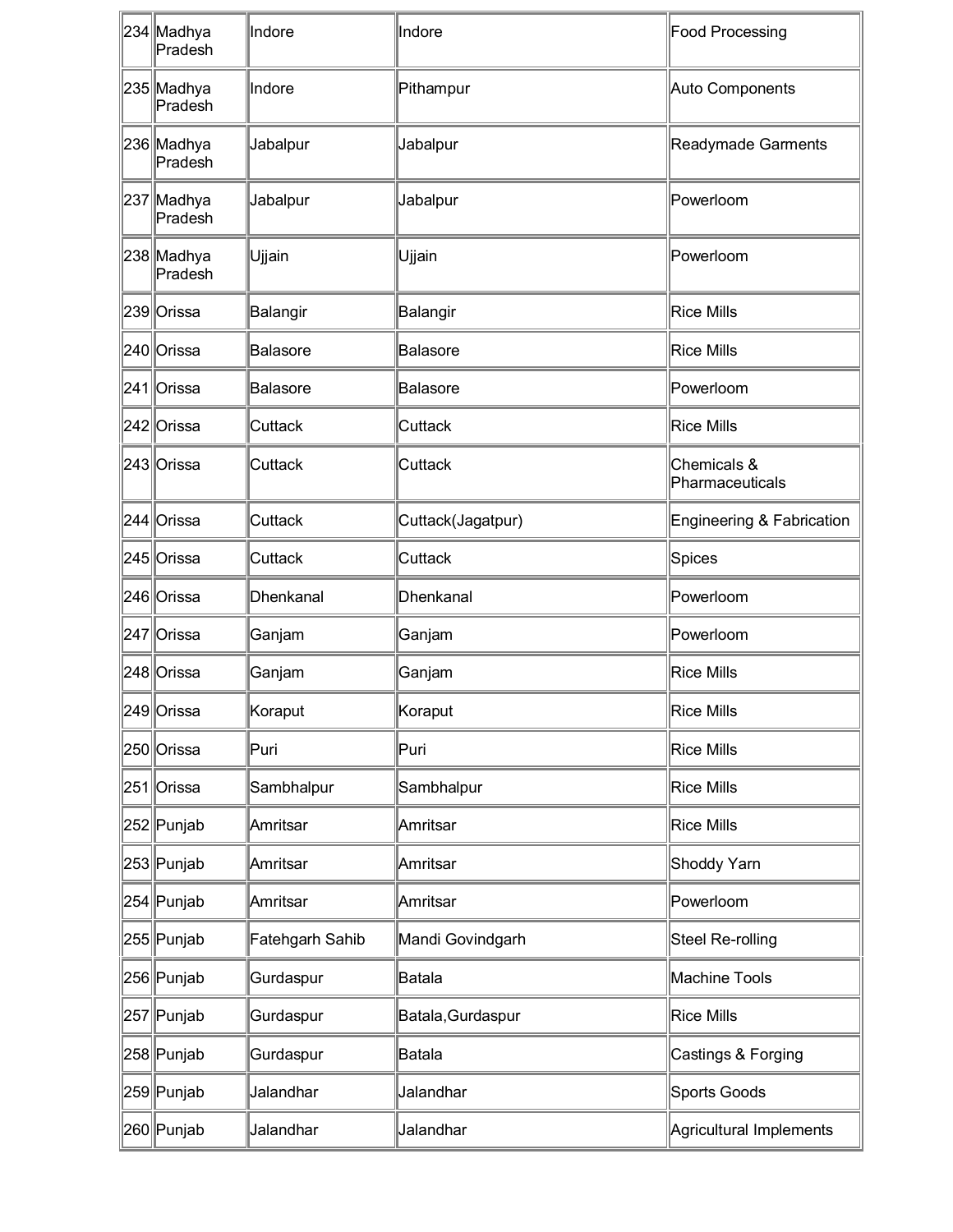| 261 Punjab    | Jalandhar                        | Jalandhar                         | Handtools               |
|---------------|----------------------------------|-----------------------------------|-------------------------|
| 262 Punjab    | Jalandhar                        | Jalandhar                         | Rubber Goods            |
| 263 Punjab    | Jalandhar                        | Kartarpur                         | Wooden Furniture        |
| 264 Punjab    | Jalandhar                        | Jalandhar                         | Leather Tanning         |
| 265 Punjab    | Jalandhar                        | Jalandhar                         | Leather Footwear        |
| 266 Punjab    | Jalandhar                        | Jalandhar                         | Surgical Instruments    |
| 267 Punjab    | Kapurthala                       | Kapurthala                        | <b>Rice Mills</b>       |
| 268 Punjab    | Kapurthala                       | Phagwara                          | <b>Diesel Engines</b>   |
| 269 Punjab    | Ludhiana                         | Ludhiana                          | Auto Components         |
| 270 Punjab    | Ludhiana                         | Ludhiana                          | <b>Bicycle Parts</b>    |
| 271 Punjab    | Ludhiana                         | Ludhiana                          | Hosiery                 |
| 272 Punjab    | Ludhiana                         | Ludhiana                          | Sewing M/C Components   |
| 273 Punjab    | Ludhiana                         | Ludhiana                          | Industrial Fastners     |
| 274 Punjab    | Ludhiana                         | Ludhiana                          | Handtools               |
| 275 Punjab    | Ludhiana                         | Ludhiana                          | Machine Tools           |
| 276 Punjab    | Ludhiana                         | Ludhiana                          | Forging                 |
| 277 Punjab    | Ludhiana                         | Ludhiana                          | Electroplating          |
| 278 Punjab    | Moga                             | Moga                              | <b>Wheat Threshers</b>  |
| 279 Punjab    | Patiala                          | Patiala                           | Agricultural Implements |
| 280 Punjab    | Patiala                          | Patiala                           | Cutting Tools           |
| 281 Punjab    | Sangrur                          | Sangrur                           | <b>Rice Mills</b>       |
| 282 Rajasthan | Alwar, S. Madhopur,<br>Bharatpur | Alwar, S. Madhopur Bharatpur belt | Oil Mills               |
| 283∥Rajasthan | Ajmer                            | Kishangarh                        | Marbe Slabs             |
| 284 Rajasthan | Ajmer                            | Kishangarh                        | Powerloom               |
| 285 Rajasthan | Alwar                            | Alwar                             | Chemicals               |
| 286 Rajasthan | <b>Bikaner</b>                   | Bikaner                           | Papad Mangodi, Namkin   |
| 287 Rajasthan | Bikaner                          | Bikaner                           | Plaster of Paris        |
| 288 Rajasthan | Dausa                            | Mahuwa                            | Sand Stone              |
| 289 Rajasthan | Gaganagar                        | Ganganagar                        | Food Processing         |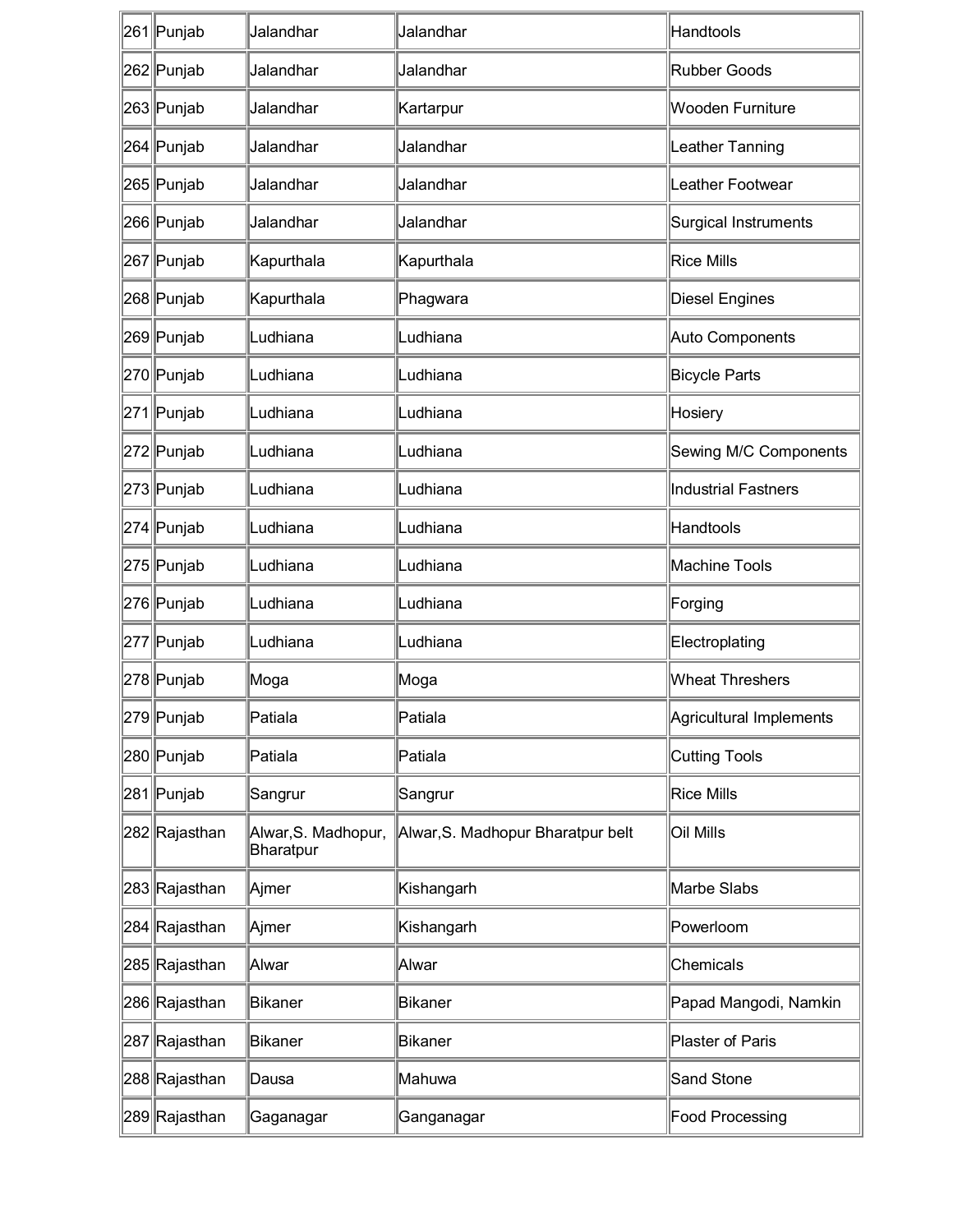| 290 Rajasthan  | Jaipur            | Jaipur                                  | Gems & Jewellery                           |
|----------------|-------------------|-----------------------------------------|--------------------------------------------|
| 291 Rajasthan  | Jaipur            | Jaipur                                  | <b>Ball Bearing</b>                        |
| 292 Rajasthan  | Jaipur            | Jaipur                                  | <b>Electrical Engineering</b><br>Equipment |
| 293 Rajasthan  | Jaipur            | Jaipur                                  | Food Products                              |
| 294 Rajasthan  | Jaipur            | Jaipur                                  | Garments                                   |
| 295 Rajasthan  | Jaipur            | Jaipur                                  | Lime                                       |
| 296 Rajasthan  | Jaipur            | Jaipur                                  | <b>Mechanical Engineering</b><br>Equipment |
| 297 Rajasthan  | Jhalawar          | Jhalawar                                | Marble Slabs                               |
| 298 Rajasthan  | Nagaur            | Nagaur                                  | Handtools                                  |
| 299∥Rajasthan  | Sikar             | Shikhawati                              | <b>Wooden Furniture</b>                    |
| 300 Rajasthan  | Sirohi            | Sirohi                                  | Marble Slabs                               |
| 301 Rajasthan  | Udaipur           | <b>Udaipur</b>                          | Marble Slabs                               |
| 302 Tamil Nadu | Chennai           | Chennai                                 | Auto components                            |
| 303 Tamil Nadu | Chennai           | Chennai                                 | Leather Products                           |
| 304 Tamil Nadu | Chennai           | Chennai                                 | Electroplating                             |
| 305 Tamil Nadu | Coimbatore        | Coimbatore                              | Diesel Engines                             |
| 306 Tamil Nadu | Coimbatore        | Coimbatore                              | Agricultural Implements                    |
| 307 Tamil Nadu | <b>Coimbatore</b> | Tirupur                                 | Hosiery                                    |
| 308 Tamil Nadu | Coimbatore        | Coimbatore                              | <b>Machine Tools</b>                       |
| 309 Tamil Nadu | Coimbatore        | Coimbatore                              | Castings & Forging                         |
| 310 Tamil Nadu | Coimbatore        | Coimbatore, Palladam, Kannam<br>Palayam | Powerloom                                  |
| 311 Tamil Nadu | Coimbatore        | Coimbatore                              | <b>Wet Grinding Machines</b>               |
| 312 Tamil Nadu | Erode             | Surampatti                              | Powerloom                                  |
| 313 Tamil Nadu | Karur             | Karur                                   | Powerloom                                  |
| 314 Tamil Nadu | Madurai           | Madurai                                 | Readymade Garments                         |
| 315 Tamil Nadu | Madurai           | Madurai                                 | <b>Rice Mills</b>                          |
| 316 Tamil Nadu | Madurai           | Madurai                                 | Dal Mills                                  |
| 317 Tamil Nadu | <b>Namakkal</b>   | Thiruchengode                           | Rigs                                       |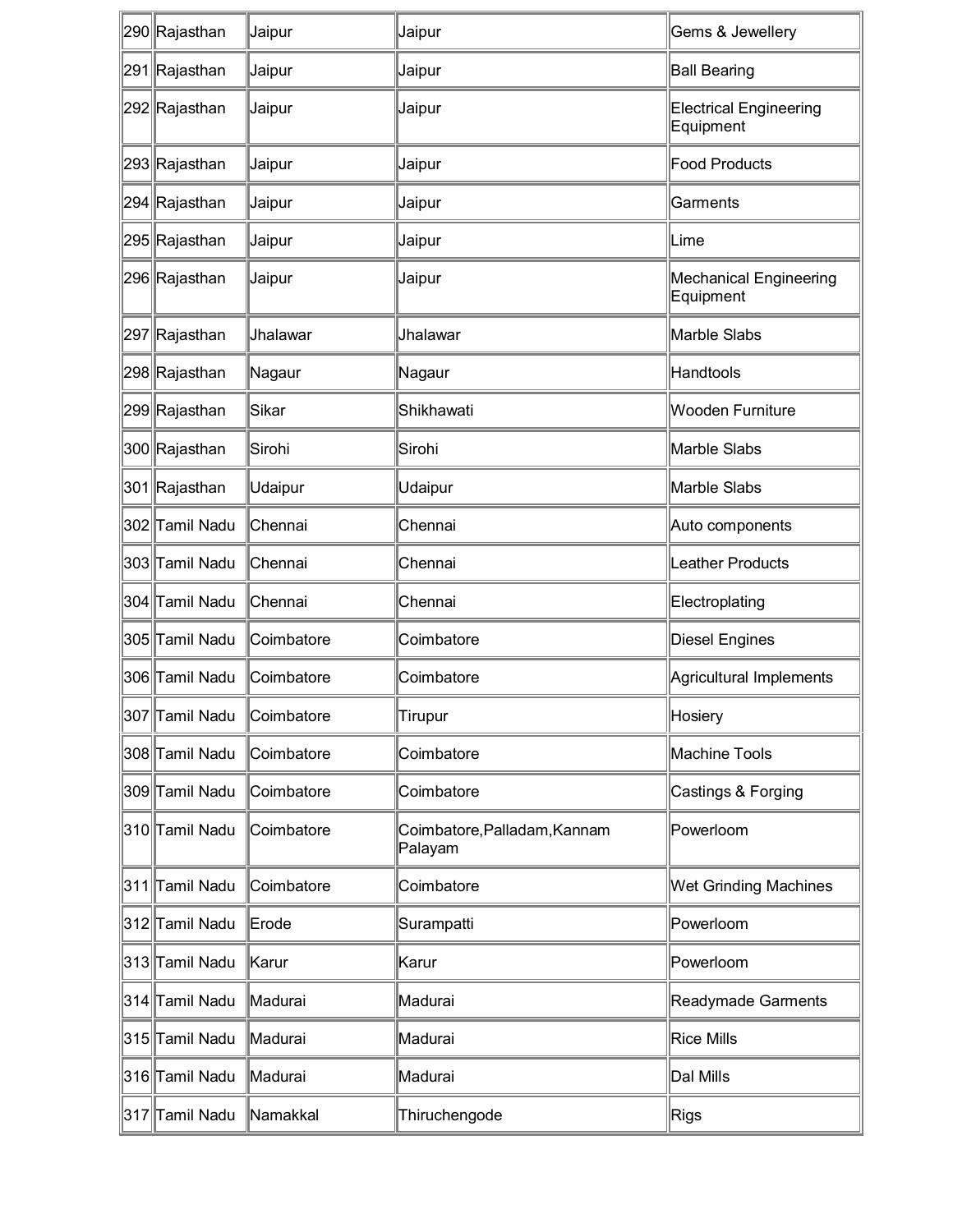| 318 Tamil Nadu       | Salem                  | Salem                             | Readymade Garments                  |
|----------------------|------------------------|-----------------------------------|-------------------------------------|
| 319 Tamil Nadu       | Salem                  | Salem                             | Starch & Sago                       |
| l320llTamil Nadu     | Thanjavur              | Thanjavur                         | Rice Mills                          |
| 321 Tamil Nadu       | Tiruchirappalli        | Tiruchirappalli                   | <b>Engineering Equipment</b>        |
| 322 Tamil Nadu       | Tiruchirappalli        | Tiruchirapalli (Rural)            | <b>Artificial Diamonds</b>          |
| 323 Tamil Nadu       | Tuticorin              | Kovilpathi                        | Safety Matches                      |
| 324 Tamil Nadu       | Vellore                | Ambur, Vaniyambadi, Pallar Valley | Leather Tanning                     |
| 325 Tamil Nadu       | Virdhunagar            | Rajapalayam                       | Cotton Mills(Gauge Cloth)           |
| 326 Tamil Nadu       | Virudhunagar           | Virudhunagar                      | Tin Container                       |
| 327 Tamil Nadu       | Virudhunagar           | Sivakasi                          | Printing                            |
| 328 Tamil Nadu       | Virudhunagar           | Sivakasi                          | Safety Matches & Fire<br>Works      |
| 329 Tamil Nadu       | Virudhunagar           | Srivilliputhur                    | <b>Toilet Soap</b>                  |
| 330 Uttar<br>Pradesh | ∣Agra                  | ∣Agra                             | Foundry                             |
| 331 Uttar<br>Pradesh | ∣Agra                  | ∣Agra                             | Leather Footwear                    |
| 332 Uttar<br>Pradesh | ∣Agra                  | ∣Agra                             | Mechanical Engineering<br>Equipment |
| 333 Uttar<br>Pradesh | Aligarh                | Aligarh                           | <b>Brass &amp; Gunmetal Statues</b> |
| 334 Uttar<br>Pradesh | Aligarh                | Aligarh                           | Locks                               |
| 335 Uttar<br>Pradesh | Aligarh                | Aligarh                           | <b>Building Hardware</b>            |
| 336 Uttar<br>Pradesh | Allahabad              | Mau                               | Powerloom                           |
| 337 Uttar<br>Pradesh | Allahabad              | Mau Aima                          | Leather Products                    |
| 338 Uttar<br>Pradesh | Banda                  | Banda                             | Powerloom                           |
| 339 Uttar<br>Pradesh | Bulandshahr            | Khurja                            | Ceramics                            |
| 340 Uttar<br>Pradesh | Firozabad              | Firozabad                         | <b>Glass Products</b>               |
| 341 Uttar<br>Pradesh | Gautam Buddha<br>Nagar | Noida                             | Electronic Goods                    |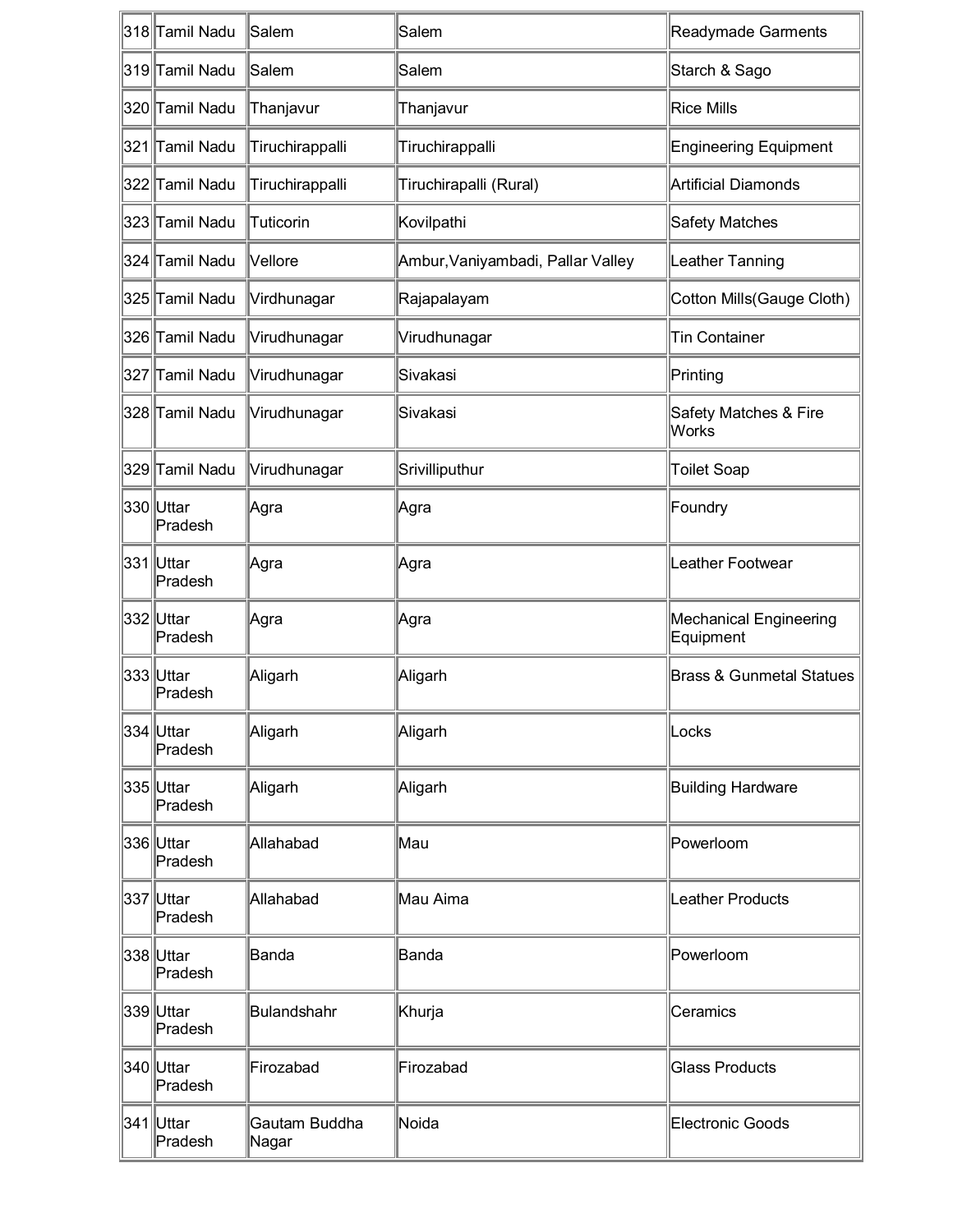| 342 Uttar<br>Pradesh  | Gautam Buddha<br>Nagar | Noida          | Toys                                |
|-----------------------|------------------------|----------------|-------------------------------------|
| 343 Uttar<br>Pradesh  | Gautam Buddha<br>Nagar | Noida          | Chemicals                           |
| 344 Uttar<br>Pradesh  | Gautam Buddha<br>Nagar | Noida          | Electrical Engineering<br>Equipment |
| 345 Uttar<br>Pradesh  | Gautam Buddha<br>Nagar | Noida          | Garments                            |
| 346 Uttar<br>Pradesh  | Gautam Buddha<br>Nagar | Noida          | Mechanical Engineering<br>Equipment |
| 347 Uttar<br>Pradesh  | Gautam Buddha<br>Nagar | Noida          | Packaging Material                  |
| 348 Uttar<br>Pradesh  | Gautam Buddha<br>Nagar | Noida          | Plastic Products                    |
| 349 Uttar<br>Pradesh  | Ghaziabad              | Ghaziabad      | Chemicals                           |
| 350 Uttar<br>Pradesh  | Ghaziabad              | Ghaziabad      | Mechanical Engineering<br>Equipment |
| 351 Uttar<br>Pradesh  | Ghaziabad              | Ghaziabad      | Packaging Material                  |
| 352 Uttar<br>Pradesh  | Gorakhpur              | Gorakhpur      | Powerloom                           |
| l353∥Uttar<br>Pradesh | Hathras                | <b>Hathras</b> | Sheetwork (Globe, Lamp)             |
| 354 Uttar<br>Pradesh  | Jhansi                 | Jhansi         | Powerloom                           |
| 355 Uttar<br>Pradesh  | Kannauj                | Kannauj        | Perfumery & Essential Oils          |
| 356 Uttar<br>Pradesh  | Kanpur                 | Kanpur         | Saddlery                            |
| 357 Uttar<br>Pradesh  | Kanpur                 | Kanpur         | Cotton Hosiery                      |
| 358 Uttar<br>Pradesh  | Kanpur                 | Kanpur         | Leather Products                    |
| 359 Uttar<br>Pradesh  | Meerut                 | Meerut         | Sports Goods                        |
| 360 Uttar<br>Pradesh  | Meerut                 | Meerut         | Scissors                            |
| 361 Uttar<br>Pradesh  | Moradabad              | Moradabad      | Brassware                           |
|                       |                        |                |                                     |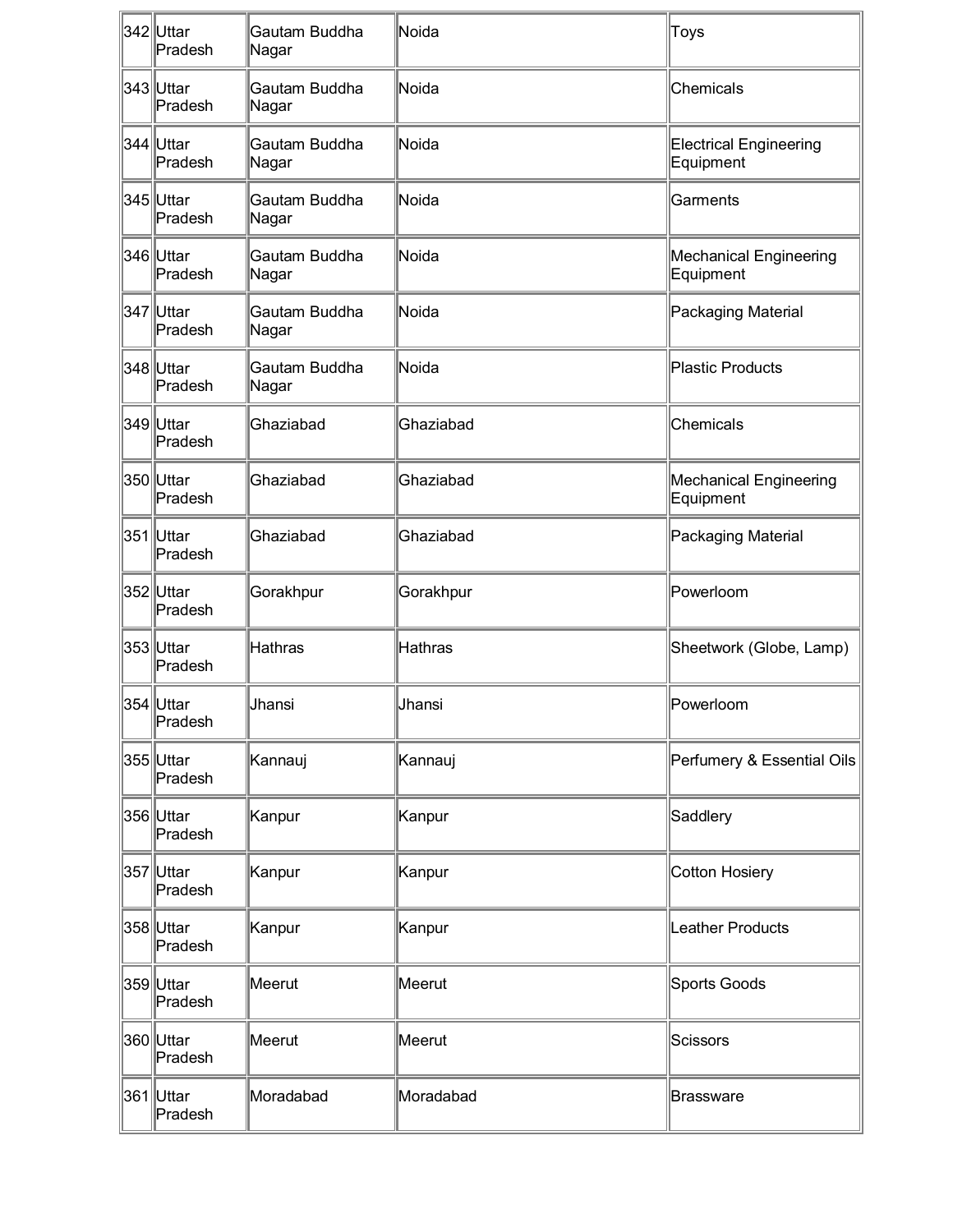| 362 Uttar<br>Pradesh        | Muzaffarnagar              | Muzaffarnagar                                                   | Rice Mills                            |  |
|-----------------------------|----------------------------|-----------------------------------------------------------------|---------------------------------------|--|
| 363 Uttar<br>Pradesh        | Saharanpur                 | Saharanpur                                                      | Rice Mills                            |  |
| 364 Uttar<br>Pradesh        | Saharanpur                 | Saharanpur                                                      | Woodwork                              |  |
| 365 Uttar<br>Pradesh        | Varanasi                   | Varanasi                                                        | Sheetwork (Globe, Lamp)               |  |
| 366 Uttar<br>Pradesh        | Varanasi                   | Varanasi                                                        | Powerloom                             |  |
| 367 Uttar<br>Pradesh        | Varanasi                   | Varanasi                                                        | Agricultural Implements               |  |
| 368 Uttar<br>Pradesh        | Varanasi                   | Varanasi                                                        | Electric Fan                          |  |
| 369 Uttaranchal             | Dehradun                   | Dehradun                                                        | Miniature Vacuum Bulb                 |  |
| 370 Uttaranchal             | Haridwar                   | Roorkee                                                         | Survey Instruments                    |  |
| 371 Uttaranchal             | Udham Singh Nagar Rudrapur |                                                                 | Rice Mills                            |  |
| 372 West Bengal Bankura     |                            | Barjora                                                         | Fishing Hooks(Information<br>awaited) |  |
| 373 West Bengal HMC & Bally | Municipal area             | Howrah                                                          | Foundry                               |  |
| 374 West Bengal Howrah      |                            | Bargachia, Mansinghapur, Hantal,<br>Sahadatpur & Jagatballavpur | Locks                                 |  |
| 375∥West Bengal∥Howrah      |                            | HMC & Bally Municipal area Sevok Rd Steel Re-rolling            |                                       |  |
| 376 West Bengal Howrah      |                            | Domjur                                                          | Artificial & Real Jewellery           |  |
| 377 West Bengal Cooch Bihar |                            | Cooch Bihar-I,<br>Tufanganj, Mathabangha, Mekhliganj            | Sitalpati/ Furniture                  |  |
| 378 West Bengal Kolkata     |                            | Wellington, Khanpur                                             | Electric Fans                         |  |
| 379 West Bengal Kolkata     |                            | Sovabazar, Cossipur                                             | Hosiery                               |  |
| 380 West Bengal Kolkata     |                            | Metiaburuj Ward No. 138 to 141                                  | Readymade Garments                    |  |
| 381 West Bengal Kolkata     |                            | Tiljala, Topsia, Phoolbagan                                     | Leather Goods                         |  |
| 382 West Bengal Kolkata     |                            | Daspara(Ultadanga), Ahiritola                                   | Dal Mills                             |  |
| 383 West Bengal Kolkata     |                            | Taltala, Lenin, Sarani                                          | Mechanical Engineering<br>Equipment   |  |
| 384 West Bengal Kolkata     |                            | Bowbazar, Kalighat                                              | <b>Wood Products</b>                  |  |
| 385 West Bengal Nadia       |                            | Matiary, Dharmada, Nabadwip                                     | <b>Bell/Metal Utensils</b>            |  |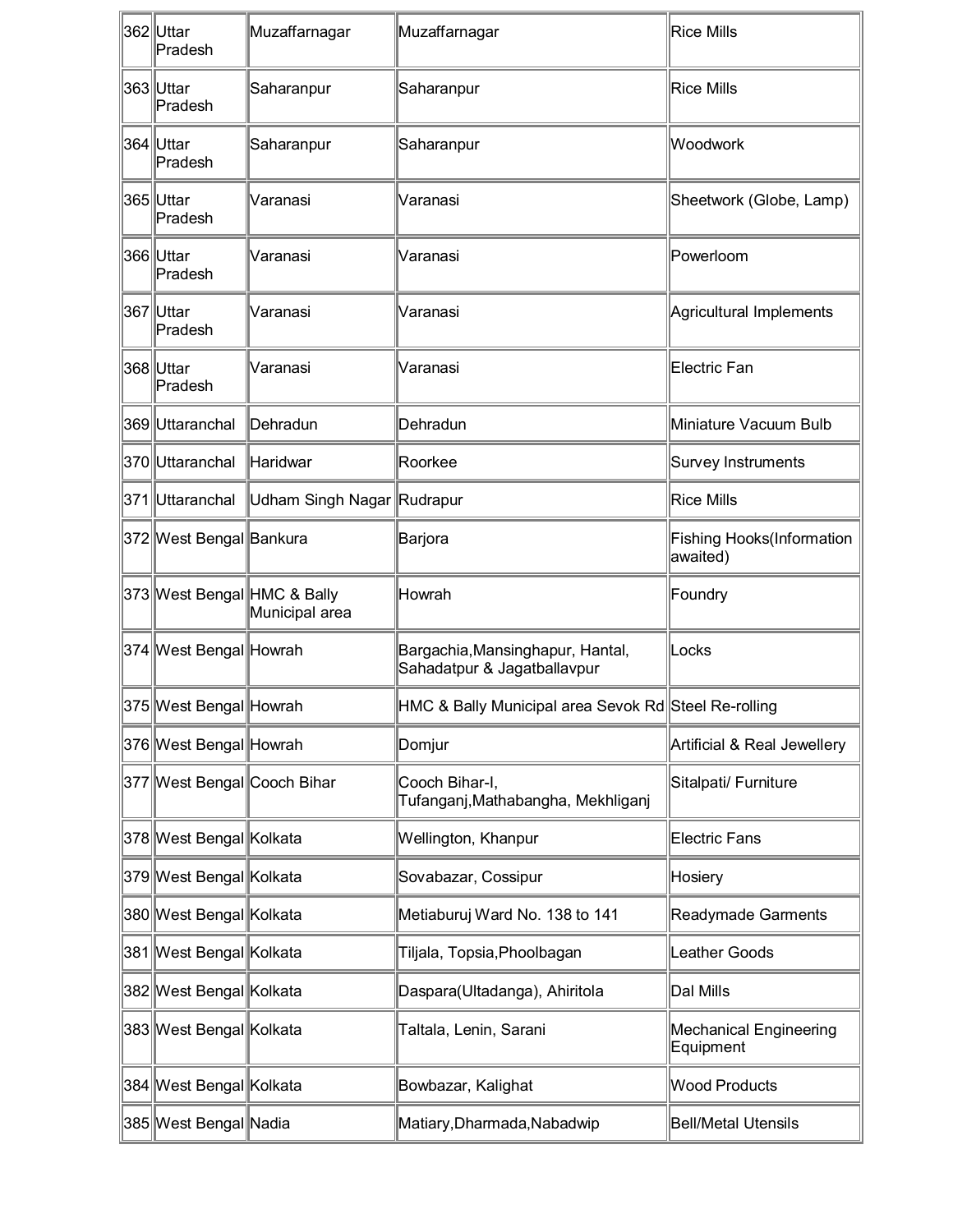| 386 West Bengal Nadia   |                                   | Ranaghat                                                 | <b>IPowerloom</b>    |
|-------------------------|-----------------------------------|----------------------------------------------------------|----------------------|
| 387 West Bengal Purulia |                                   | Jhalda Proper, Purulia, Begunkodar & Handtools<br>Tanasi |                      |
|                         | 388 West Bengal South 24 Parganas | Kalyanpur, Purandarpur, Dhopagachi                       | Surgical Instruments |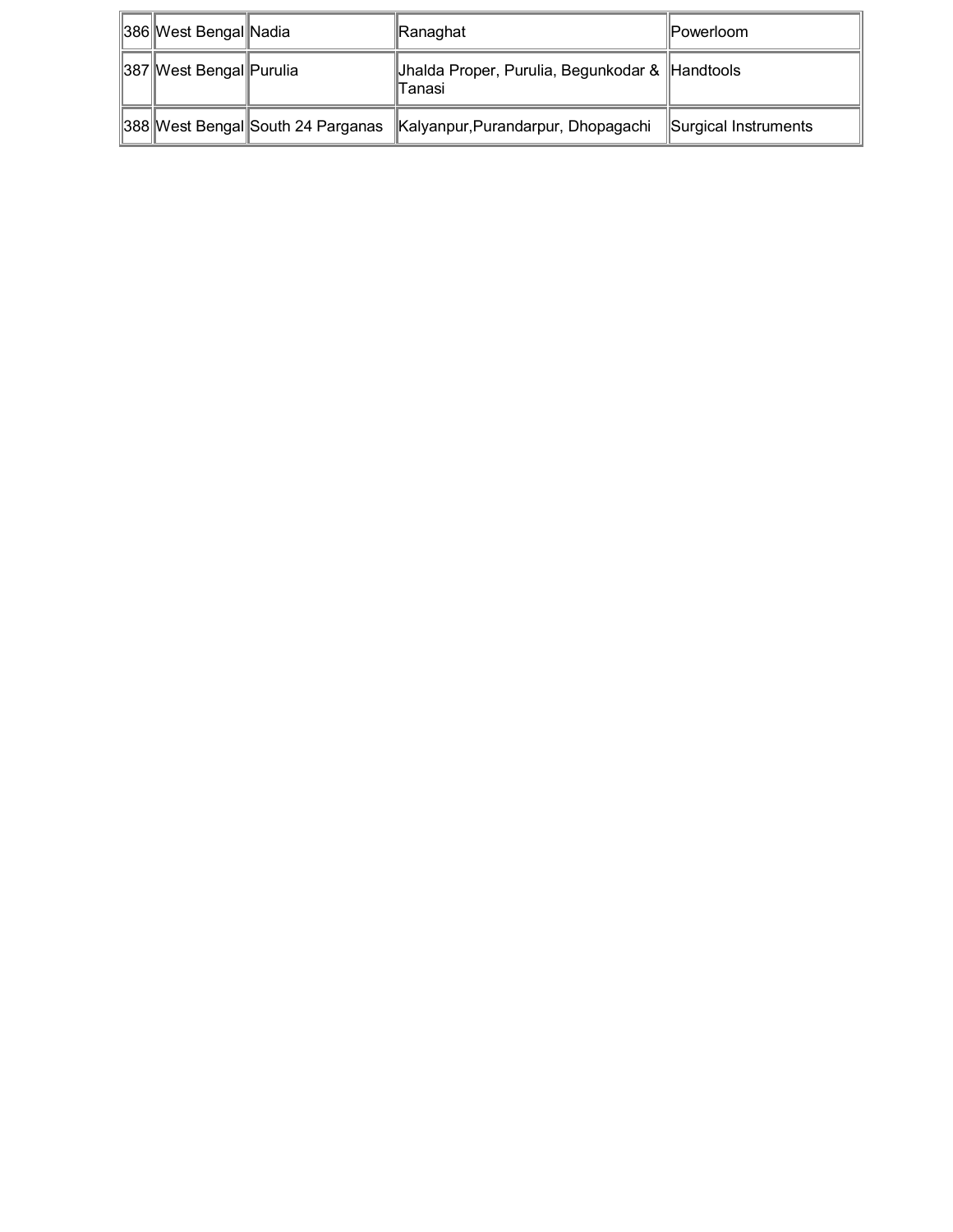### **Policy Package for stepping up credit to Small and Medium Enterprises**

The small-scale industries (SSI) produce about 8000 products, contribute 40% of the industrial output and offer the largest employment after agriculture. The sector, therefore, presents an opportunity to the nation to harness local competitive advantages for achieving global dominance. In recognition of these aspects, the National Common Minimum Programme makes the following declarations for accelerating the development of small-scale sector. *"Household and artisanal manufacturing will be given greater technological, investment and marketing support. Small–scale industry will be freed from Inspector Raj and given full credit, technological and marketing support. Infrastructure upgradation in major industrial clusters will receive urgent attention."*

#### **2. From SSI to SME: Defining the New Paradigm**

2.1 Government policy as well as credit policy has so far concentrated on manufacturing units in the small-scale sector. The lowering of trade barriers across the globe has increased the minimum viable scale of enterprises. The size of the unit and technology employed for firms to be globally competitive is now of a higher order. The definition of small-scale sector needs to be revisited and the policy should consider inclusion of services and trade sectors within its ambit. In keeping with global practice,. there is also a need to broaden the current concept of the sector and include the medium enterprises in a composite sector of Small and Medium Enterprises (SMEs). A comprehensive legislation, which would enable the paradigm shift from small-scale industry to small and medium enterprises under consideration of Parliament. The Reserve Bank of India, had meanwhile set up an Internal Group which has recommended:

"Current SSI/tiny industries definition may continue. Units with investment in plant and machinery in excess of SSI limit and up to Rs.10 crore may be treated as Medium Enterprises (ME). The definition may be reviewed after enactment of the Small and Medium Enterprises Development Bill. Only SSI financing will be included in Priority Sector."

2.2 It is proposed to accept the recommendation with regard to the credit facilities being offered by the banking sector and accordingly request the Reserve Bank of India to advise the banks to frame a policy for enhancing the flow of credit to both small and medium enterprises, within the overall framework of credit policy of banks to small and medium enterprises.

2.3. The challenges being faced by the small and medium scale sector may be briefly set out as follows-

a. Small and Medium Enterprises (SME), particularly the tiny segment of the small enterprises have inadequate access to finance due to lack of financial information and non-formal business practices. SMEs also lack access to private equity and venture capital and have a very limited access to secondary market instruments.

b.SMEs face fragmented markets in respect of their inputs as well as products and are vulnerable to market fluctuations.

c.SMEs lack easy access to inter-state and international markets.

d.The access of SMEs to technology and product innovations is also limited. There is lack of awareness of global best practices.

e.SMEs face considerable delays in the settlement of dues/payment of bills by the large scale buyers.

With the deregulation of the financial sector, the ability of the banks to service the credit requirements of the SME sector depends on the underlying transaction costs, efficient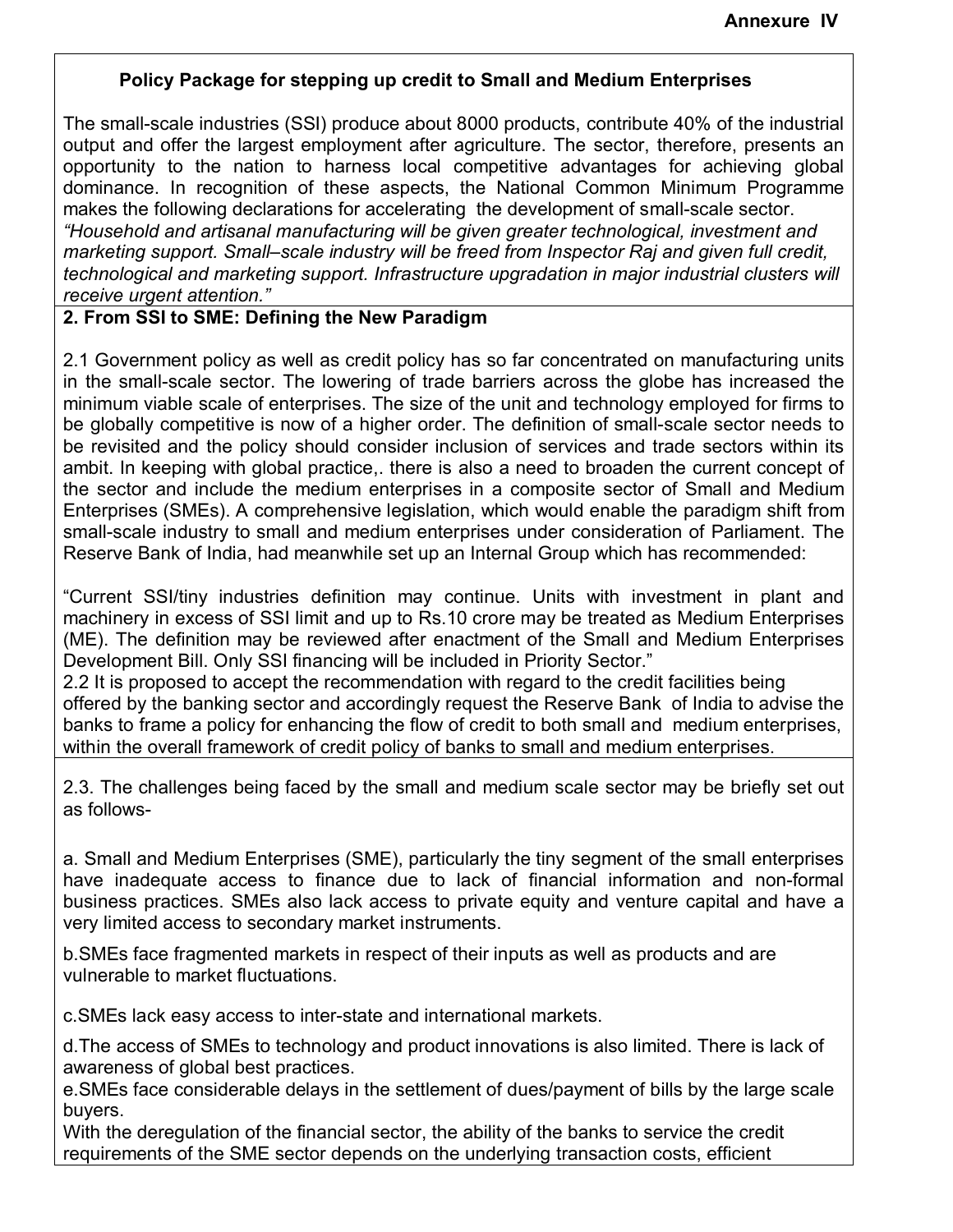recovery processes and available security. There is an immediate need for the banking sector to focus on credit and finance requirements of SMEs.

#### **3. Measures to increase the quantum of credit to SMEs at the right price**

3.1 Public Sector Banks will be advised to fix their own targets for funding SMEs in order to achieve a **minimum** 20% year on year growth in credit to SMEs. The objective is to **double** the flow of credit from Rs.67,600 crore in 2004-05 to Rs.135,200 crore to the SME sector by 2009-10, i.e. within a period of 5 years.

3.2 Public Sector Banks will be advised to follow a transparent rating system with cost of credit being linked to the credit rating of the enterprise.

3.3 SIDBI in association with Credit Information Bureau(India) Ltd. (CIBIL)will expedite setting up a credit rating agency.

3.4 SIDBI in association with Indian Banks' Association (IBA) would collect and pool common data on risk in each identified cluster and develop an IT-enabled application, appraisal and monitoring system for small (including tiny) enterprises. This would help reduce transaction cost as well as improve credit flow to small (including tiny) enterprises in the clusters.

3.5 The National Small Industries Corporation has recently introduced a Credit Rating Scheme for encouraging SSI units to get themselves credit rated by reputed credit rating agencies. Public Sector Banks will be advised to consider these ratings appropriately and as per availability, and structure their rates suitably*.*

3.6 SIDBI has developed a Credit Appraisal & Rating Tool (CART) as well as a Risk Assessment Model (RAM) and a comprehensive rating model for risk assessment of credit proposals for SMEs. Public sector banks will be advised to take advantage of these models as appropriate and reduce their transaction costs.

### **4. Outreach of Formal Credit: Opening of New Accounts**

The commercial banks (including regional rural banks) with over 67,000 branches, *will* make concerted efforts to provide credit cover on an average to at least 5 new *tiny,*small and medium enterprises at each of their semi urban/urban branches per year.

### **5. Nursing the Sick Units Back to Health: Debt Restructuring**

Reserve Bank will issue detailed guidelines relating to debt restructuring mechanism so as to ensure restructuring of debt of all eligible small and medium enterprises at terms which are not less favourable than the Corporate Debt Restructuring (CDR) mechanism in the banking sector. The restructuring would follow upon a request to that effect from the borrowing unit. All accounts*,* except those classified as 'loss assets' will be eligible for restructuring, provided the industrial units are viable or potentially viable.

Based on the Reserve Bank's guidelines, banks may formulate, with the approval of their Boards of Directors, more liberal policies relating to restructuring of accounts. Until the banks formulate their own policies, Reserve Bank's guidelines will be operative.

A one-time settlement scheme to apply to small-scale NPA accounts in the books of the banks as on March 31, 2004 will be introduced.The scheme will be in force upto March 31, 2006*.*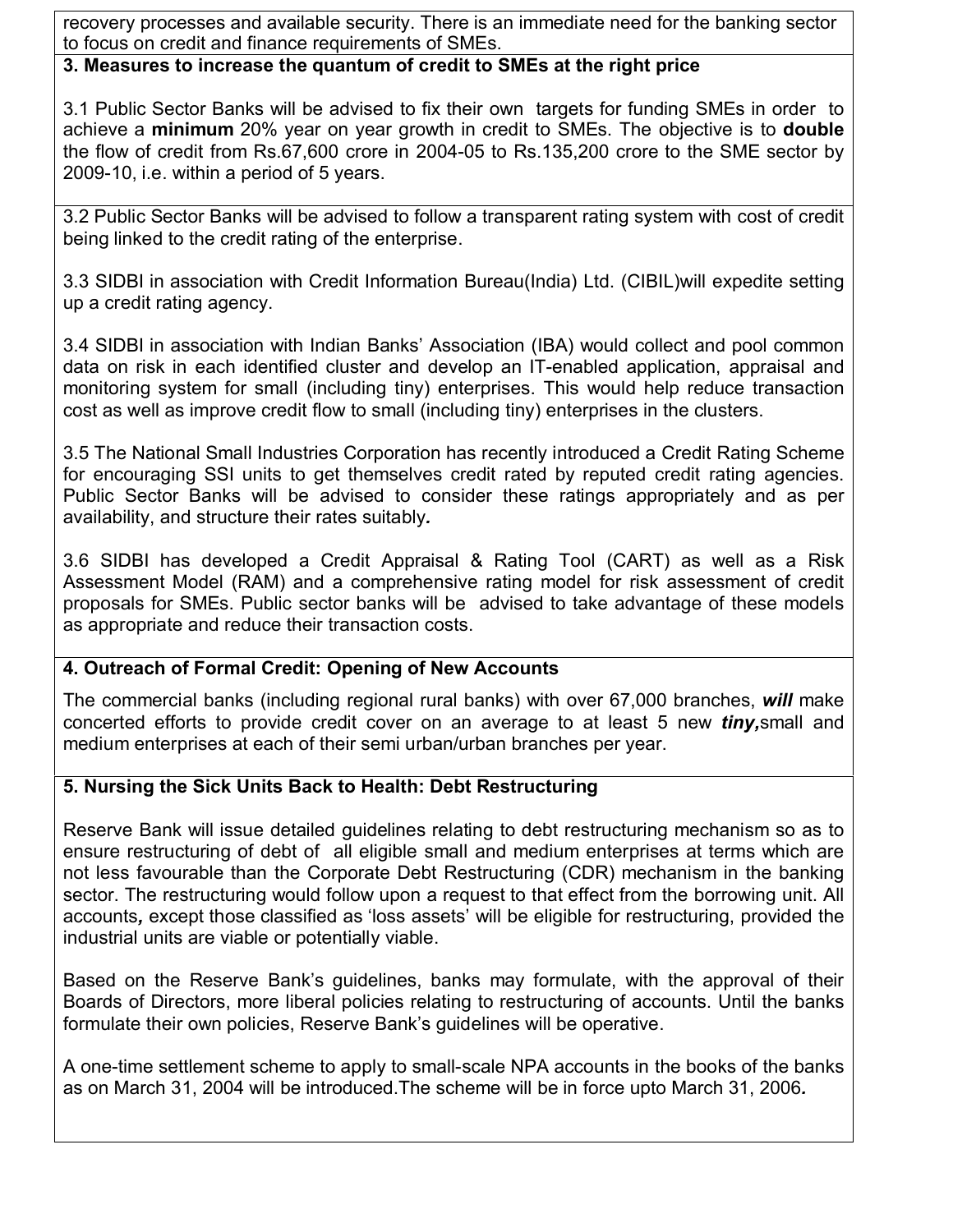#### **6. Facilitative Measures**

 Reserve Bank had issued a detailed master circular on March 2005 on the time to be taken for disposing of loan applications of SSI units, the limit up to which banks are obliged to grant collateral-free and composite loans, norms for computation of working capital credit limits to SSI units, opening of atleast one specialized SSI branch in each district, etc. Taking these guidelines as indicative minimum, banks will formulate a comprehensive and more liberal policy relating to advances to SME sector. Untill the banks formulate such a policy, the extant instructions of Reserve Bank will be applicable to advances granted or to be granted by banks to SME units.

## **7. Credit Guarantee Fund Trust Scheme for Small Industries(CGTSI)**

At present, Member Lending Institutions (MLIs), like banks, are provided guarantee cover of 75% of the amount of default by CGTSI,I respect of term loan and/or working capital facilities up to Rs.25 lakh extended by the MLIs to new and existing SSI units/IT/software units/small scale service business enterprises (SSSBEs), without collateral security and/or third party guarantee. One-time guarantee fee of 2.5% and annual service fee of 0.75% of the credit facility sanctioned are currently charged by CGTSI from the MLIs. In order to reduce the cost of guarantee to the weaker segments of the borrowers, particularly tiny units, the CGTSI will be advised to reduce the one-time guarantee fee from 2.5% to 1.5% for all (i) loans up to Rs.2 lakh, (ii) eligible women entrepreneurs, and (iii) eligible borrowers located in the North Eastern regions (Sikkim) and Jammu & Kashmir. Further, public sector banks will be encouraged to absorb the annual service fee in excess of 0.25% in respect of guarantee for all (i) loans up to Rs.2 lakh, (ii)eligible women entrepreneurs, and (iii) eligible borrowers located in the North Eastern regions(Sikkim) and Jammu & Kashmir.

#### **8. Cluster based approach**

Cluster based approach for financing SME sector offers possibilities of reduction of transaction costs and mitigation of risk. About 388 clusters have already been identified. Cluster based approach now be treated as a thrust area. Banks will increasingly adopt the cluster-based approach for SME financing. To broaden the financing options for infrastructure development in clusters through public private partnership, SIDBI will formulate a scheme in consultation with the stakeholders.

SIDBI has already initiated the process of establishing Small Enterprises Financial Centres in select clusters. Risk profile of each cluster would be studied by a professional credit rating agency and such risk profile reports would be made available to commercial banks. Each lead bank of a district will consider adoption of atleast one cluster*.*

### **9. Setting up of Watchdogs: Monitoring and Review**

The following supervisory arrangements will be ensured:

a. The existing institutional arrangements for review of credit to SSI sector like the Standing Advisory Committee in Reserve Bank of India and cells at the banks' head office level as well as at important regional centres will be made more rigorous and regular. They will also review the flow of credit to small (SSI) and medium enterprises.

b. At the Regional offices, the Reserve Bank will constitute empowered committees with the Regional Director of the Reserve Bank as the Chairman to review the progress in SME financing and rehabilitation of sick small (SSI) and medium units and to coordinate with other banks/financial institutions and the state governments in removing bottlenecks, if any, to ensure smooth flow of credit to the sector. The said Regional level committees may decide on the need to have similar committees at cluster/district levels.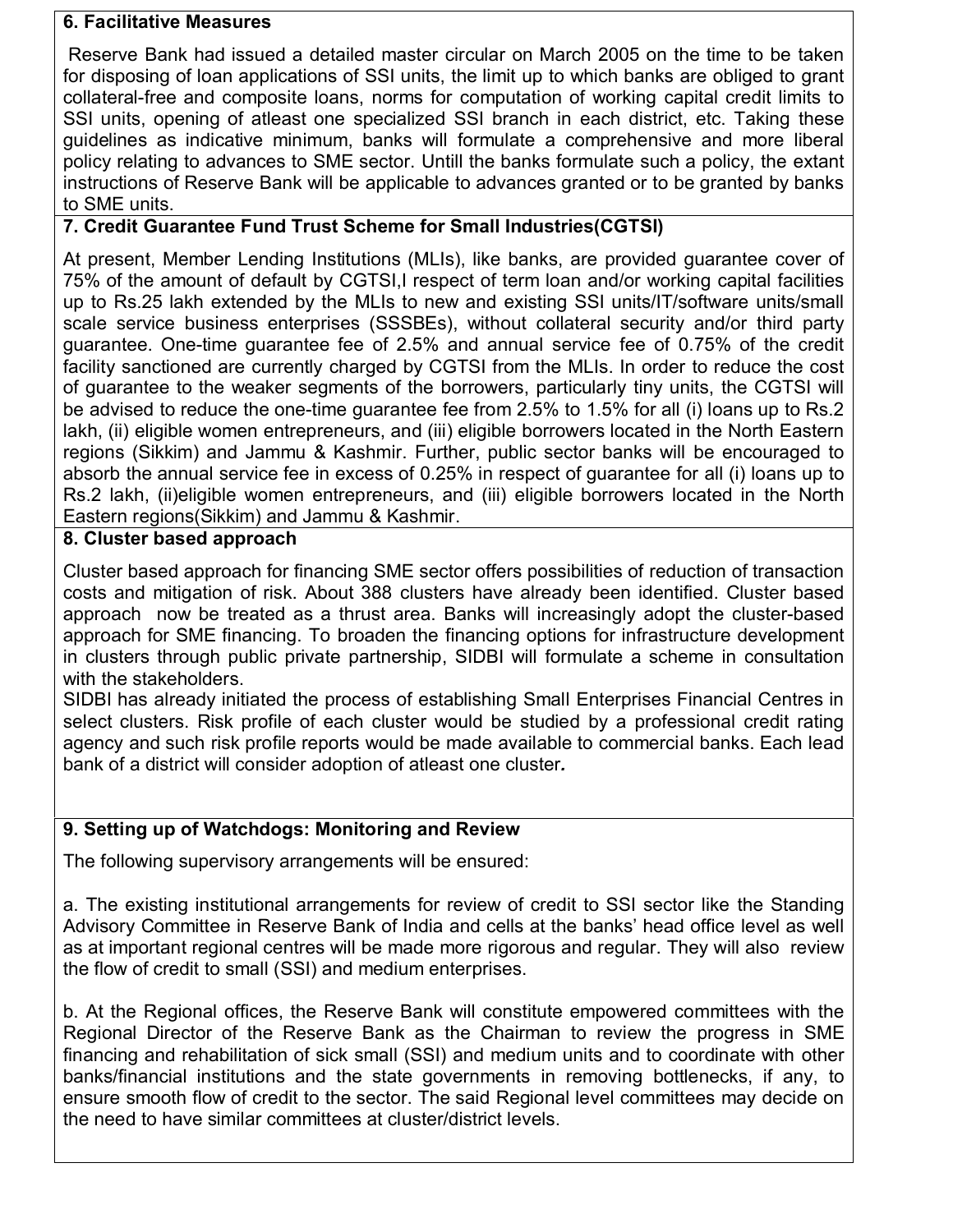c. The banks will ensure specialized SME branches in identified clusters/centres with preponderance of small enterprises to enable the entrepreneurs to have easy access to the bank credit and to equip bank personnel to develop requisite expertise. The existing specialised SSI branches may be also be redesignated as SME branches.

d. Boards of banks will be advised to review the progress in achieving the self-set targets as also rehabilitation and restructuring of SME accounts on a quarterly basis to ensure that the required emphasis is given to this sector.

e.For wider dissemination and easy accessibility, the policy guidelines formulated by Boards of banks as well as instructions/guidelines issued by Reserve Bank will be displayed on the respective websites of Public Sector Banks as well as website of SIDBI. The banks would also be advised to prominently display all the facilities/schemes offered by them to the small entrepreneurs at each of their branches.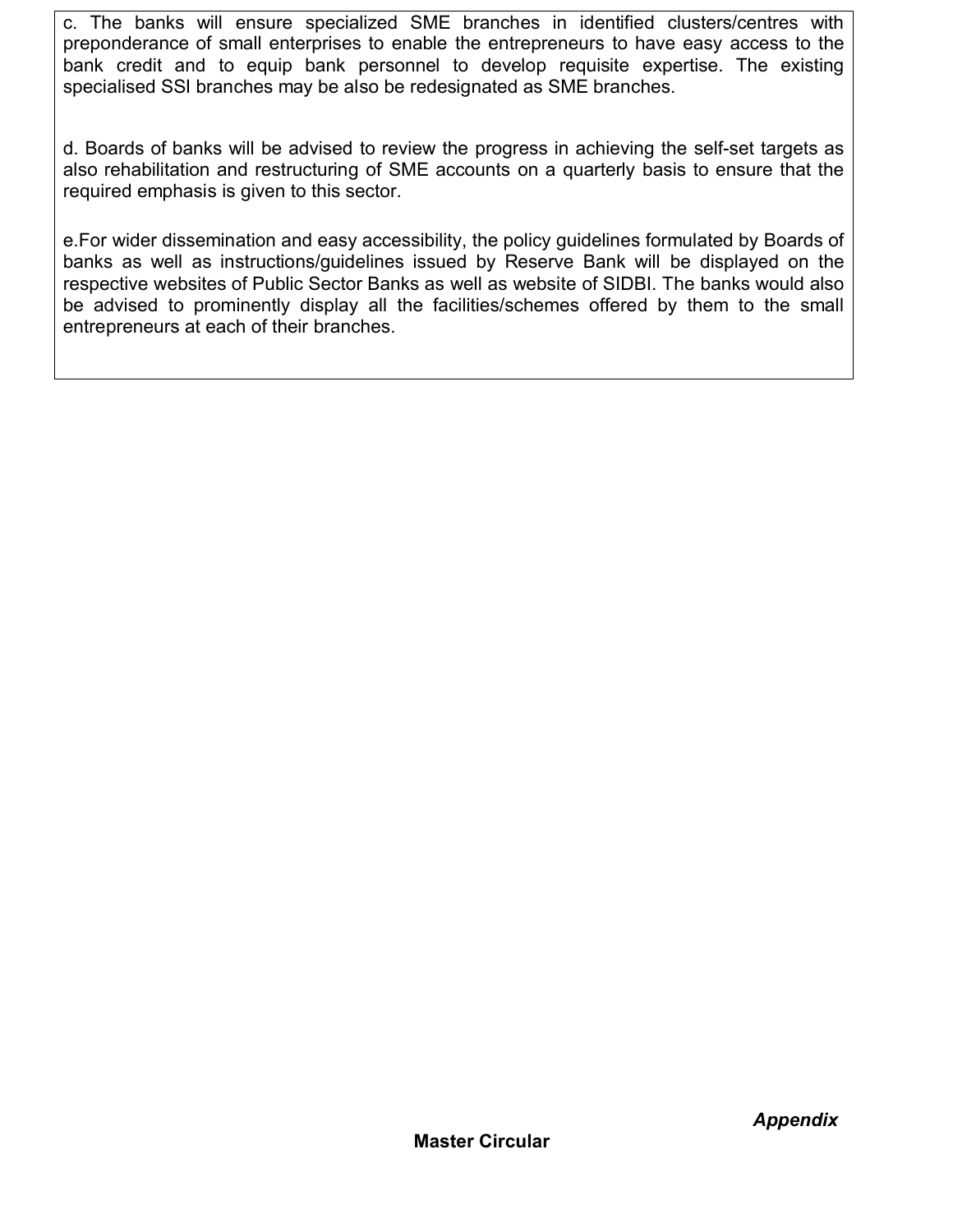# **SME SECTOR LENDING**

# **List of Circulars consolidated by the Master Circular**

| No.               | <b>Circular No.</b>                               | <b>Date</b> | <b>Subject</b>                                                                                                                                                                                    | Paragraph<br>No.              |
|-------------------|---------------------------------------------------|-------------|---------------------------------------------------------------------------------------------------------------------------------------------------------------------------------------------------|-------------------------------|
| 1                 | RPCD.No.Plan.BC.84/04.09.01/<br>2006-07           | 30.04.2007  |                                                                                                                                                                                                   | 1                             |
| $\overline{2}$    | RPCD.PLNFS.BC.No.63/06.02.<br>31/2006-07          | 04.04.2007  | Credit flow to Micro, Small and<br>Medium Enterprises Sector -<br>Enactment of the Micro, Small and<br>Medium Enterprises Development<br>(MSMED), Act 2006                                        | $1-1$ , IV, $13.6$            |
| 3                 | RPCD.PLNFS.BC.No.35/06.02.<br>31/2005-06          | 25-08-2005  | Policy Package for Stepping up<br>Credit<br>to<br>Small<br>and<br>Medium<br>Enterprises --Announcements made<br>by the Union Finance Minister (for<br>private sector, foreign<br>banks &<br>RRBs) | IV, 13.5                      |
| 4                 | RPCD.PLNFS.BC.No.31/06.02.<br>31/2005-06          | 19-08-2005  | Policy Package for Stepping<br>up<br>Credit<br>to<br>Small<br>and<br>Medium<br>Enterprises --Announcements made<br>by the Union Finance Minister (for<br>public sector banks)                     | IV, 13.5                      |
| 5                 | RPCD.PLNFS.BC.No.101/06.0<br>2.31/2004-05         | 20.05.2005  | <b>Scheme for Small Enterprises</b><br><b>Financial Centres (SEFCs)</b>                                                                                                                           | 1.6.4, 4, 11.6                |
| 6                 | RPCD. Plan. BC. 64/04.09.01/<br>2004-05           | 15.12.2004  | Priority Sector Lending-Investment in<br>Special Bonds issued by Specified<br>Institutions                                                                                                        | 1.1,<br>1.1.1, 1.12,<br>1.1.3 |
| $\overline{7}$    | RPCD.PLNFS.BC.61/06.02.31<br>(WG)/ 2004-05        | 08.12.2004  | Working Group on Flow of Credit to<br>SSI Sector-Interest rates on with<br>SIDBI-in lieu of shortfall in priority<br>sector obligations                                                           | III.3.1,3.5                   |
| 8                 | RPCD. PLNFS. BC.<br>43/06.02.31/2004-05           | 26.10.2004  | Investment by banks in securitized<br>assets pertaining to SSI sector                                                                                                                             | II, 2.1, 2<br>2,2.3           |
| 9                 | RPCD.PLNFS.BC.28/06.02.31<br>(WG)/ 2004-05        | 04.09.2004  | Working Group on Flow of Credit to<br>SSI sector                                                                                                                                                  | IV. 13.3                      |
| 10                | RPCD. Plan. BC. 41/04.09.01/<br>2003-04           | 03.11.2003  | Priority sector lending - Deposit of<br>shortfall with SIDBI                                                                                                                                      | III.3.1                       |
| 11                | RPCD. PLNFS. BC.<br>40/06.02.31/2003-04           | 03.11.2003  | Credit facilities for SSIs - Lending by<br>banks to NBFCs for the purpose of<br>on-lending to SSIs                                                                                                | 1.6.5                         |
| $12 \overline{ }$ | RPCD. PLNFS. BC.<br>39/06.02.80/2003-04           | 03.11.2003  | Credit facilities for SSIs - Collateral<br>Free Loans                                                                                                                                             | IV 2.4                        |
| 13                | <b>RPCD. PLNFS</b><br>No.620/06.02.28(i)/ 2002-03 | 11.09.2003  | SAC meeting Implementation of<br>Action Points- Interest rate- Slab<br>basis                                                                                                                      | IV <sub>5</sub>               |
| 14                | RPCD. PLNFS.1/06.02.28(i))/<br>2003-04            | 01.07.2003  | SAC meeting Implementation of<br>Action Points- Identification of<br><b>Clusters</b>                                                                                                              | IV.2.9<br>IV13.3              |
| 15                | RPCD. PLNFS. 2292/06.02.<br>28(i))/ 2003-04       | 13.06.2003  | SAC meeting Implementation of<br>Action Points- Self Set target for SSI                                                                                                                           | III.1.1, 2.1.1<br>2.1.2       |
| 16                | RPCD. PLNFS. BC.<br>24/06.02.77/ 2002-03          | 04.10.2002  | Flow of credit to SSIs - Time<br>schedule for disposal of loan<br>applications                                                                                                                    | IV. 2.2                       |